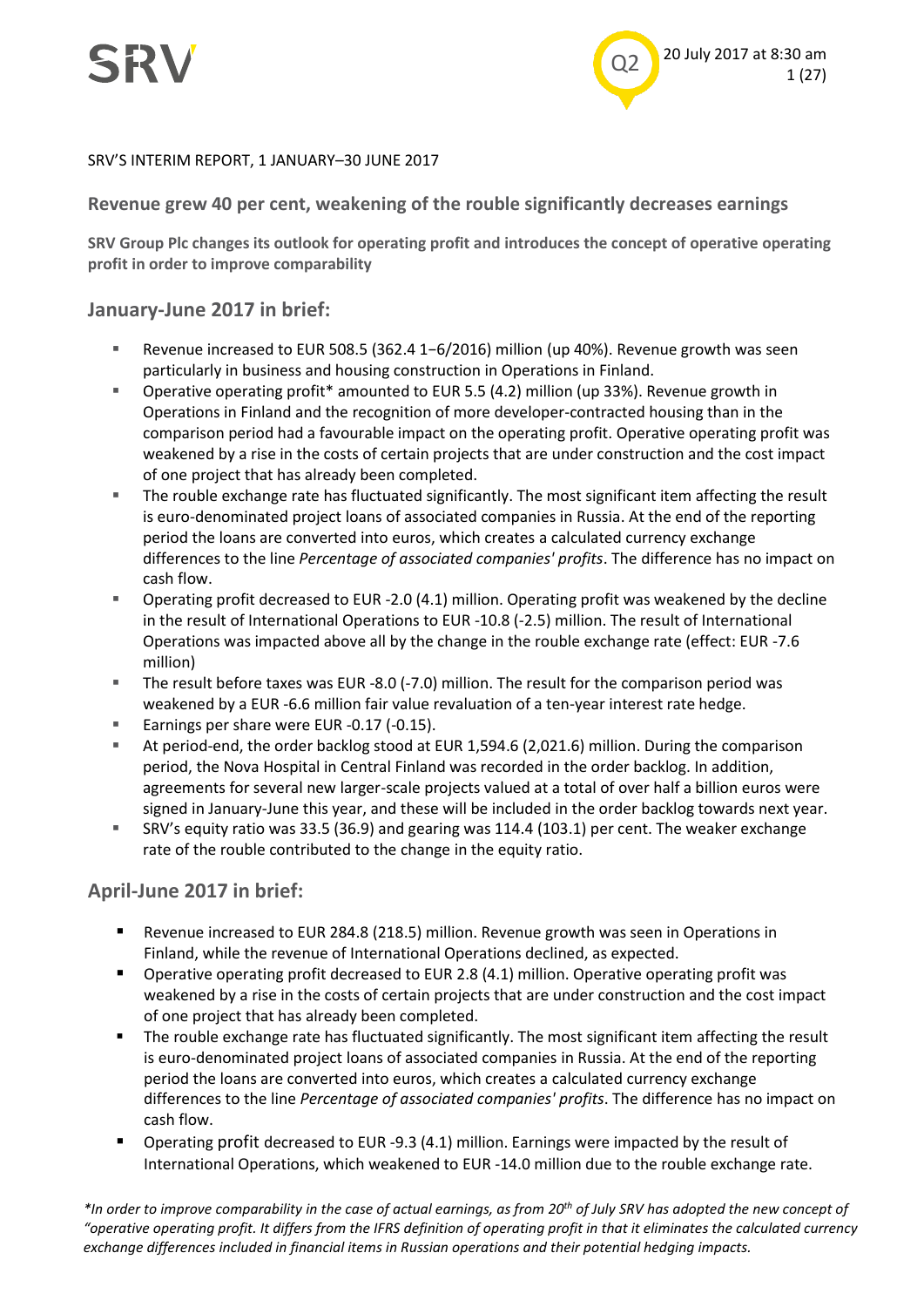



- The result before taxes was EUR -15.3 (-1.5) million. The result for the comparison period was burdened by a EUR -2.3 million fair value revaluation of interest rate derivatives.
- Earnings per share were EUR -0.26 (-0.04).

#### **Events after the period**

 On 4 July 2017, SRV signed a contractor agreement with the property management centre of the City of Helsinki for the construction of the Jätkäsaari elementary school. The project is valued at around EUR 23 million. SRV is serving as the project management contractor. Construction will begin in autumn 2017 and the school will be completed in autumn 2019.

#### **Outlook for 2017**

- Full-year consolidated revenue for 2017 is expected to grow compared with 2016 (revenue EUR 884 million). If the rouble exchange rate remains at the level prevailing the end of the second quarter 2017, operating profit is expected to weaken, but operative operating profit to improve, compared with 2016 (operating profit EUR 27.7 million and operative operating profit EUR 26.3 million). A profitability level in accordance with strategy will not be attained, however, until the end of the strategy period 2019–2020.
- Although developer-contracted housing will be completed on a steadier schedule than in 2016, a significant part of operating profit will still be made in the second half of the year. Based on current schedules, SRV estimates that a total of 816 developer-contracted housing units will be completed during 2017.
- The operating currency of all of SRV's subsidiaries and associated companies in Russia was changed to the rouble during 2016. This accounting change will make SRV more susceptible to fluctuations in the rouble exchange rate, which may impact full-year operating profit.

*CEO's review*  This interim report has been prepared in accordance with IAS 34, and the disclosed information is unaudited.

### **CEO's review**

*Early 2017 has been in line with expectations in many ways. We're currently working on more than eighty construction sites in growth centres around Finland, both on large projects that will take many years to complete and smaller projects. Our good speed is also reflected in our revenue, which is continuing to grow in accordance with our plans, above all thanks to Operations in Finland.*

*With respect to operating profit, we are far from our objectives. The changes in the rouble exchange rate alone, which have no cash flow impact, knocked almost EUR 8 million off our earnings for the first part of the year. Due to the uncertainty of the ruble exchange rate, we decided to change our outlook for operating profit in 2017*. *However, the operative operating profit is expected to improve. In this interim report, we are for the first time introducing the concept of operative operating profit, which describes our actual business situation exclusive of currency exchange rate impacts. This is intended to better highlight our performance in actual business operations. The operative operating profit for the first part of the year was EUR 5.5 million, which is not at the desired level, either.* 

*A year ago, the order backlog rose to over two billion euros for the first time in our history. In the comparison period, for example the Nova Hospital in Central Finland was recorded in the order backlog. We*  will not quite reach that level this year, but the current level is still excellent. Our order backlog grew with *many new projects and we also signed new agreements valued at over half a billion euros, which will be*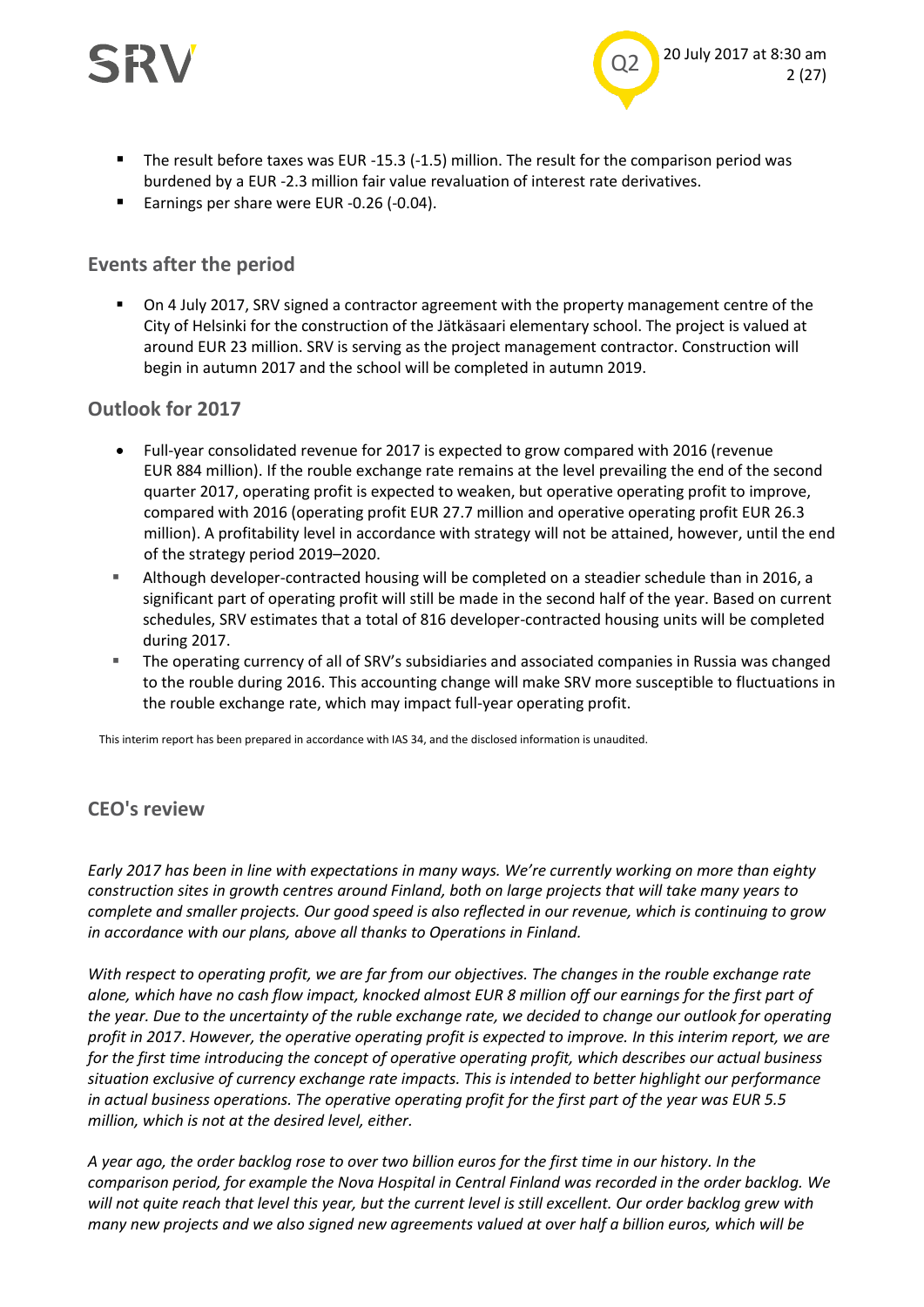

*included in our order backlog next year. These include Siltasairaala Hospital in Helsinki and the extension of Terminal 2 of Helsinki Airport, to name but two. Siltasairaala is another demonstration of our success in establishing ourselves as a leading expert in demanding hospital construction, and our expertise will continue to be in demand.*

*In the second quarter, we handed over several projects, such as the Niitty shopping centre in Espoo and HKScan's new chicken processing facility in Rauma. The trend in our housing construction is also delightful. We predict that we will recognise more than 800 housing units as revenue this year, and currently have over 3,000 homes under construction. At the same time, the housing sales figures look excellent. We had sold over 800 residential units by June, more than three times as many as in June last year. The number of housing start-ups in January-June was also high, close to 600 units, much more than in 2016 as a whole. This serves to safeguard our operations in 2018 and keeps us in the top ranks of the largest housing constructors in the Helsinki metropolitan area.*

*Work will continue in line with our plans during the rest of the year. For instance, work at REDI has progressed to the point that there is a little bit over a year left until the opening of the shopping centre. Construction of the tallest residential tower in Espoo is now in the finishing phase in Niittykumpu, and tunnelling works on Ring Road 1 in Keilaniemi are progressing at a rapid clip. In the case of project development, the company has the greatest expectations for the Tampere Central Deck and Arena project, for which a final decision is expected to be made in the latter part of the year. SRV also faces challenges,*  especially with respect to profitability and fluctuations in currency exchange rates. Furthermore, the general *cost level has shown signs of increasing for a while now, and the overheating of the construction industry is evident above all in the scarcity of salaried employee resources. We are well aware of these issues and in the latter part of the year will make a concerted effort to steer the company towards our targets.*

*Juha Pekka Ojala, President and CEO*

#### **Overall review**

| <b>Group key figures</b>      | $1 - 6/$ | $1 - 6/$ |          | change, | $4 - 6/$ | $4 - 6/$ | $1 - 12/$ | previous |
|-------------------------------|----------|----------|----------|---------|----------|----------|-----------|----------|
| (IFRS, EUR million)           | 2017     | 2016     | change   | %       | 2017     | 2016     | 2016      | 12 mo.   |
| Revenue                       | 508.5    | 362.4    | 146.2    | 40.3    | 284.8    | 218.5    | 884.1     | 1,030.3  |
| Operative operating profit*)  | 5.5      | 4.2      | 1.4      | 33.1    | 2.8      | 4.1      | 26.3      | 27.7     |
| Operative operating profit, % | 1.1      | 1.1      |          |         | 1.0      | 1.9      | 3.0       | 2.7      |
| Operating profit              | $-2.0$   | 4.1      | $-6.2$   |         | $-9.3$   | 4.1      | 27.7      | 21.5     |
| Operating profit, %           | $-0.4$   | 1.1      |          |         | $-3.3$   | 1.9      | 3.1       | 2.1      |
| Financial income and          | $-6.0$   | $-11.1$  | 5.1      |         | $-6.0$   | $-5.6$   | $-11.3$   | $-6.2$   |
| expenses, total**)            |          |          |          |         |          |          |           |          |
| Profit before taxes           | $-8.0$   | $-7.0$   | $-1.0$   |         | $-15.3$  | $-1.5$   | 16.4      | 15.3     |
| Order backlog                 | 1,594.6  | 2,021.6  | $-427.0$ | $-21.1$ |          |          | 1,758.5   |          |
| New agreements                | 295.9    | 775.1    | $-479.2$ | $-61.8$ | 140.5    | 648.6    | 1,013.1   | 534.0    |
| Net profit                    | $-8.9$   | $-6.0$   |          |         | $-15.5$  | $-1.2$   | 14.4      | 11.4     |
| Net profit, %                 | $-1.8$   | $-1.6$   |          |         | $-5.4$   | $-0.6$   | 1.6       | 1.1      |
|                               |          |          |          |         |          |          |           |          |
| *) net effect of currency     | $-7.6$   | 0.0      | $-7.5$   |         | $-12.1$  | 0.0      | 1.3       | $-6.2$   |
| exchange fluctuations         |          |          |          |         |          |          |           |          |
| **) of which derivative       | 1.0      | $-6.6$   | 8.1      |         | 0.6      | $-2.3$   | $-4.7$    | 3.0      |
| expenses fair value           |          |          |          |         |          |          |           |          |
| revaluation                   |          |          |          |         |          |          |           |          |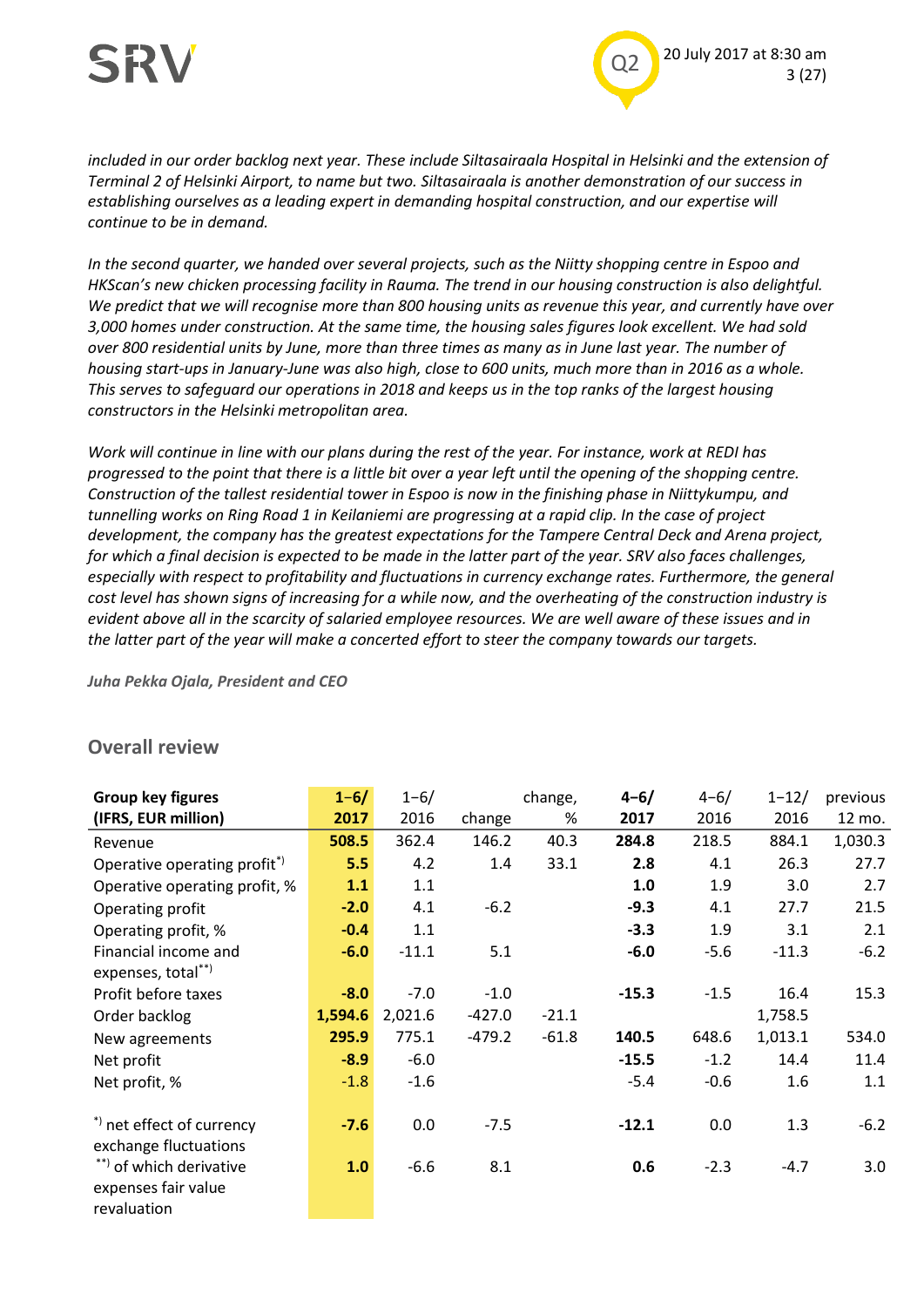



\*Operative operating profit is determined by deducting the calculated currency exchange differences included in financial items in Russian operations and their potential hedging impacts from operating profit. Exchange rate differences during the review period amounted to EUR -6.9 (0.0) million and hedging expenses to EUR -0.7 (0.0) million.

#### **January-June 2017**

**The Group's revenue** rose by 40.3 per cent to EUR 508.5 (362.4) million. Particularly good growth was seen in business and housing construction in Operations in Finland. Major business premises projects agreed on and started in 2016 have entered the construction phase and are now generating revenue. The recognition of income from significantly more developer-contracted housing units in the first half of the year than in the comparison period, a total of 250 (84), also contributed to revenue growth.

Operative **operating profit** amounted to EUR 5.5 (4.2) million. Growth in revenue from Operations in Finland had a positive impact on the operative operating profit. More developer-contracted housing was recognised as income than during the comparison period, and this also improved operative operating profit. Significantly more developer-contracted housing was also recognised as income than during the comparison period, 250 (84). Operative operating profit was weakened by a rise in the costs of certain projects that are under construction and the cost impact of another project that has already been completed.

**The Group's operating profit** declined to EUR -2.0 (4.1) million. Operating profit from International Operations totalled EUR -10.8 (-2.5) million. Operating profit from International Operations was weakened particularly by the weaker rouble exchange rate, which had an impact of EUR -7.6 million on operating profit. The exchange rate impact is primarily caused by the conversion of euro-denominated loans to roubles. Exchange rate differences vary in each financial statement in line with fluctuations in the exchange rate of the rouble. The difference has no impact on cash flow.

**The consolidated order backlog stood at EUR 1,594.6** (2,021.6) million. In the comparison period, the Nova Hospital in Central Finland was recorded in the order backlog. Several new agreements valued at a total of almost EUR 300 million were signed during the January-June this year. In addition, many other new projects valued at a total of more than half a billion euros will be included in the backlog. These include the Siltasairaala hospital in Helsinki, the expansion of Helsinki Airport and the renovation of its Terminal 2. Siltasairaala will be included in the order back at the beginning of 2018 and the renovation of Terminal 2 in the second half of the year.

**The Group's profit** before taxes totalled EUR -8.0 (-7.0) million.

**The Group's earnings per share** were EUR -0.17 (EUR -0.15). The earnings per share for the comparison period were impacted by the non-recurring cost of repaying the hybrid bond.

**Variation in SRV's operating profit and operating profit margin** is affected by several factors. SRV's developer-contracted projects are recognised as income upon delivery; projects recognised as income based on the level of completion mainly consist of lower-margin contracting; and the nature of the company's operations (project development).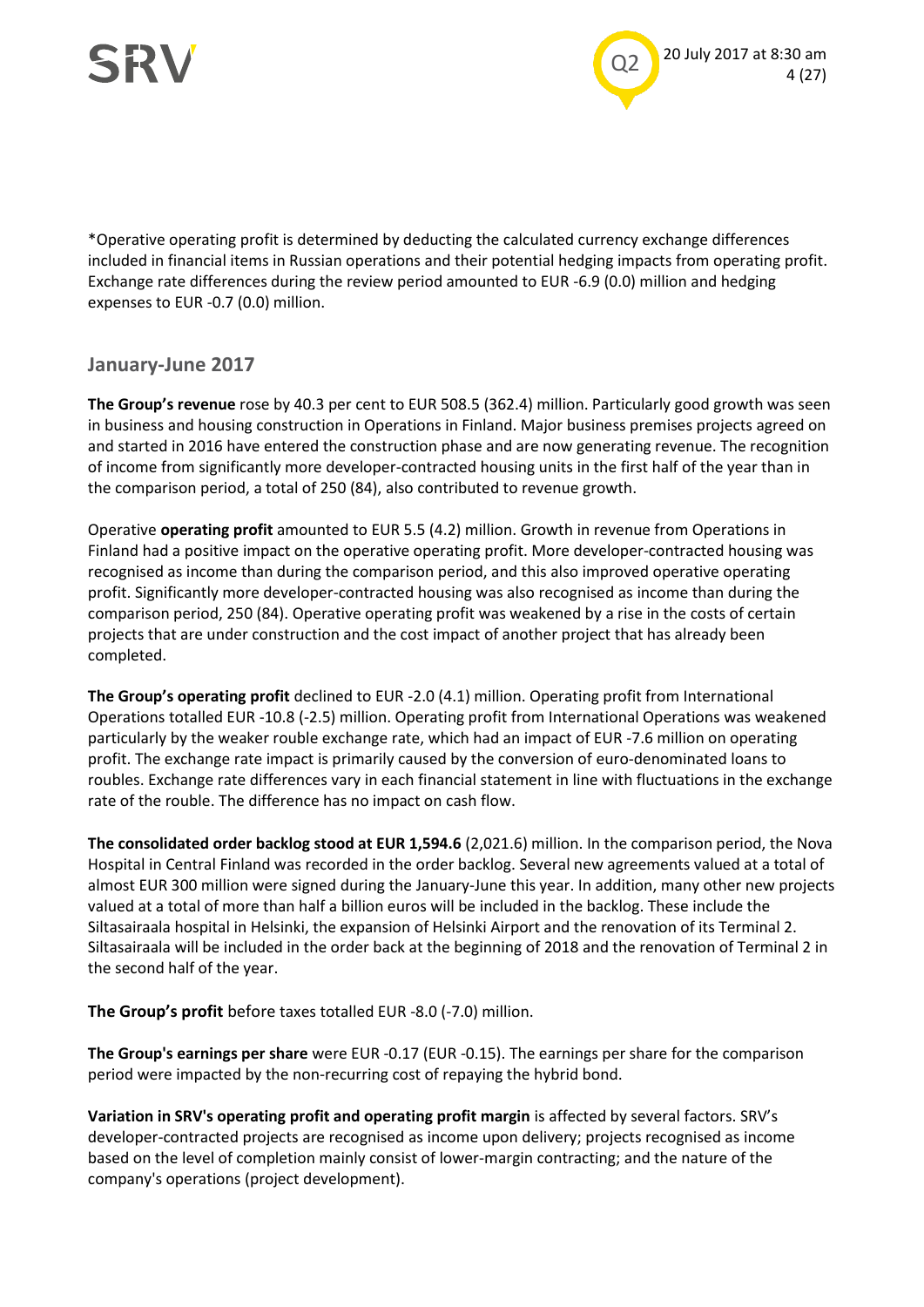

**The Group's equity ratio** stood at 33.5 (36.9) per cent and gearing at 114.4 (103.1) per cent. The weaker exchange rate of the rouble contributed to the change in the equity ratio.

| Group key figures                 | $1 - 6/$ | $1 - 6/$ |         | change, | $1 - 12/$ |
|-----------------------------------|----------|----------|---------|---------|-----------|
| (IFRS, EUR million)               | 2017     | 2016     | change  | %       | 2016      |
| Equity ratio, %                   | 33.5     | 36.9     |         |         | 38.3      |
| Net interest-bearing debt         | 310.3    | 291.2    | 19.1    | 6.6     | 246.3     |
| Gearing ratio, %                  | 114.4    | 103.1    |         |         | 83.4      |
| Return on investment, %           | $-0.5$   | 1.9      |         |         | 6.1       |
| Return on equity, %               | $-6.3$   | $-4.3$   |         |         | 5.0       |
| Earnings per share, EUR *)        | $-0.17$  | $-0.15$  | $-0.02$ | 13.6    | 0.15      |
| Equity per share, EUR *)          | 3.84     | 3.71     | 0.13    | 3.5     | 4.25      |
| Share price at end of period, EUR | 4.99     | 4.00     | 0.99    | 24.8    | 5.43      |
| Weighted average number of shares | 59.5     | 59.3     |         |         | 59.3      |
| outstanding, millions             |          |          |         |         |           |

### **Earnings trends for the segments**

SRV's business segments are Operations in Finland, International Operations, and Other Operations. Operations in Finland are divided into property development, housing construction, and business construction (which comprises retail, office, logistics and specialised construction, and earthworks and rock construction). International Operations comprises SRV's business activities in Russia and Estonia.

The Other Operations segment primarily consists of the parent company, SRV Group Plc's group operations, property and project development operations in Finland, and equipment service for Finnish construction sites.

| Revenue<br>(EUR million)        | $1 - 6/$<br>2017 | $1 - 6/$<br>2016 | change  | change,<br>% | $4 - 6/$<br>2017 | $4 - 6/$<br>2016 | $1 - 12/$<br>2016 | previous<br>12 mo. |
|---------------------------------|------------------|------------------|---------|--------------|------------------|------------------|-------------------|--------------------|
| <b>Operations in Finland</b>    | 497.1            | 331.9            | 165.2   | 49.8         | 277.8            | 200.4            | 832.2             | 997.4              |
| <b>International Operations</b> | 11.4             | 30.8             | $-19.3$ | $-62.9$      | 7.0              | 18.4             | 52.4              | 33.0               |
| Other operations                | 8.9              | 7.9              | 1.0     | 12.1         | 4.4              | 4.0              | 15.9              | 16.9               |
| Eliminations                    | $-8.9$           | $-8.3$           | $-0.6$  |              | $-4.5$           | $-4.3$           | $-16.3$           | $-17.0$            |
| Group, total                    | 508.5            | 362.4            | 146.2   | 40.3         | 284.8            | 218.5            | 884.1             | 1,030.3            |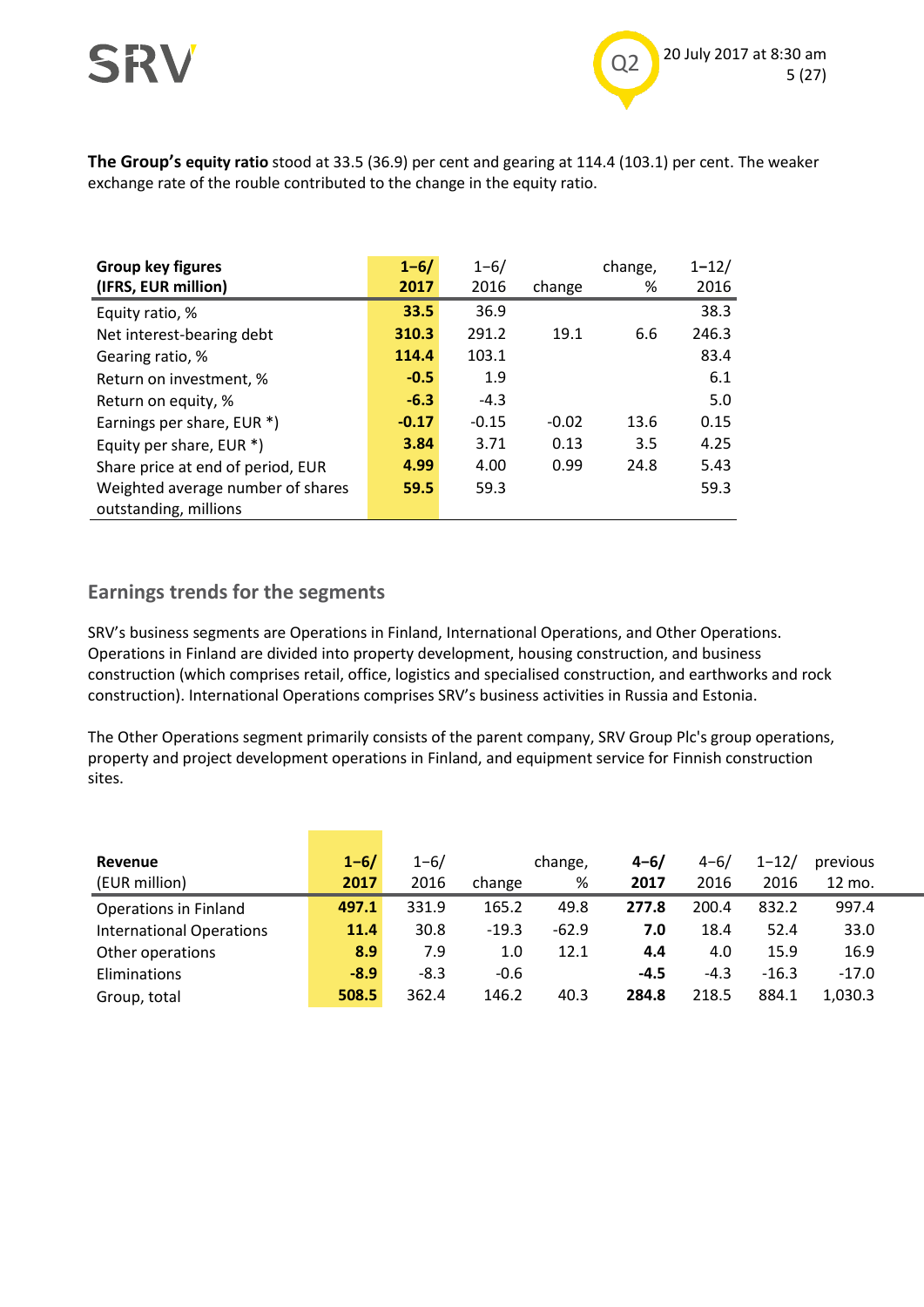## SRV



| <b>Operative operating profit</b><br>(EUR million)    | $1 - 6/$<br>2017 | $1 - 6/$<br>2016 | change | change,<br>% | $4 - 6/$<br>2017 | $4 - 6/$<br>2016 | $1 - 12/$<br>2016 | previous<br>12 mo. |
|-------------------------------------------------------|------------------|------------------|--------|--------------|------------------|------------------|-------------------|--------------------|
| <b>Operations in Finland</b>                          | 11.7             | 9.8              | 1.8    | 18.6         | 6.7              | 7.6              | 38.3              | 40.1               |
| International Operations <sup>*)</sup>                | $-3.2$           | $-2.5$           | $-0.7$ |              | $-1.8$           | $-1.5$           | $-5.5$            | $-6.2$             |
| Other operations                                      | $-2.9$           | $-3.2$           | 0.3    |              | $-2.1$           | $-2.0$           | $-6.4$            | $-6.2$             |
| Eliminations                                          | 0.0              | 0.0              | 0.0    |              | 0.0              | 0.0              | 0.0               | 0.0                |
| Group, total <sup>*)</sup>                            | 5.5              | 4.2              | 1.4    | 33.1         | 2.8              | 4.1              | 26.3              | 27.7               |
| *) effect of currency exchange<br><b>fluctuations</b> | $-7.6$           | 0.0              | $-7.5$ |              | $-12.1$          | 0.0              | 1.3               | $-6.2$             |

|                                       | $1 - 6/$ | $1 - 6/$ | $4 - 6/$ | $4 - 6/$ | $1 - 12/$ | previous |
|---------------------------------------|----------|----------|----------|----------|-----------|----------|
| <b>Operative operating profit (%)</b> | 2017     | 2016     | 2017     | 2016     | 2016      | 12 mo.   |
| <b>Operations in Finland</b>          | 2.3      | 3.0      | 2.4      | 3.8      | 4.6       | 4.0      |
| <b>International Operations</b>       | $-28.1$  | $-8.1$   | $-26.1$  | $-7.9$   | $-10.5$   | $-18.8$  |
| Group, total                          | 1.1      | 1.1      | 1.0      | 1.9      | 3.0       |          |

| <b>Operating profit</b>         | $1 - 6/$ | $1 - 6/$ |        | change, | $4 - 6/$ | $4 - 6/$ | $1 - 12/$ | previous |
|---------------------------------|----------|----------|--------|---------|----------|----------|-----------|----------|
| (EUR million)                   | 2017     | 2016     | change | %       | 2017     | 2016     | 2016      | 12 mo.   |
| <b>Operations in Finland</b>    | 11.7     | 9.8      | 1.8    | 18.6    | 6.7      | 7.6      | 38.3      | 40.1     |
| <b>International Operations</b> | $-10.8$  | $-2.5$   | $-8.3$ |         | $-14.0$  | $-1.5$   | $-4.2$    | $-12.4$  |
| Other operations                | $-2.9$   | $-3.2$   | 0.3    |         | $-2.1$   | $-2.0$   | $-6.4$    | $-6.2$   |
| Eliminations                    | 0.0      | 0.0      | 0.0    |         | 0.0      | 0.0      | 0.0       | 0.0      |
| Group, total                    | $-2.0$   | 4.1      | $-6.2$ |         | $-9.3$   | 4.1      | 27.7      | 21.5     |

| <b>Operating profit</b>         | $1 - 6/$ | $1 - 6/$ | $4 - 6/$ | $4 - 6/$ | $1 - 12/$ | previous |
|---------------------------------|----------|----------|----------|----------|-----------|----------|
| (%)                             | 2017     | 2016     | 2017     | 2016     | 2016      | 12 mo.   |
| <b>Operations in Finland</b>    | 2.3      | 3.0      | 2.4      | 3.8      | 4.6       | 4.0      |
| <b>International Operations</b> | $-94.5$  | $-8.2$   | $-199.6$ | -8.0     | $-7.9$    | $-37.6$  |
| Group, total                    | $-0.4$   | 1.1      | $-3.3$   | 1.9      | 3.1       |          |

| <b>Order backlog</b>            |         |         | change, |         |
|---------------------------------|---------|---------|---------|---------|
| (EUR million)                   | 6/2017  | 6/2016  | %       | 12/2016 |
| <b>Operations in Finland</b>    | 1,570.7 | 1,972.6 | $-20.4$ | 1,726.1 |
| <b>International Operations</b> | 23.9    | 49.0    | $-51.3$ | 32.4    |
| Group, total                    | 1,594.6 | 2,021.6 | $-21.1$ | 1,758.5 |
| - sold order backlog            | 1,309   | 1,720   | $-23.9$ | 1,482   |
| - sold order backlog, %         | 82      | 85      |         | 84      |
| - unsold order backlog          | 286     | 301     | $-5.2$  | 276     |

**Operations in Finland**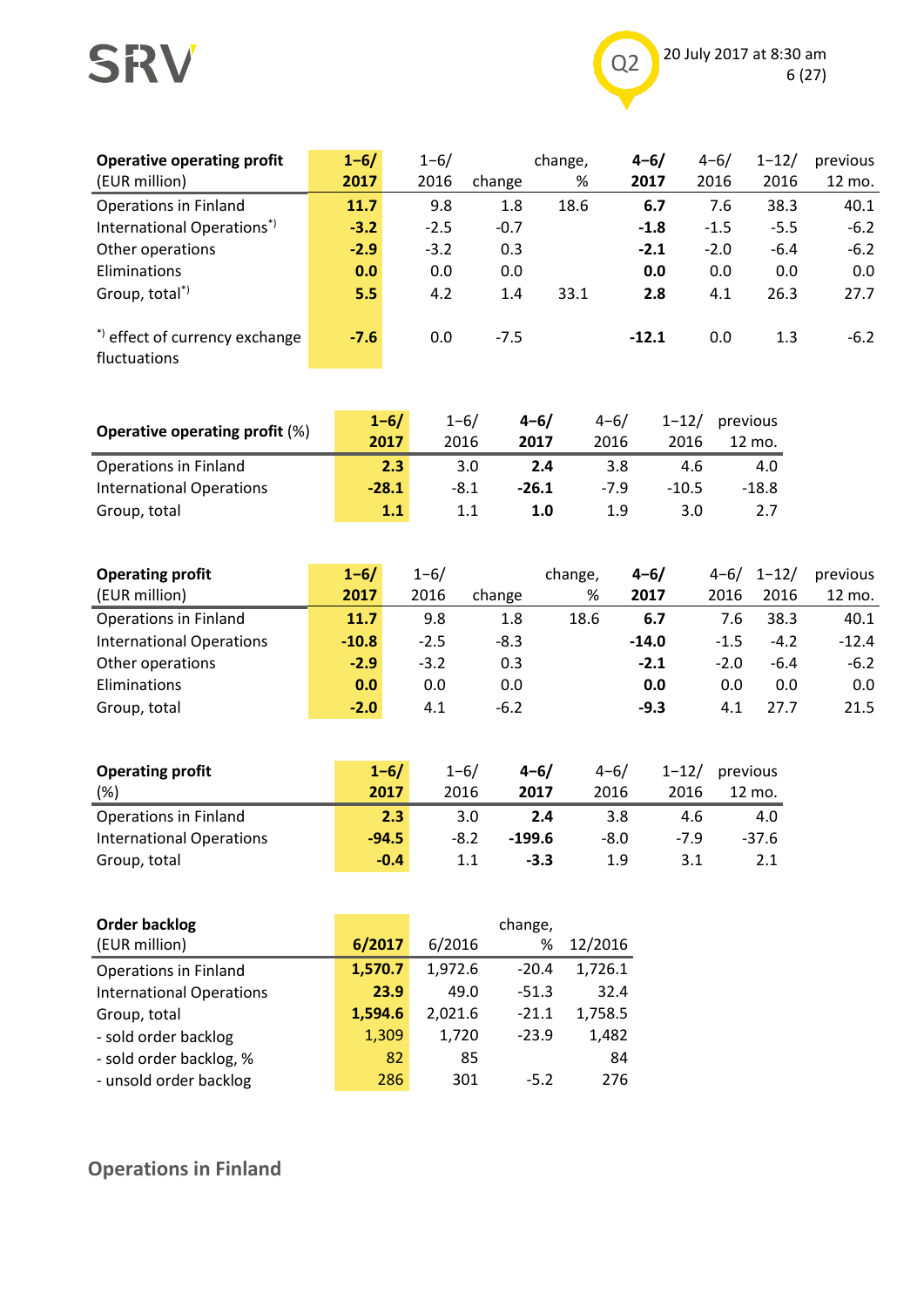

| <b>Operations in Finland</b><br>(EUR million) | $1 - 6/$<br>2017 | $1 - 6/$<br>2016 | change   | change,<br>% | $4 - 6/$<br>2017 | $4 - 6/$<br>2016 | $1 - 12/$<br>2016 | previous<br>12 mo. |
|-----------------------------------------------|------------------|------------------|----------|--------------|------------------|------------------|-------------------|--------------------|
| Revenue                                       | 497.1            | 331.9            | 165.2    | 49.8         | 277.8            | 200.4            | 832.2             | 997.4              |
| - business construction                       | 345.5            | 250.7            | 94.8     | 37.8         | 181.1            | 143.8            | 559.5             | 654.3              |
| - housing construction                        | 151.6            | 81.3             | 70.4     | 86.6         | 96.8             | 56.6             | 272.7             | 343.1              |
| Operating profit                              | 11.7             | 9.8              | 1.8      | 18.6         | 6.7              | 7.6              | 38.3              | 40.1               |
| Operating profit, %                           | 2.3              | 3.0              |          |              | 2.4              | 3.8              | 4.6               | 4.0                |
| Order backlog                                 | 1.570.7          | 1,972.6          | $-401.9$ | $-20.4$      |                  |                  | 1,726.1           |                    |
| - business construction                       | 950.0            | 1,426.6          | $-476.6$ | $-33.4$      |                  |                  | 1,163.5           |                    |
| - housing construction                        | 620.7            | 546.0            | 74.7     | 13.7         |                  |                  | 562.6             |                    |

#### **Business environment in Finland**

Although the European economy is continuing to grow, significant financial and political uncertainty factors in several countries, both inside the Euro zone and elsewhere, are continuing to pose risks in development. The Finnish economy is seeing broad-scale recovery. Exports and industrial investments have increased, supporting the growth started by domestic consumption and construction. GDP is expected to grow by 2–3 per cent in 2017.

Exceptionally high growth of almost seven per cent was seen in construction in 2016, and new construction was brisk in all sectors. The Confederation of Finnish Construction Industries forecasts that growth will slow to 2–3 per cent this year. (Source: Business cycle review by the Confederation of Finnish Construction Industries RT)

Urbanisation and population shift will continue to be the main drivers of construction and will maintain the need for both housing and business construction in growth centres, which are SRV's strategic focal points. According to VTT's forecast, urbanisation will continue, as Finland's urbanisation ratio is clearly lagging behind other industrialised nations, such as Sweden. The most optimistic forecasts estimate that about 620,000 people in Finland might move into urban areas by 2040. (Source: VTT, Demand for new dwelling production in Finland 2015–2040, 1/2016)

#### **Housing, business and infrastructure construction in Finland**

In general, housing sales in growth centres have remained at a moderately good level thanks to population shift and investor sales. Housing production is still focusing on small apartments. Last year, construction was launched on a total of more than 37,000 housing units in Finland, which was significantly more than in the previous year. The Confederation of Finnish Construction Industries forecasts start-ups for about 35,000 housing units this year.

In business construction, the start-up volume (in terms of cubic metres) rose significantly in 2016 with the launch of several major projects, particularly in the public service construction sector. Public service construction start-ups are expected to remain at the same level this year, while a small pick-up will be seen in retail and office construction. The trend in industrial construction is falling slightly short of expectations. The growth rate in renovation is forecast to remain at last year's level of two per cent. Investments in civil engineering construction are forecast to increase by about two per cent this year, although growth is expected to slow again next year. (Source: Business cycle review by the Confederation of Finnish Construction Industries RT, 3/2017)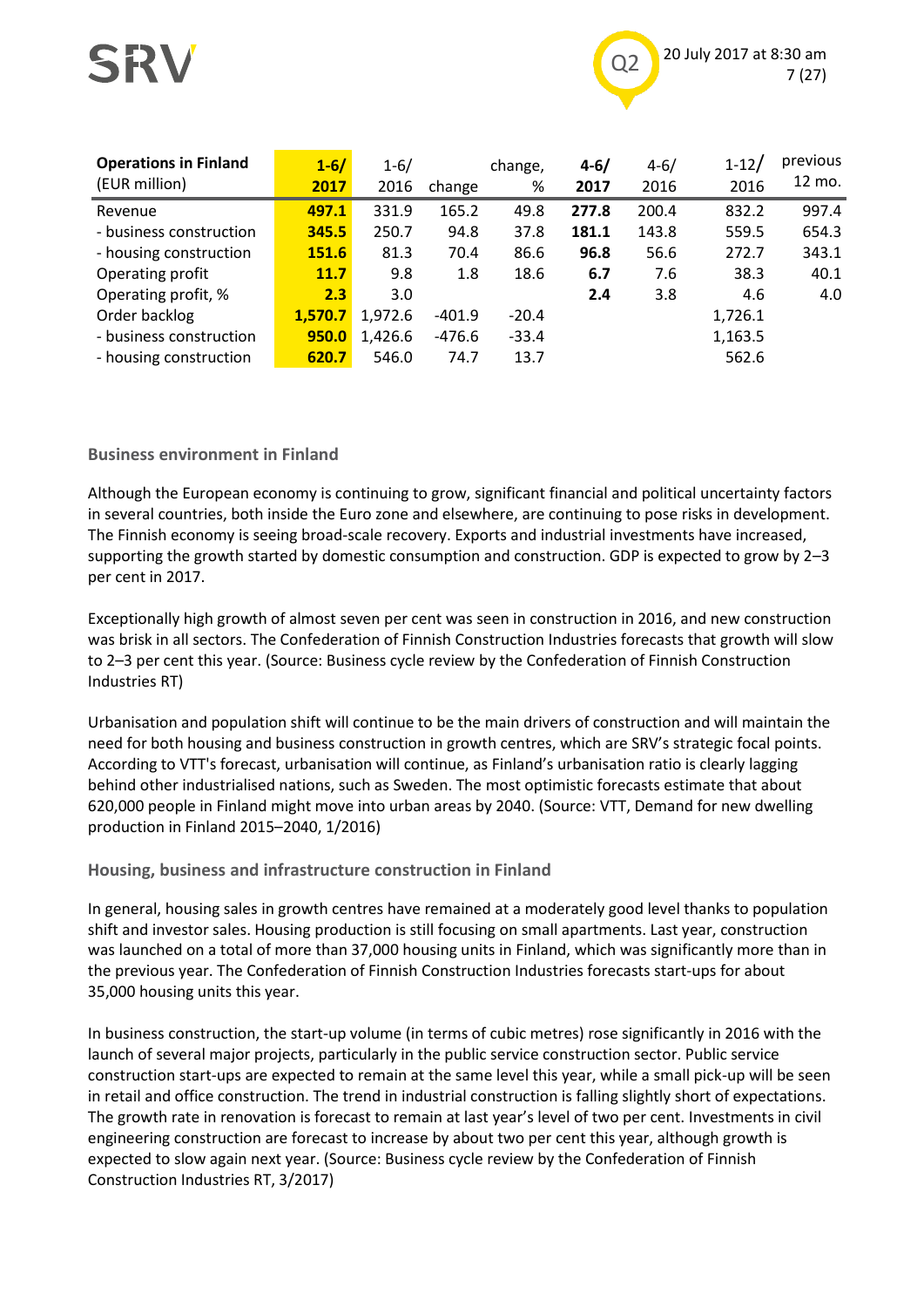



According to Statistics Finland, construction costs have risen on March 2016. The prices of equipment and supplies in particular have risen over the past 12 months. (Source: Statistics Finland, Building Cost Index)

#### **Housing construction**

#### **January-June 2017**

SRV's **revenue** from housing construction in Finland totalled EUR 151.6 (81.3) million in the January–June period. The recognition of income from a significantly higher number of completed developer-contracted housing units had by far the greatest impact on revenue. In January-June, almost three times as many housing units, a total of 250 (84), were recognised as income than in the comparison period of the previous year. The **order backlog** for housing construction in Finland was EUR 620.7 (546.0) million. The order backlog rose slightly and remains at a high level.

#### **April-June 2017**

SRV's **revenue** from housing construction in Finland in April-June amounted to EUR 96.8 (56.6) million. The recognition of income from 174 (58) developer-contracted housing units had by far the greatest impact on increasing revenue. The **order backlog** for housing construction in Finland rose to EUR 620.7 (546.0) million.

#### **Housing under construction**

In line with its strategy, SRV is focusing its housing production on locations in urban growth centres with good transport connections. For some time now, SRV has been one of the largest housing constructors in the Helsinki metropolitan area. A total of 3,098 (2,082) housing units are currently under construction in Finland, mostly in growth centres.

One of SRV's strategic targets is to increase its developer-contracted housing production. A total of 1,171 (1,005) developer-contracted housing units were under construction at the end of June. The large number of units currently under construction will continue to strengthen SRV's result in the future. (The average construction period is about 18 months.)

The number of units under construction has, above all, been boosted by the continuation of high investor demand. At the end of June, a total of 997 (278) units were under construction for investors, which is almost three times as many as during the last review period. The latest significant investor deal was made in February, when SRV and LocalTapiola Asuntosijoitus Suomi Ky signed a framework agreement to build 528 market-financed rental apartments. Under this approx. EUR 100-million framework agreement, SRV will construct several apartment buildings for LocalTapiola in the Helsinki metropolitan area, Turku and Jyväskylä. Project-specific agreements will be signed before construction work is launched at each site. Sales of slightly under 400 housing units were agreed upon in the second quarter. All the sites are scheduled for completion during 2018 and 2019.

Other significant projects being built for investors include housing in Tikkurila, Vantaa for Elo and LocalTapiola, and sites for Ilmarinen in Suurpelto, Espoo and Jätkäsaari, Helsinki.

#### **Completed housing units**

A total of 263 (83) developer-contracted housing units were completed during the January–June period. At the time of writing, 124 (106) completed housing units remained unsold. Housing sales were very strong in the first half of the year. By June, a total of 831 units had already been sold, more than three times as many as in the comparison period of the previous year (244). Unsold units mainly consist of individual apartments at different sites in Tampere, Turku, Helsinki, and Espoo.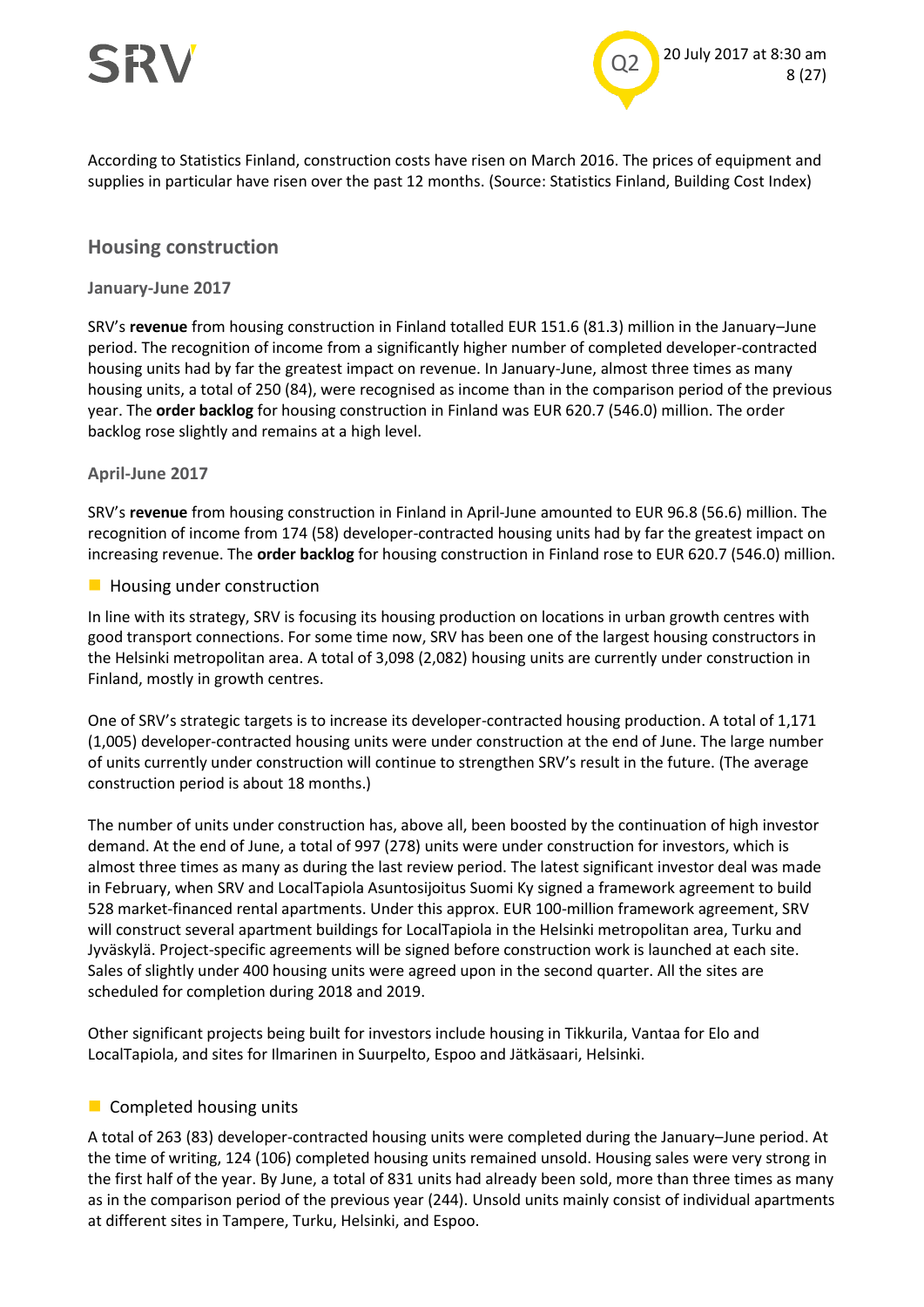



#### **Housing units recognised as income**

In the January–June period, 250 (84) developer-contracted housing units were recognised as income, which is almost three times more than in the comparison period, generating total revenue of EUR 74 (22) million. A developer-contracted residential project is a project that is developed by SRV and which has not been sold when construction begins. SRV bears the risks involved in both the sale and construction of such projects, which are recognised as revenue when they have been completed and sold.

The majority of units currently under construction will be completed in late 2017. Over 800 housing units are expected to be recognised as income during 2017 as a whole, with the majority being completed in the latter half of the year.

#### $\blacksquare$  Future housing units

SRV assesses the market demand for a future housing project with advance marketing. At this stage, preliminary apartment-specific information on the future project is available, but the actual start-up decision will only be made on the basis of the advance marketing phase. By the end of June, start-up decisions had been made on 423 RS housing units (i.e. units under the scope of the RS system, which protects the interests of homebuyers in the construction phase). Units will be built in Espoo, Vantaa, Kerava, Helsinki, Tampere, Turku and Joensuu. Such units are recognised as revenue when they have been completed and sold.

In addition to start-up decisions, in the first half of the year SRV has made plot reservations for upcoming projects. In June, SRV signed a preliminary agreement to acquire the entire share capital of Kalevala Kartano Oy. Kalevala Kartano owns a plot on Strömbergintie 4 in Pitäjänmäki, Helsinki, on which SRV plans to build three apartment buildings with 170 housing units.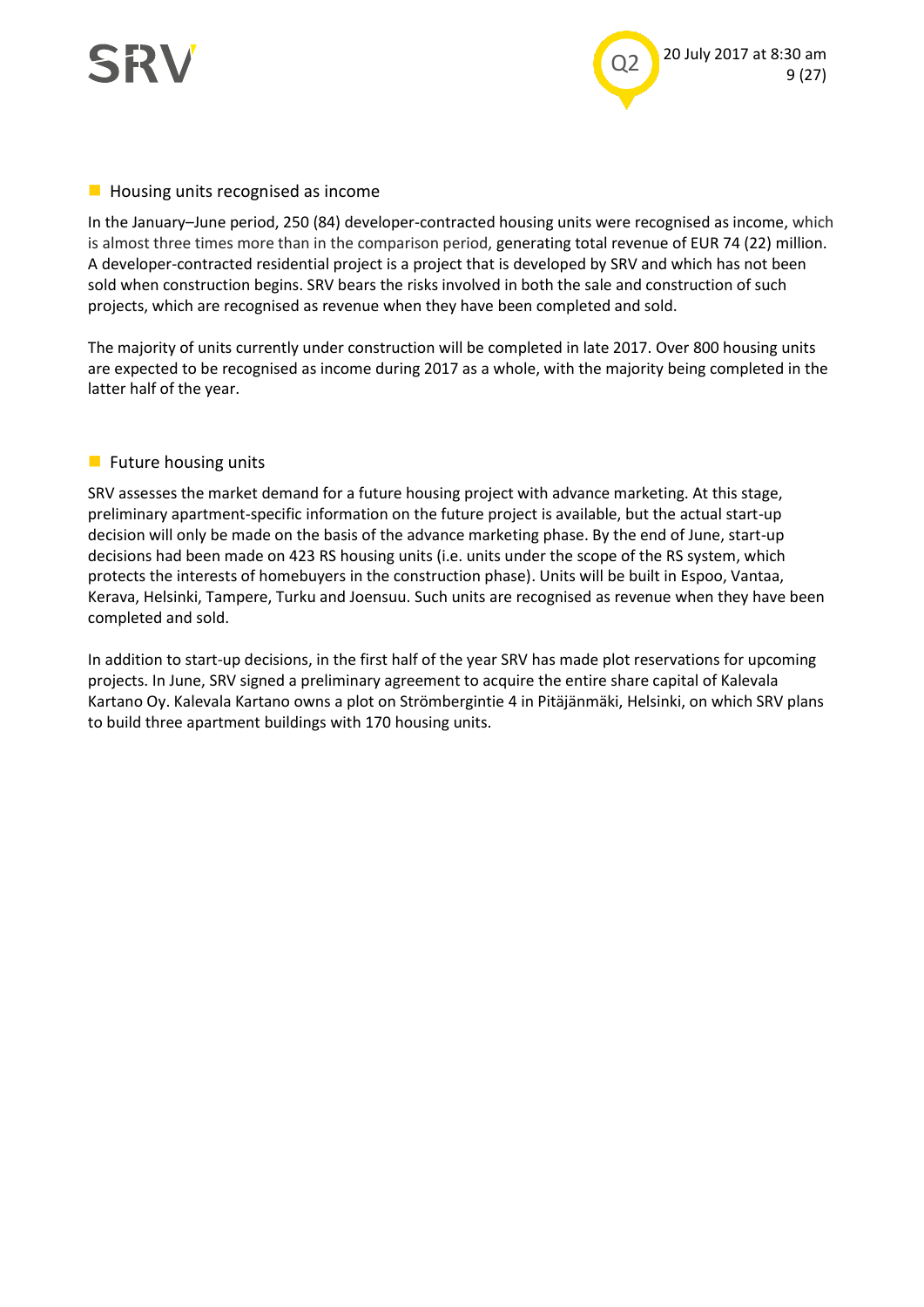



| <b>Housing construction in Finland</b>  | $1 - 6/$ | $1 - 6/$ | change, | $4 - 6/$ | $4 - 6/$ | $1 - 12/$ | previous |
|-----------------------------------------|----------|----------|---------|----------|----------|-----------|----------|
| (units)                                 | 2017     | 2016     | units   | 2017     | 2016     | 2016      | 12 mo.   |
| Units sold, total                       | 831      | 244      | 587     | 475      | 151      | 1,260     | 1,847    |
| - developer contracting                 | 526      | 193      | 333     | 260      | 100      | 509       | 842      |
| - investor sales <sup>2)</sup>          | 305      | 51       | 254     | 215      | 51       | 751       | 1,005    |
| Developer contracting                   |          |          |         |          |          |           |          |
| - start-ups                             | 598      | 203      | 395     | 316      | 148      | 454       | 849      |
| - completed                             | 263      | 83       | 180     | 221      | 53       | 503       | 683      |
| - recognised as income                  | 250      | 84       | 166     | 174      | 58       | 499       | 665      |
| - completed and unsold $1$ )            | 124      | 106      | 18      |          |          | 111       |          |
| Under construction, total <sup>1)</sup> | 3,098    | 2,082    | 1,016   |          |          | 2,696     |          |
| - contracts <sup>1)</sup>               | 458      | 138      | 320     |          |          | 441       |          |
| - negotiated contracts <sup>1)</sup>    | 472      | 661      | $-189$  |          |          | 441       |          |
| - sold to investors <sup>1)2)</sup>     | 997      | 278      | 719     |          |          | 978       |          |
| - developer contracting $1$             | 1,171    | 1,005    | 166     |          |          | 836       |          |
| - sold $1$                              | 720      | 543      | 177     |          |          | 444       |          |
| - unsold $1$ )                          | 451      | 462      | $-11$   |          |          | 392       |          |
| - of which sold, $\%$ <sup>1)</sup>     | 61       | 54       |         |          |          | 53        |          |
| - of which unsold, $\frac{1}{2}$ 1)     | 39       | 46       |         |          |          | 47        |          |

 $1)$  at period-end

2) investor sales under negotiated contracts

| Order backlog, housing construction in     |        |        |        | $1 - 12/$ |
|--------------------------------------------|--------|--------|--------|-----------|
| <b>Finland (EUR million)</b>               | 6/2017 | 6/2016 | change | 2016      |
| Contracts and negotiated contracts         | 166    | 107    | 59     | 193       |
| Under construction, sold developer         | 180    | 150    | 30     | 105       |
| contracting                                |        |        |        |           |
| Under construction, unsold developer       | 232    | 251    | $-20$  | 222       |
| contracting                                |        |        |        |           |
| Completed and unsold developer contracting | 43     | 37     | 5      | 43        |
| Housing construction, total                | 621    | 546    | 75     | 563       |

#### **REDI apartments**

REDI in Kalasatama, Helsinki is the largest construction project in SRV's history. Sales of apartments in the first of REDI's residential towers, Majakka, were launched in February 2017, when over 90 per cent of the 282 apartments had been reserved. A total of 188 apartments had been sold at the end of June. In practice, this means that Majakka apartments have been sold to those in the reservation queue at a rate of about 30 per month.

The construction of Majakka's tower section is ongoing. According to current estimates, residents will be able to move into their apartments in spring 2019. The REDI apartments will be recognised as revenue when each residential tower has been completed and its apartments sold.

Building permit planning for Loisto, the second REDI residential tower, is under way.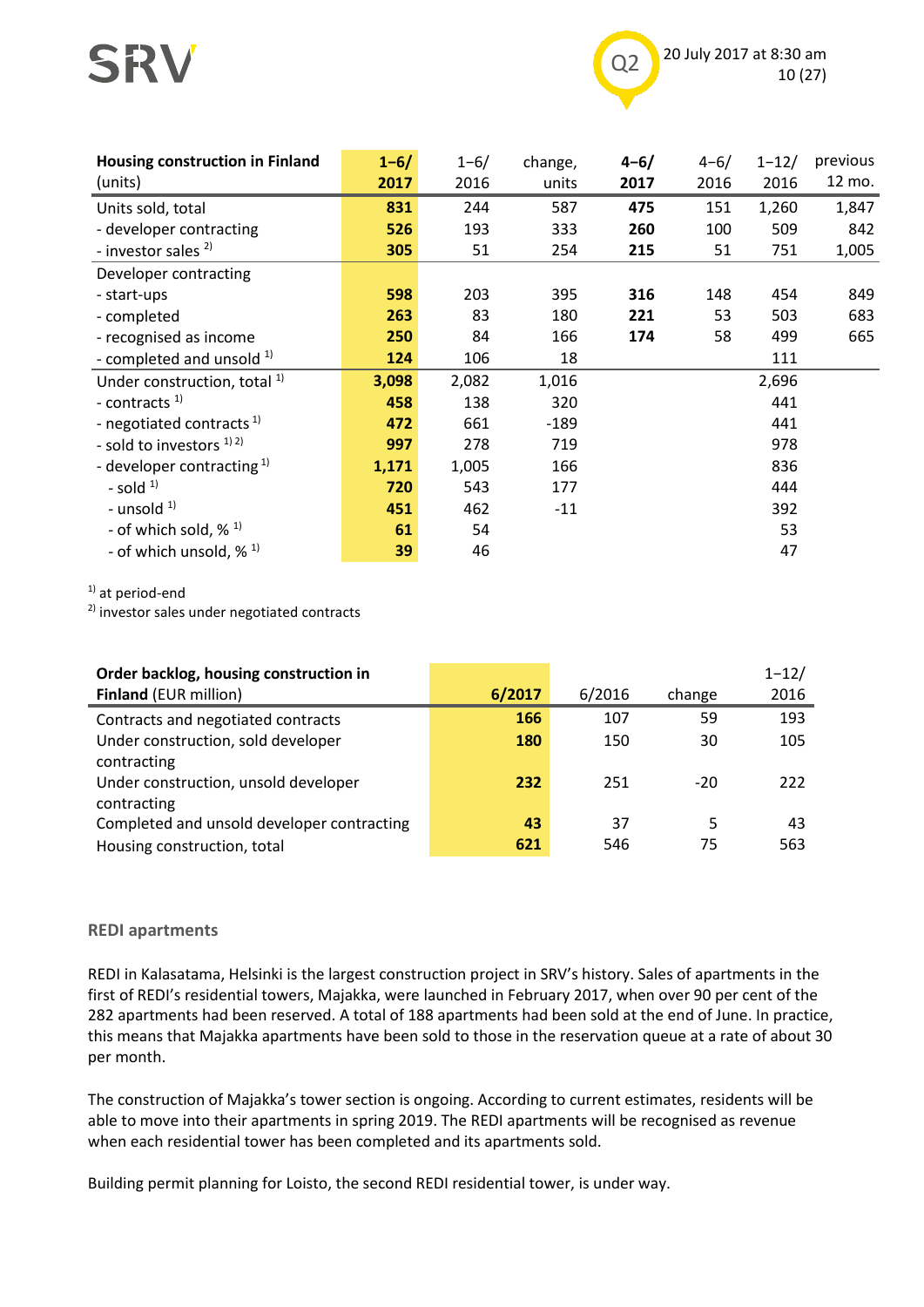#### **The largest developer-contracted housing projects under construction in Finland**

| Project name,<br>location | SRV,<br>contract<br>value.<br><b>EUR million</b> | Completion<br>date<br>(estimated)* | <b>Units</b> | Sold* | For sale* |
|---------------------------|--------------------------------------------------|------------------------------------|--------------|-------|-----------|
| REDIn Majakka,            |                                                  |                                    |              |       |           |
| Helsinki                  | 106                                              | Q2/2019                            | 282          | 188   | 94        |
| Niittyhuippu, Espoo       | 57                                               | Q4/2017                            | 200          | 182   | 18        |
| Satamarannan              |                                                  |                                    |              |       |           |
| Masto, Oulu               | 21                                               | Q4/2017                            | 100          | 65    | 35        |
| Espoon Piruetti           | 31                                               | Q1/2019                            | 113          | 23    | 90        |
| Starlet, Vantaa           | 14                                               | Q4/2018                            | 55           |       | 55        |
| Tikkurila                 |                                                  |                                    |              |       |           |
|                           |                                                  |                                    |              |       |           |

\*Situation as of 30 June 2017

**The largest ongoing housing projects in Finland, investor projects and housing contracting**

| Project name, location,<br>developer            | SRV, contract value,<br><b>EUR million</b> | Completion level,<br>%* | <b>Completion date</b><br>(estimated)* |  |  |  |  |
|-------------------------------------------------|--------------------------------------------|-------------------------|----------------------------------------|--|--|--|--|
| Wood City, Helsinki, ATT                        | $***$                                      | 34                      | Q1/2018                                |  |  |  |  |
| Suurpellon Puistokatu,<br>Espoo                 | $**$                                       | 73                      | Q1/2018                                |  |  |  |  |
| Vantaan Neilikkatie,<br>Ilmarinen               | $***$                                      | 40                      | Q2/2018                                |  |  |  |  |
| Keravan Orno, Ilmarinen                         | $***$                                      | 45                      | Q2/2018                                |  |  |  |  |
| Vantaan Hernetie, OP                            | $***$                                      | 40                      | Q2/2018                                |  |  |  |  |
| Helsingin Välimerenkatu<br>10, Ilmarinen        | $**$                                       | 30                      | Q3/2018                                |  |  |  |  |
| Aleksinkulma and park<br>in Kerava, Etera       | $***$                                      | 7                       | Q1/2019                                |  |  |  |  |
| Suurpellon Puistokatu<br>D, Espoo, TA           | $***$                                      | 25                      | Q3/2018                                |  |  |  |  |
| HOAS Kumpula, Helsinki                          | $**$                                       | 12                      | Q3/2018                                |  |  |  |  |
| Total value of projects approx. EUR 180 million |                                            |                         |                                        |  |  |  |  |

\*Situation as of 30 June 2017

\*\* The value of individual contracts has not been published.

*SRV is currently building developer-contracted housing projects, development projects, and contracted projects. A developer-contracted residential project is a project that is developed by SRV and which has not been sold when construction begins. SRV bears the risks involved in both the sale and construction of such*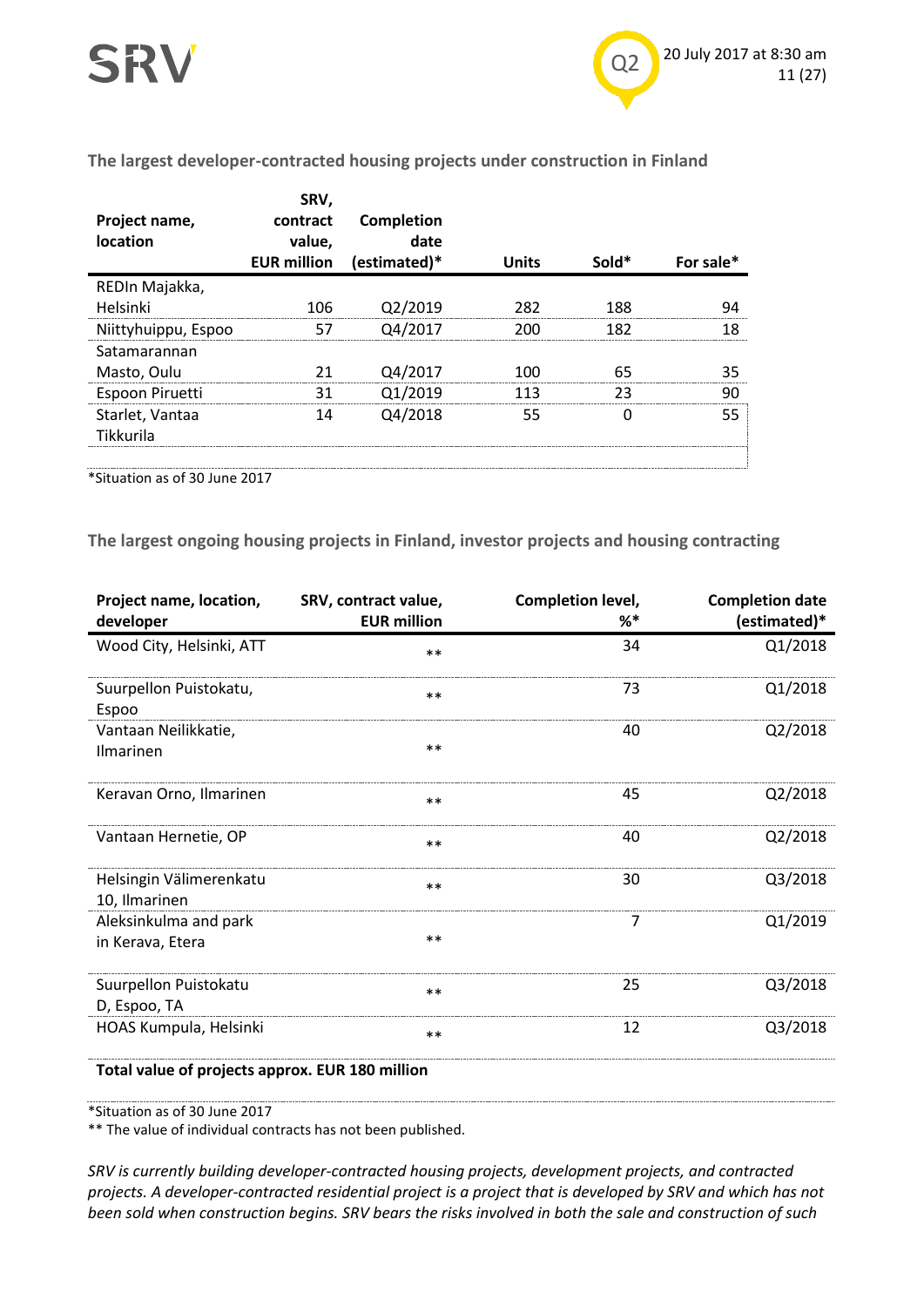



*projects, which are recognised as revenue when they have been completed and sold. A residential development project is a project that is developed by SRV, but which is sold to an investor before construction begins. SRV bears the construction risks in such projects, which are recognised as revenue according to the percentage of completion. Construction contracts are construction projects that are launched by other parties but implemented by SRV. They are recognised as revenue on the basis of the percentage of completion or as set out in the agreement.*

#### **Business construction**

#### **January-June 2017**

SRV's **revenue** from business construction totalled EUR 345.5 (250.7) million, and the **order backlog** stood at EUR 950.0 (1,426.6) million. During the second quarter, agreements were signed for the Siltasairaala hospital in Helsinki, the expansion of Helsinki Airport and the renovation of its Terminal 2. These projects will be included in the order backlog later next year.

The greatest contribution to year-on-year revenue growth has been made by large-scale ongoing hospital projects, such as Hospital Nova in Central Finland, a new construction project at Tampere University Hospital, and the New Children's Hospital in Helsinki. Revenue from hospital projects accounts for 15 per cent of consolidated revenue. Revenue has also increased in renovation and refurbishment projects in particular, such as the renovation of the Helsinki City Theatre as well as an administrative building for the University of Helsinki. Revenue from renovation has seen year-on-year growth of more than 40 per cent.

SRV's infrastructure construction has bolstered its position in Operations in Finland. For example, SRV is currently implementing the Ring Road I project, in which traffic will be diverted into an underground tunnel above which a park will be built. An excavation contract for the Kaitaa metro tunnel also boosted infrastructure construction.

SRV's shopping centre development projects also generated revenue growth in Operations in Finland during the January–June period. SRV is currently building the REDI shopping centre in Helsinki and Karuselli shopping centre in Kerava. The Niitty shopping centre in Espoo, completed in June, also contributed to revenue.

SRV currently has five alliance projects whose revenue amounts to about 10 per cent of the total revenue from business construction. These projects provide additional earnings potential over and above the ordinary profit margin. In practice, SRV can gain additional earnings if the project is completed for less than the target price and under schedule, and it fulfils the quality criteria.

#### **April-June 2017**

SRV's **revenue** from business construction totalled EUR 181.1 (143.8) million, and the **order backlog** declined to EUR 950.0 (1,426.6) million. Growth in revenue was driven particularly by renovation and hospital construction.

#### **REDI shopping centre**

The REDI shopping centre is an SRV development project. In addition to SRV, the investor group includes Ilmarinen, OP Group and LocalTapiola. In this project, construction is proceeding on schedule. The REDI shopping centre will open in autumn 2018 and leasing is also proceeding as planned. There are already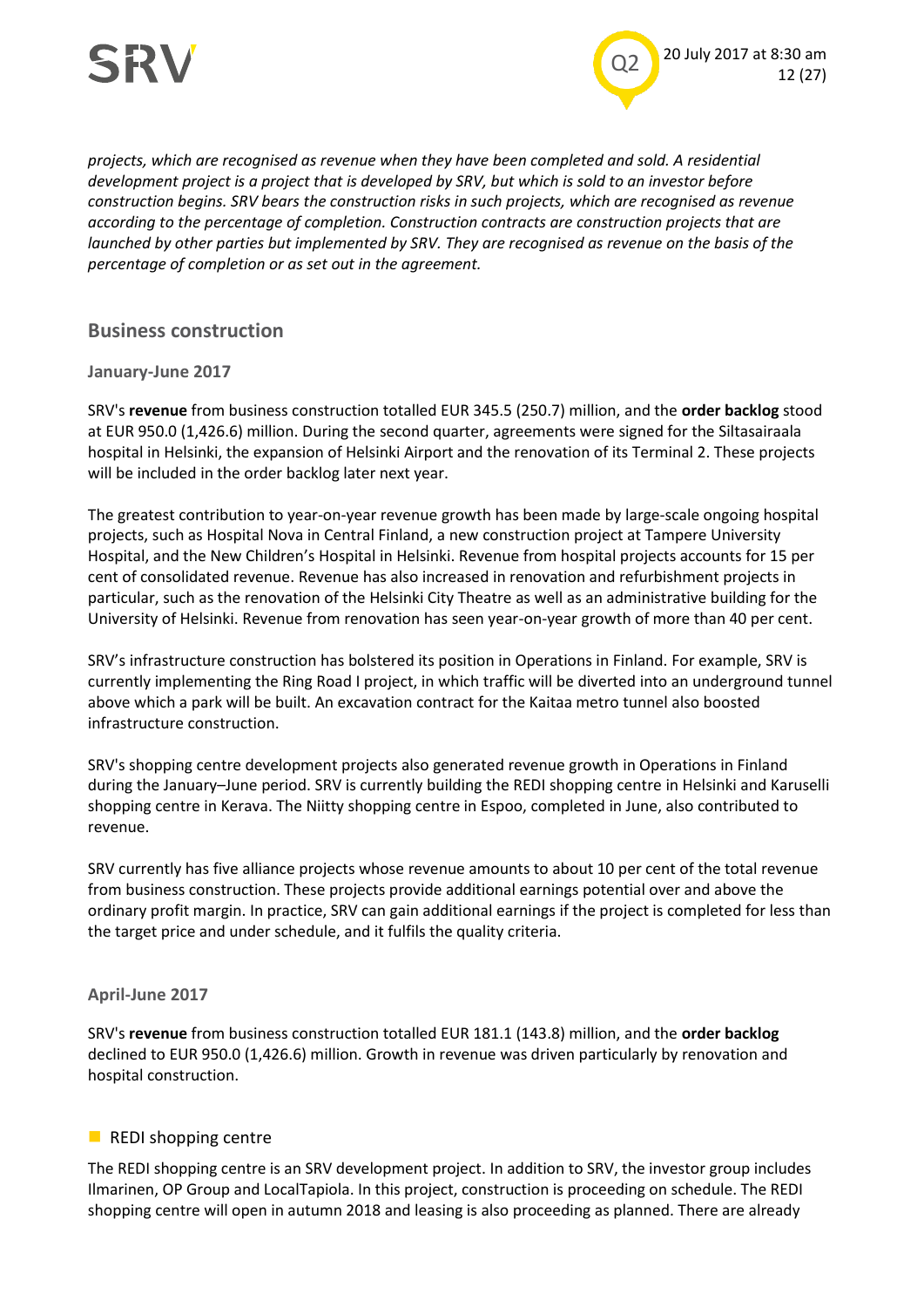

binding lease agreements for about 60 per cent of the REDI shopping and experience centre's 200-plus premises. Negotiations with prospective tenants are also currently ongoing for almost all of the remaining premises. In June 2017, it was announced that Cinamon, a cinema chain operating in the Baltic countries, will venture into Finland for the first time by opening a five-screen movie theatre in the REDI shopping and experience centre. Cinamon has made an agreement to lease approximately 2,400  $m^2$  in REDI's entertainment world. The REDI shopping centre is expecting over 12 million visitors in its first full year of operation.

#### **Niittykumpu Metro Centre**

SRV is developing the Niittykumpu Metro Centre in Espoo into a new centre for the area. It will comprise several residential buildings, a shopping centre and metro station. Niitty shopping centre opened in June and all of its premises have been leased. The first residential buildings will be completed towards the end of the year. The Niitty shopping centre was developed by SRV and was sold to the OP-Vuokratuotto special investment fund in 2015.

#### $\blacksquare$  Hanhikivi-1 nuclear power plant

In 2015, SRV announced its participation in the Hanhikivi-1 nuclear power plant construction project as both an investor and project manager. SRV has made a financing commitment equating to a 1.8 per cent holding in the project to Fennovoima's main owner, Voimaosakeyhtiö SF. SRV will have the same rights and obligations as other Voimaosakeyhtiö SF shareholders. SRV has also signed a cooperation agreement with Rusatom Group and the main contractor Titan-2. SRV will act as the project manager, and the exact nature of its activities will be confirmed at a later date. The related negotiations on SRV's role as project management consultant are ongoing, and their content and schedule will be specified later.

| Project,<br><b>location</b>                                | <b>SRV total contract</b><br>value, EUR million | Project type           | <b>Completion</b><br>level, % | <b>Completion</b><br>date<br>(estimated) |
|------------------------------------------------------------|-------------------------------------------------|------------------------|-------------------------------|------------------------------------------|
| <b>DEVELOPMENT</b>                                         |                                                 |                        |                               |                                          |
| <b>PROJECTS</b>                                            |                                                 |                        |                               |                                          |
| REDI, shopping centre<br>and parking facility,<br>Helsinki | 390                                             | Retail, parking        | 65                            | Q3/2018                                  |
| TeHyKe, Kalasatama,                                        | $\ast$                                          | <b>Public services</b> | 71                            | Q4/2017                                  |
| Helsinki                                                   |                                                 |                        |                               |                                          |
| Aleksintori/Karuselli,                                     | $\ast$                                          | Retail                 | 16                            | Q4/2018                                  |
| Kerava                                                     |                                                 |                        |                               |                                          |
| <b>BUSINESS PREMISES</b>                                   |                                                 |                        |                               |                                          |
| Nova Hospital Jyväskylä                                    | 290                                             | Public                 | 8                             | Q3/2020                                  |
| TAYS Etupiha, Tampere                                      | 170                                             | Public                 | 33                            | Q2/2019                                  |
| Tapiola city centre (Phase<br>2), Espoo                    | $100 +$                                         | Retail                 | 3                             | Q1/2020                                  |
| Aalto University, Espoo                                    | 76                                              | Public                 | 37                            | Q2/2018                                  |
| Ring Road I, Keilaniemi,<br>Espoo                          | 49                                              | Public                 | 45                            | Q4/2018                                  |
| Kaitaa metro station<br>excavation, Espoo                  | 32                                              | Public                 | 73                            | Q2/2018                                  |

**The largest ongoing business construction projects**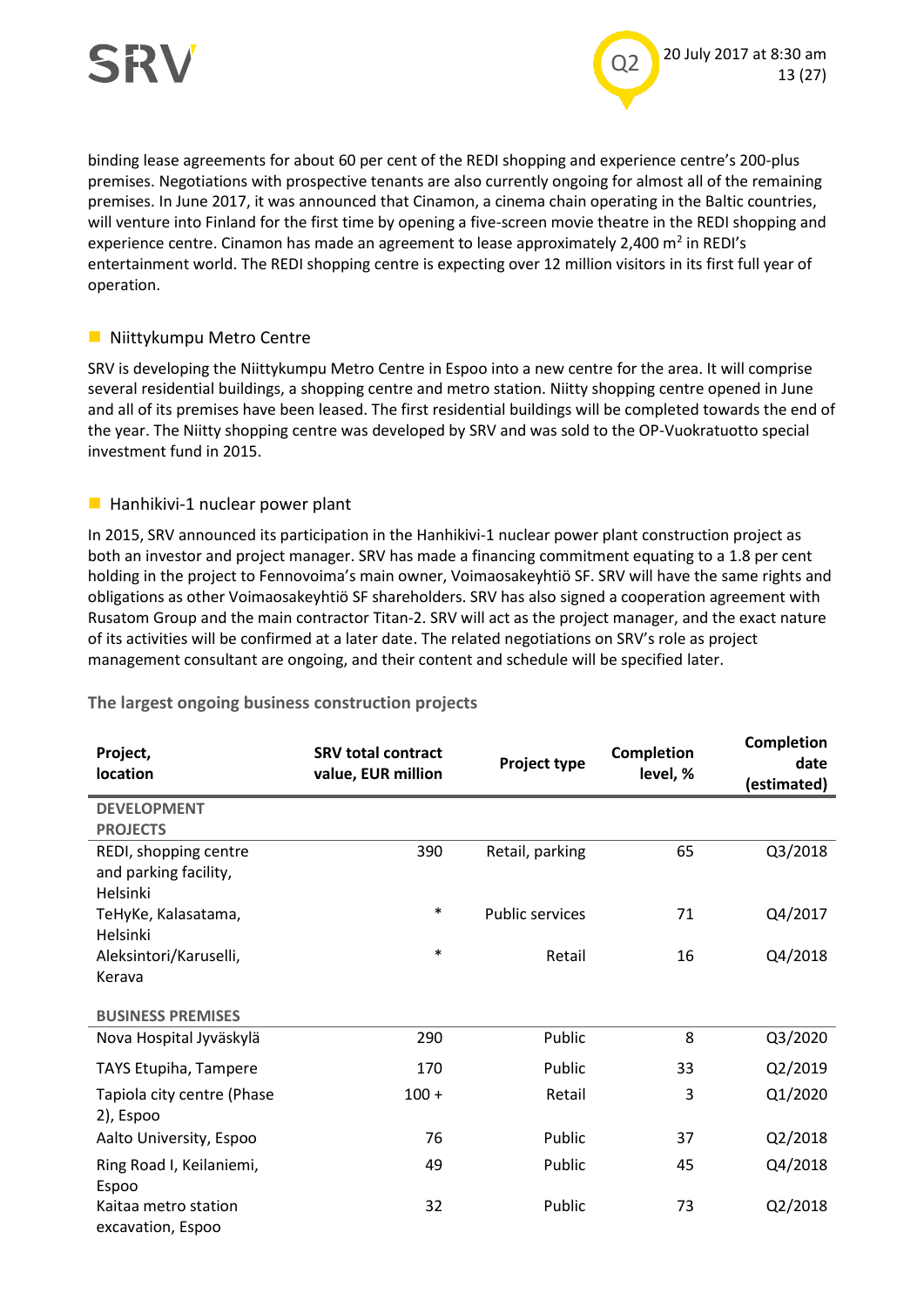



| Renovation of<br>Lappeenranta University                                         | 31     | Public   | 46 | Q4/2018             |
|----------------------------------------------------------------------------------|--------|----------|----|---------------------|
| Court and police building,<br>Joensuu                                            | 30     | Public   | 95 | Q3/2017             |
| Renovation of an<br>administrative building<br>for the University of<br>Helsinki | $\ast$ | Public   | 77 | Q3/2017             |
| HDC Teliasonera, Helsinki                                                        | $\ast$ | Industry | 50 | Q1/2018             |
| New Children's Hospital,<br>Helsinki                                             | $\ast$ | Public   | 71 | Q4/2017-<br>Q2/2018 |
| Autokeskus Konala,<br>Helsinki                                                   | $\ast$ | Industry | 2  | Q2/2019             |

Situation as of 30 June 2017

\*The value of individual contracts has not been made public.

**Business premises projects that have not yet been included in the order backlog**

| Project,<br><b>location</b>                                                     | <b>SRV total</b><br>contract value,<br><b>EUR million</b> | Project<br>type | <b>Agreement status</b>                                                                                                                                                                                                                                                        | In order<br>backlog<br>(estimate) |
|---------------------------------------------------------------------------------|-----------------------------------------------------------|-----------------|--------------------------------------------------------------------------------------------------------------------------------------------------------------------------------------------------------------------------------------------------------------------------------|-----------------------------------|
| <b>BUSINESS PREMISES</b>                                                        |                                                           |                 |                                                                                                                                                                                                                                                                                |                                   |
| Jätkäsaari school                                                               | 24                                                        | Public          | Contract signed on<br>4 July 2017                                                                                                                                                                                                                                              | Q3/2017                           |
| Siltasairaala hospital,<br>Helsinki                                             | 230                                                       | Public          | Project management contractor<br>agreement signed 6/2017.<br>Construction of the project will<br>begin once a separate<br>construction decision is made<br>after the development phase,<br>which lasts until 12/2017.                                                          | Q1/2018                           |
| Expansion of the<br>Helsinki Airport and<br>renovation of<br>Terminal 2, Vantaa | $\ast$                                                    | Commercial      | SRV has been selected to<br>participate in an alliance<br>contract to carry out alteration<br>works in the area in front of<br>Terminal 2 (T2) at the Helsinki<br>Airport (6/2017). The plans will<br>be implemented if Finavia<br>decides to go ahead with the<br>investment. | Q3/2018                           |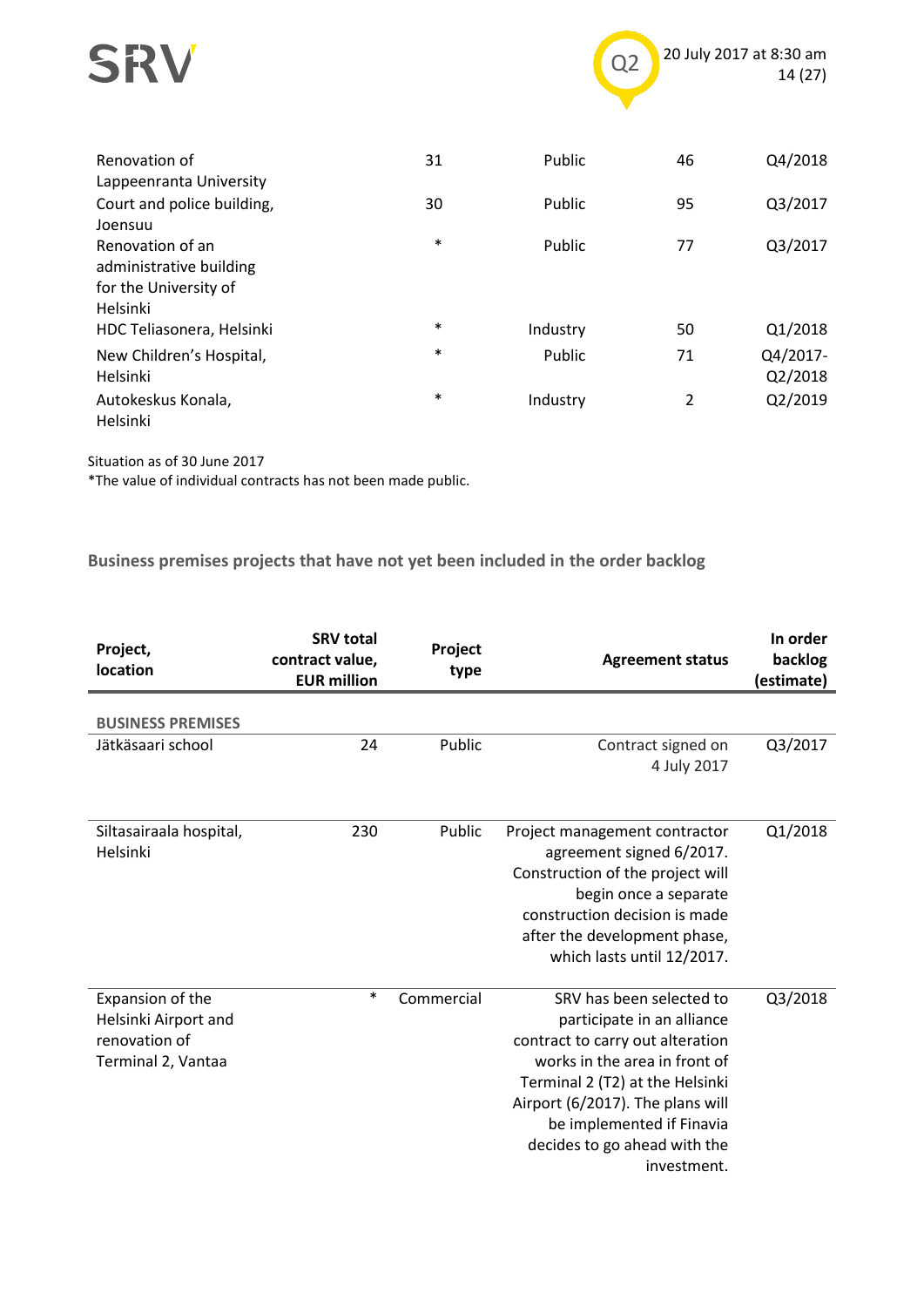



*\*It is intended that the project development phase and its implementation, if greenlit, will be carried out using the alliance model, which has become common in Finland. The total value of the project will be determined during the development phase.*

#### **International Operations**

International Operations comprises SRV's construction and property development business in Russia and Estonia. SRV has also expanded its operations to shopping centre management in Russia.

#### **Business environment**

Expectations for the Russian economy have become slightly more positive. Russia's GDP is growing, but at a slow rate. The Bank of Finland Institute for Economies in Transition BOFIT predicts that Russia's GDP will swing to growth of 1.5 per cent this year, supported by the higher price of oil. Growth is driven by domestic private demand, and imports are also recovering after having plummeted. Russia's growth is expected to continue to be slow in the next few years, as the economy is already at the limits of its capacity, and the required structural reforms are not on the horizon. In the short term, the price of oil poses the key risk to economic development, as its variations may slow down or accelerate growth compared to the forecast.

Although favourable developments in the price of oil have strengthened the Russian economy, oil price fluctuations and geopolitical tensions continue to cause uncertainty. (Source: Bank of Finland Institute for Economies in Transition BOFIT). In 2016, the average annual exchange rate of the Russian rouble was RUB 74.14 to EUR 1. At the beginning of January 2017, the exchange rate was about RUB 63.49, while at the end of March it was RUB 59.9; that is, the rouble strengthened by 5.52 per cent from the beginning of the year. At the end of June, the rouble to euro exchange rate weakened to 67.5. As from the beginning of the year, the rouble had weakened by -6.47 per cent. The change in the rouble exchange rate in the second quarter was -12.7 per cent.

SRV has three major shopping centres in Russia, all of which are up and running. Okhta Mall and Pearl Plaza are located in St Petersburg, and 4Daily opened its doors in Moscow on 22 April 2017. SRV is an investor in all of these shopping centres via its associated companies. In all of these shopping centre projects, SRV has been responsible for concept design, been the main contractor, handled the leasing of premises, and taken responsibility for marketing. SRV has also been managing the day-to-day operation of the centres on their completion.

| International                           | $1 - 6/$ | $1 - 6/$ |         | change, | $4 - 6/$ | $4 - 6/$ | $1 - 12/$ | previous |
|-----------------------------------------|----------|----------|---------|---------|----------|----------|-----------|----------|
| <b>Operations (EUR million)</b>         | 2017     | 2016     | change  | %       | 2017     | 2016     | 2016      | 12 mo.   |
| Revenue                                 | 11.4     | 30.8     | $-19.3$ | $-62.9$ | 7.0      | 18.4     | 52.4      | 33.0     |
| Percentage of associated                | $-9.0$   | $-1.9$   | $-7.1$  |         | $-13.5$  | $-1.0$   | 8.0       | 0.9      |
| companies' profits                      |          |          |         |         |          |          |           |          |
| - of which exchange rate                | $-6.9$   | 0.0      | $-6.9$  |         | $-12.3$  | 0.0      | 10.1      | 3.3      |
| gains/losses                            |          |          |         |         |          |          |           |          |
| Hedging expenses                        | $-0.7$   | 0.0      | $-0.7$  |         | 0.2      | 0.0      | $-8.8$    | $-9.5$   |
| Operative operating profit <sup>*</sup> | $-3.2$   | $-2.5$   | $-0.7$  |         | $-1.8$   | $-1.5$   | $-5.5$    | $-6.2$   |
| Operative operating profit, %           | $-28.1$  | $-8.1$   |         |         | $-26.1$  | $-7.9$   | $-10.5$   | $-18.8$  |
| Operating profit                        | $-10.8$  | $-2.5$   | $-8.3$  |         | $-14.0$  | $-1.5$   | $-4.2$    | $-12.4$  |
| Operating profit, %                     | $-94.5$  | $-8.2$   |         |         | $-199.6$ | $-8.0$   | $-7.9$    | $-37.6$  |
| Order backlog                           | 23.9     | 49.0     | $-25.1$ | $-51.3$ |          |          | 32.4      |          |
|                                         |          |          |         |         |          |          |           |          |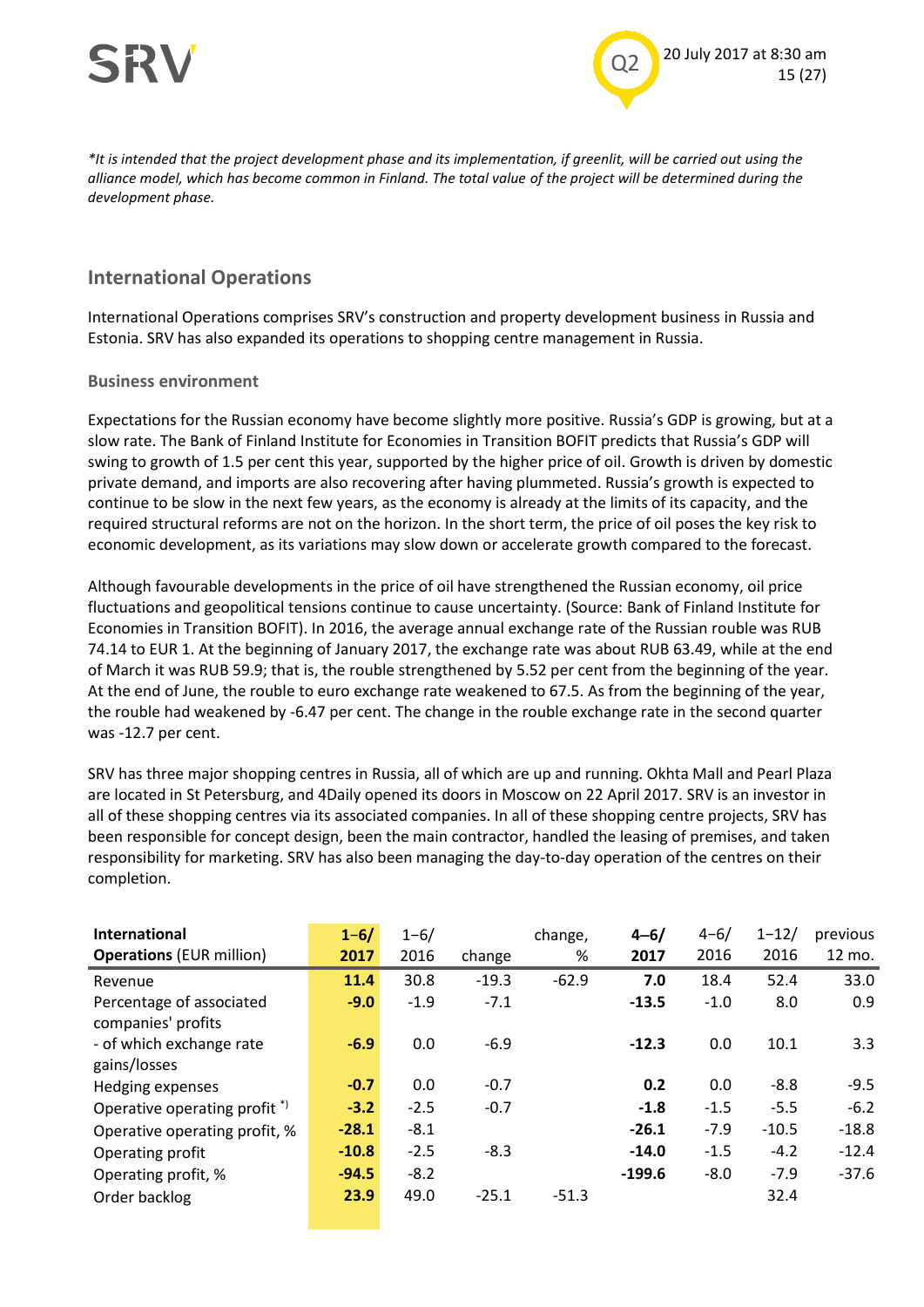

**January-June 2017**

**Revenue** from International Operations in January-June decreased to EUR 11.4 (30.8) million and accounted for 2 (8) per cent of the Group's revenue. This decrease was expected, as the bulk of the revenue of International Operations in the comparison period was generated by the construction of the Okhta Mall and 4Daily shopping centres. The Okhta Mall opened its doors in St Petersburg in August 2016 and 4Daily opened in Moscow in April 2017. SRV's revenue for January-June mainly comprises finishing work for 4Daily and interior decoration for tenant premises in the Okhta Mall.

The **operative operating profit** of International Operations declined to EUR -3.2 (-2.5) million. The occupancy rates of the shopping centres owned by associated companies improved, but earnings were burdened by the fact that early-stage expenses after opening were higher than income. In June 2016, only one shopping centre was in operation, while two others were still under construction.

**Operating profit** from International Operations decreased to EUR -10.8 (-2.5) million. Operating profit was decreased particularly by the weaker rouble exchange rate, which had an impact of EUR -7.6 million on operating profit. The exchange rate impact is primarily caused by the conversion of euro-denominated loans to roubles. Exchange rate differences that have no impact on cash flow vary in each financial statement in line with fluctuations in the exchange rate of the rouble. For most of the 2016 comparison period, SRV's operating currency in Russia was still the euro. However, the company's rental operations have become increasingly rouble-based. In accordance with IAS 21, the operating currency of SRV's property-related subsidiaries and associated companies was therefore switched to the rouble in September 2016. This accounting change will make SRV more susceptible to fluctuations in the rouble exchange rate.

SRV's **share in its associated companies'** profit was EUR -9.0 (-1.9) million. A weaker rouble exchange rate was the main reason for the lower profits generated by associated companies. On the other hand, a positive aspect of the results of the associated companies is that the operating result of the associated company that owns Pearl Plaza has improved thanks to, for instance, lease agreements that have been renewed under better terms.

The **order backlog** for International Operations fell to EUR 23.9 (49.0) million as no new projects were launched. Planning for new projects is, however, ongoing.

#### **April-June 2017**

The revenue of International Operations in April-June declined to EUR 7 (18.4) million. Operating profit was EUR -14.0 (-1.5) million. Operating profit was impacted particularly by the weaker rouble, which had an impact of EUR -12.1 million on operating profit.

**Shopping centres**

#### **Pearl Plaza, St Petersburg**

Visitor numbers and total sales have continued to rise at Pearl Plaza, SRV's other shopping and entertainment centre in St Petersburg. The shopping centre has broken visitor records several times, with no less than a 15 per cent rise in visitors during January-June compared with the comparison period. In March alone, the shopping centre set a new record with 826,000 visitors.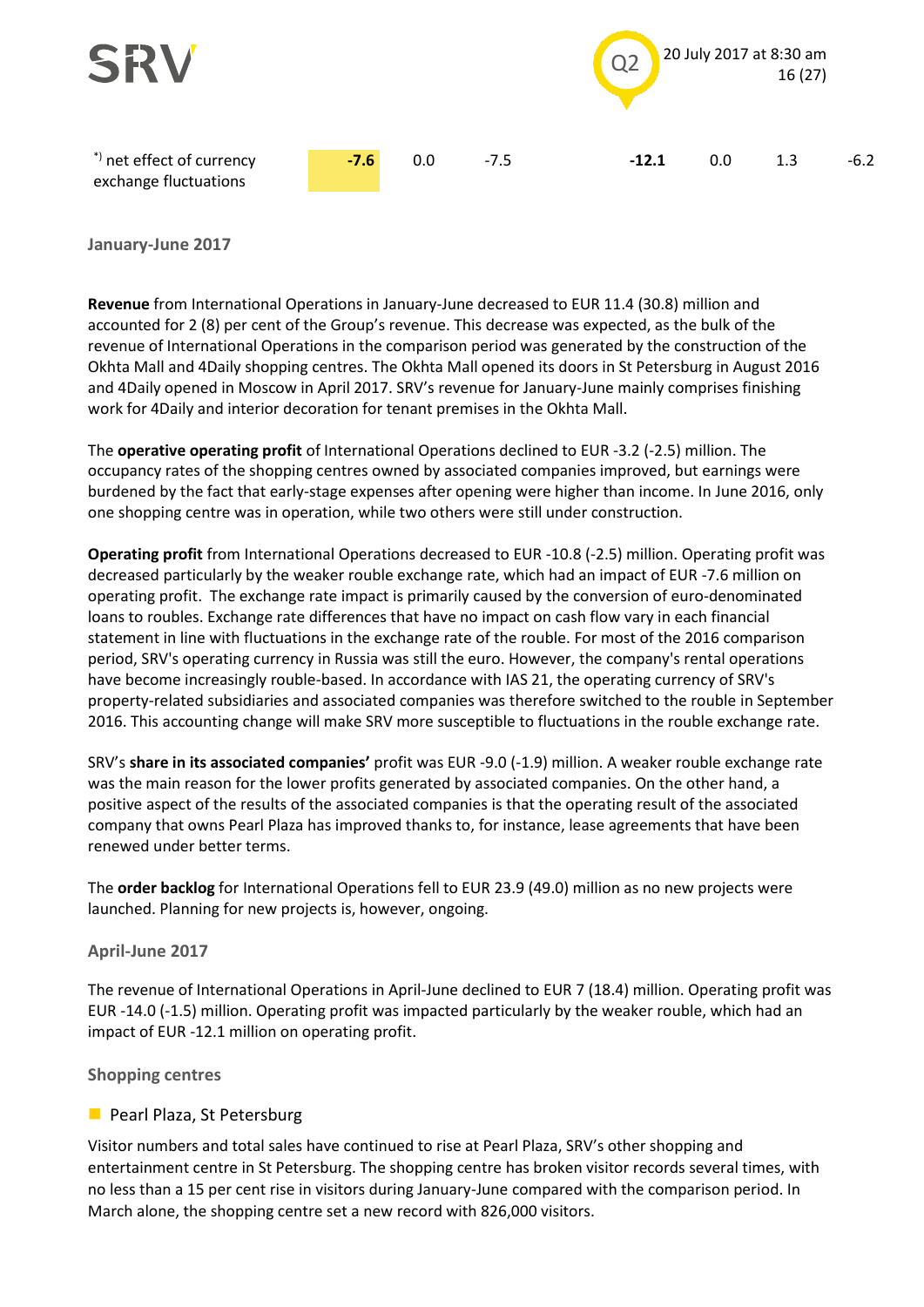

Considering the market situation, Pearl Plaza is also performing excellently with respect to its occupancy rate, as it has been fully leased almost continuously. When the shopping centre opened in August 2013, fixed-term contracts of 3-5 years were signed with most tenants, and some of these have now expired or are about to expire. It was possible to improve the terms and conditions of these agreements on their renewal thanks, for instance, to the constant improvement in sales and visitor numbers at the shopping centre. Many renewal negotiations for lease agreements will be held in 2017 and 2018. It has also been possible to reduce the number of temporary rent discounts that were previously granted. In addition, 19 tenants have changed since last summer, and the agreements made with all the new tenants are better.

In January–June, Pearl Plaza's monetary sales increased by 15 per cent (in terms of roubles) and 43 per cent (in terms of euros) compared with the comparison period of the previous year.

#### **D** Okhta Mall, St Petersburg

The Okhta Mall is located in the heart of downtown St Petersburg, within easy reach of over 1.5 million residents. It is the largest retail project to have been completed in the St Petersburg economic area in recent years. Okhta Mall opened its doors in August 2016 and has been SRV's major project in St Petersburg over the last few years.

Considering the numerous challenges that have been faced in the Russian shopping centre market in recent years, the leasing of premises in Okhta Mall has proceeded according to plan. The shopping centre's occupancy rate stood at about 77 per cent at the end of June, and agreements for a further three per cent of leasable premises are about to be signed. The Okhta Mall is expected to be fully leased by summer 2018.

Visitor numbers at the Okhta Mall have developed in line with expectations. In May, the shopping centre broke the 500,000 visitors per month mark for the first time.

About 56 per cent of its stores are open. That figure will rise again in late summer 2017, when the KARO cinema opens its doors to film goers in August. KARO has leased about 10 per cent (7,000 m<sup>2</sup>) of the Okhta Mall's commercial floor area, and is expected to further boost visitor numbers.

#### **4Daily, Moscow**

The 4Daily shopping centre opened its doors in Moscow on 22 April 2017. Although it had been handed over to the client back in December 2016, there was still some finishing work that needed doing in early 2017. 4Daily will be the only shopping centre to open in Moscow this year. About 66 per cent of the centre's 25,500 square metres of premises have been leased, with letters of intent signed for about eight per cent (6/2017). The shopping centre's anchor tenant is the Russian company Miratorg, whose new concept store is targeted at the middle-class in particular. Other major tenants include Ohana Fitness and the clothing stores Nataly, Tsenopad and Zamania.

About 39 per cent of its stores are open. This is typical in Russia, and is a result of a variety of different operating and sales permits. In SRV's previous shopping centres, stores have opened within about a year or year and a half of the centre's opening, depending on the size of the centre.

#### **Other projects**

SRV owns 50 per cent of the Etmia II office project in downtown Moscow. 75 per cent of the premises had been leased by the end of June.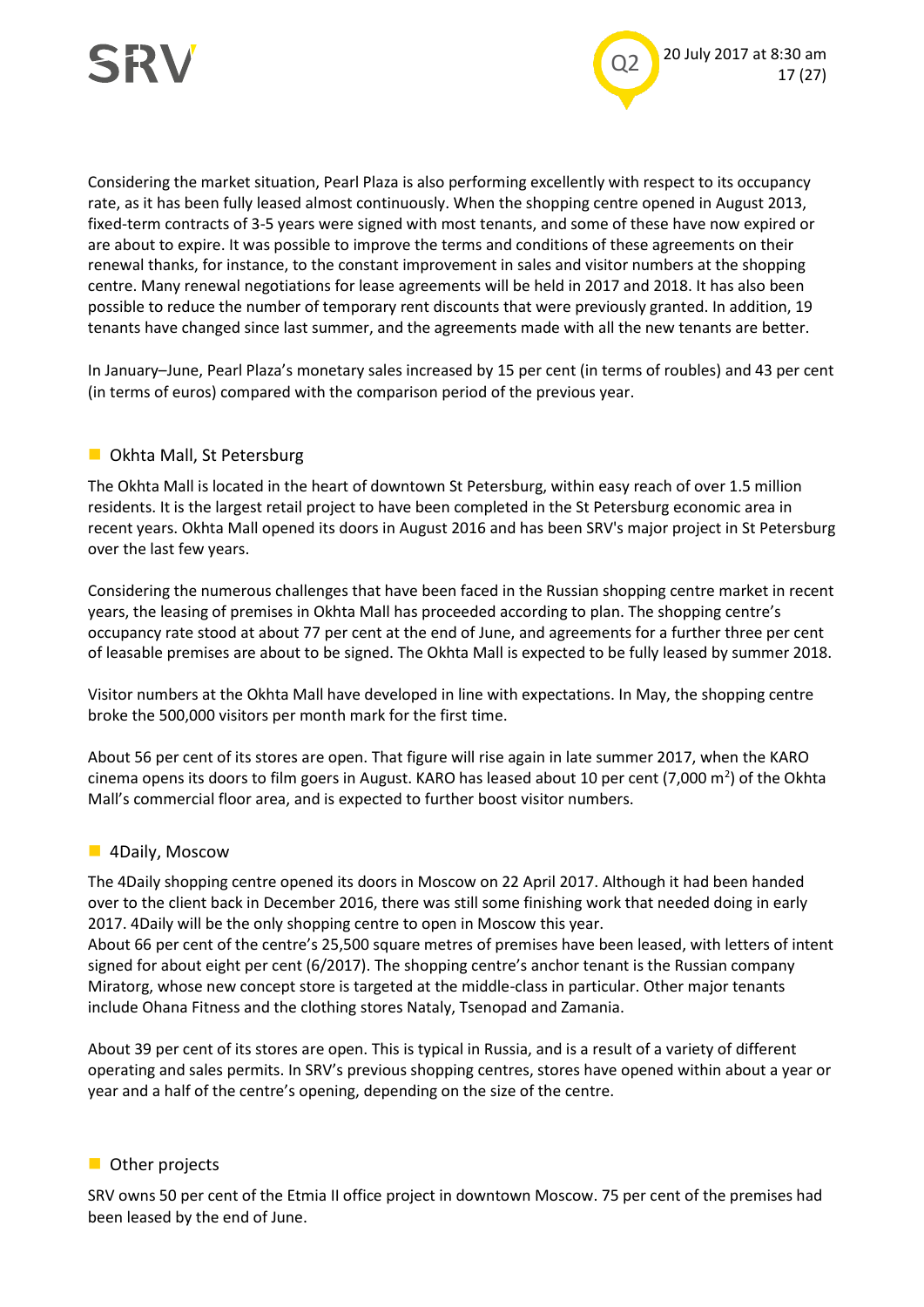



#### **The most significant completed projects**

|               | Holding,           | Opened     | Floor area $(m2)$    | <b>Occupancy rate</b> |
|---------------|--------------------|------------|----------------------|-----------------------|
| <b>Site</b>   | %                  |            |                      | 3/2017, %             |
| Pearl Plaza,  | <b>SRV 50</b>      | August     | Gross floor area     | <b>Binding lease</b>  |
| shopping      |                    | 2013       | 96,000               | agreements 100        |
| centre, St    | Shanghai           |            | Leasable area 48,000 |                       |
| Petersburg    | Industrial         |            |                      |                       |
|               | Corporation 50     |            |                      |                       |
| Okhta Mall,   | <b>SRV 45</b>      | August     | Gross floor area     | <b>Binding lease</b>  |
| shopping      |                    | 2016       | 144,000              | agreements 77         |
| centre,<br>St | Russia Invest 55 * |            | Leasable area 78,000 | Letters of intent 3   |
| Petersburg    |                    |            |                      |                       |
| 4Daily,       | <b>Vicus 26.26</b> | April 2017 | Gross floor area     | <b>Binding lease</b>  |
| shopping      |                    |            | 52,000               | agreements 66         |
| centre,       | SRV 18.68          |            | Leasable area 25,500 |                       |
| <b>Moscow</b> |                    |            |                      | Letters of intent 8   |
|               | Blagosostoyanie    |            |                      |                       |
|               | 55.06              |            |                      |                       |

\*Russia Invest's shareholders are Finnish institutional investors. Ilmarinen, Sponda and SRV each own 27 per cent holdings in Russia Invest, Etera owns 13 per cent, and Onvest six per cent.

#### **Projects under construction**

#### **Papula, Vyborg**

SRV is building apartment blocks in the Papula district in northern Vyborg. All of the apartments in the first phase, which comprises two apartment buildings, have been sold. Both of the apartment buildings in the second phase were completed in January 2017. Of the 110 apartments, 72 had been sold or reserved by the end of June, and 17 apartments were recognised as income. It is expected that about 30 more units will be recognised as income in July.

#### **Outlook for operations in Russia**

In Russia, SRV is focusing on leasing and managing already completed locations, and developing its management operations. The shopping centre market still holds great potential, as the rouble's weak exchange rate means that foreign travel has declined among the middle-class, and consumption is therefore focused on Russia. In relation to its population, Russia does not have many modern shopping centres. For example, there are twice as many shopping centres per 1,000 inhabitants in Western Europe than there are in Russia.

SRV is an investor in all of its shopping centre projects through its associated companies. SRV is also responsible for leasing, marketing and managing premises in completed shopping centres.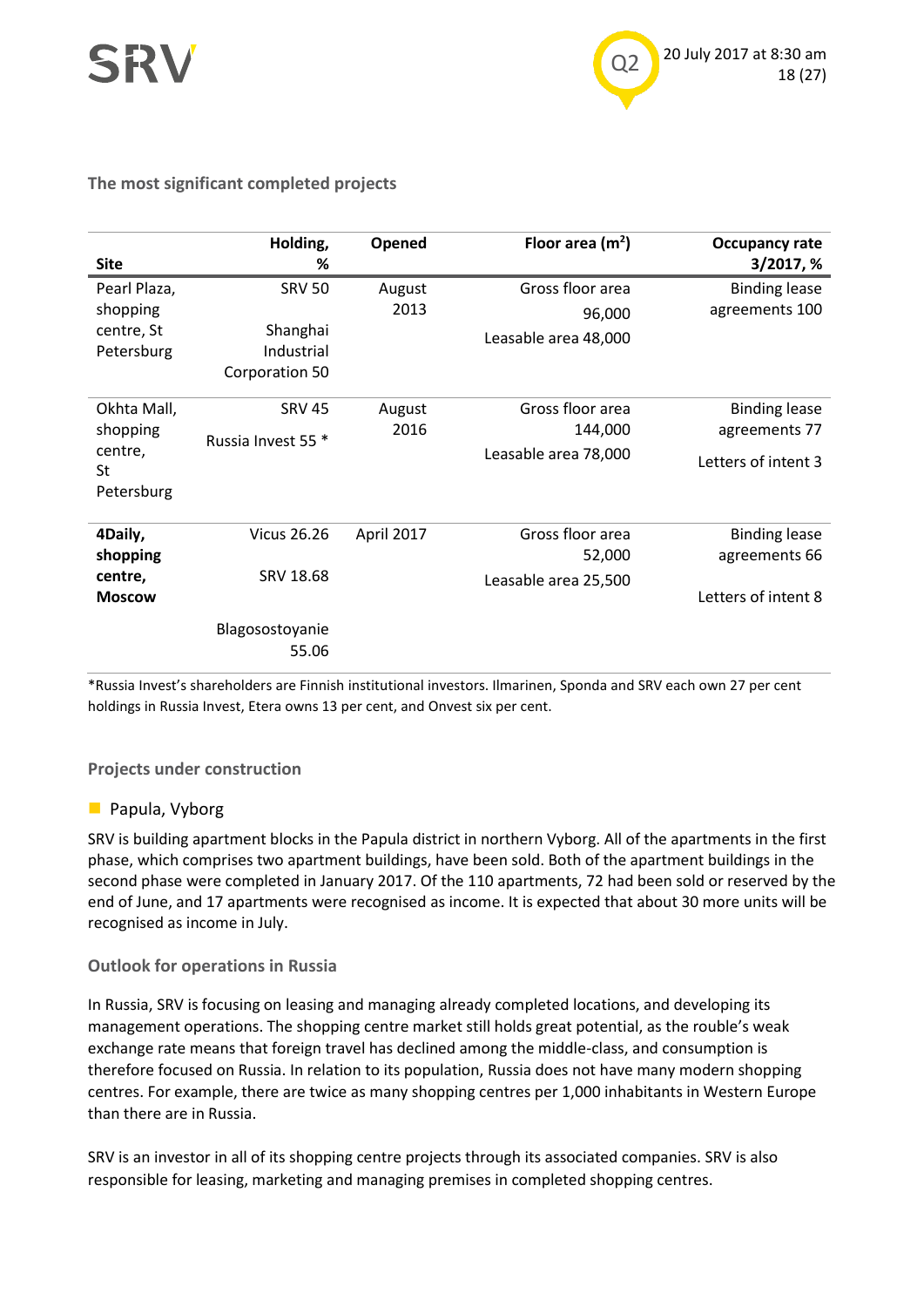

SRV intends to sell its holdings once the target for rental income is achieved, usually 3–4 years after opening. If the current financial situation is prolonged, it may take longer than usual to reach this target.

Although the Russian economy is in a challenging state, financing for these projects has been arranged with long-term loan agreements, so SRV can wait for the market situation to improve. It is unlikely that the shopping centres will be sold to investors during 2017.

The operating currency for SRV's property companies in Russia was changed from the euro to the rouble in September 2016. This means that subsidiaries and associated companies that operate in the Russian property business and have previously been using the euro will now use the rouble as their operating currency. This accounting change will make SRV more susceptible to fluctuations in the rouble exchange rate. The companies affected by the change in operating currency include those that own the Okhta Mall and Pearl Plaza shopping centres. In order to reduce exchange rate risks, part of the loans of associated companies will be converted to roubles.

#### **Group project development**

In accordance with its strategy, SRV is focusing on improving profitability. Development and developercontracted projects are by far the best way to improve profitability, as they generally yield a better margin than traditional contracting. SRV's development projects target growth centres and, in the Helsinki metropolitan area, particularly locations close to rail transport.

#### **Projects close to rail transport**

The capital region's metro line is being expanded to run from Ruoholahti to Espoo via Lauttasaari. In the first phase of the Western Metro, a 14-km rail line will be completed from Ruoholahti to Matinkylä, with eight new stations. SRV has numerous projects along the route of this metro line. The Western Metro completion schedule has been revised during the project. Even though the schedule has fallen behind due to factors beyond SRV's control, areas next to the metro line are currently being designed and built. For example, SRV has built the Koivusaari metro station and excavated both the Otaniemi metro tunnel and the Kaitaa station and rail line.

#### **Kivenlahti**

In January 2016, the Trade and Competitiveness Division of the Espoo City Board reserved an area for SRV and VVO Group Plc to design the Kivenlahti Metro Centre. This area is located between Länsiväylä and Kivenlahdentie, and will form a key section of the future Kivenlahti Metro Centre. The plans for the area comprise about 1,300 housing units and about 45,000  $m^2$  of commercial, office and service premises, plus park-and-ride spaces. Construction will begin once zoning has been completed – current estimate 2018– 2019 – and the Metro Centre is scheduled for completion in 2020. The city plan proposal for the area will be put on display in August 2017.

#### **Espoonlahti**

Apartments covering approximately 100,000 square metres of floor area will be built next to the forthcoming Espoonlahti metro station (Espoonlahden keskus/Mårtensbro). SRV is seeking a holding of around 30 per cent. This is currently a planning reservation. The City of Espoo has temporarily leased the plot to serve as provisional premises for the Lippulaiva shopping centre until 2020 while renovation is ongoing. The plan for the Espoonlahti Centre was approved by the City Council in January 2017.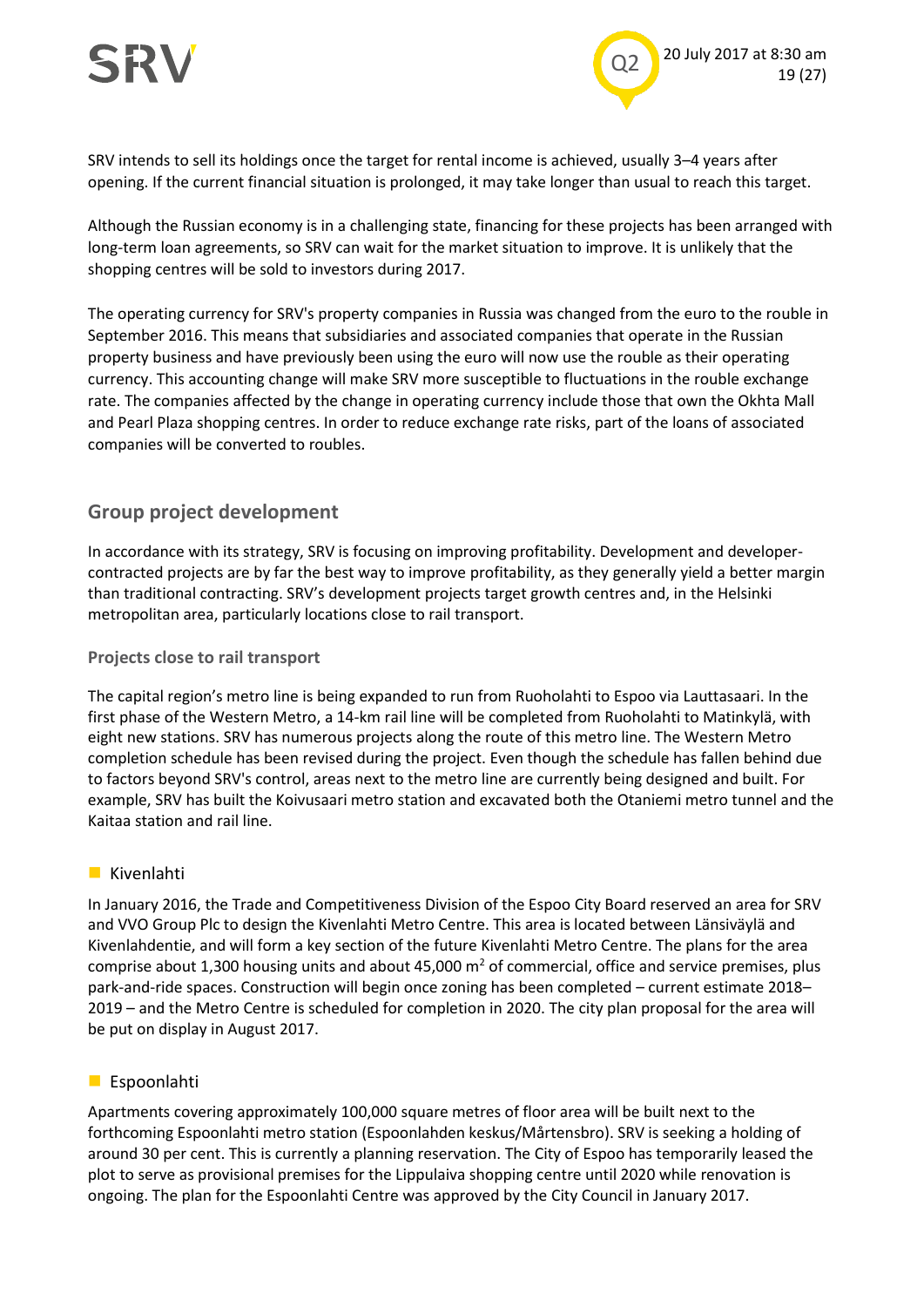

#### **Keilaniemi**

SRV is forging ahead with its residential tower project in Keilaniemi, Espoo. Four towers and a parking facility are planned for Keilaniemi. The area's city plan is in force, and progress now hinges on tunnelling and traffic arrangements for Ring Road I, which SRV is currently implementing.

As part of the overall plan, Espoo City Board's Trade and Competitiveness Division decided in spring 2016 to sell two residential plots in Keilaniemi to SRV. Preliminary contracts on the sale of these plots were signed in May 2016. A complaint against the City of Espoo's decision to sell has been lodged with the administrative court, and the case is currently ongoing. SRV has not as yet made a final decision on the construction of the towers. If realised, the Keilaniemi Towers would be the tallest residential buildings in Finland, with the tallest soaring to a height of almost 145 metres.

#### **Raide-Jokeri Vermonniitty**

Raide-Jokeri is a rapid tramline that will link Itäkeskus in Helsinki to Keilaniemi in Espoo. It will also enable numerous residential sites to be built along the line. For instance, SRV is planning to build housing in the vicinity of the future Vermonniitty station in cooperation with SATO and Ilmarinen. A total of almost 2,000 housing units will be built on the plot. Construction and sales of the first residential building, Piruetti, have begun. SRV also has a planning reservation for the Säterintorni plot, where the company plans to build housing and an office building.

#### **Other projects**

#### ■ Wood City

For many years, SRV and Stora Enso have been cooperating on the development of Wood City in the Jätkäsaari neighbourhood of Helsinki. Wood City will comprise an office building, hotel, and two apartment buildings for Helsinki Housing Production Department (ATT). A shared yard area will connect the buildings to create a vibrant wooden quarter. All of the buildings in this unique wooden quarter will have eight storeys. A three-storey shared car park has also been planned for the area. The construction of Wood City was launched in spring 2016. The wooden apartment buildings are currently scheduled for completion in February 2018. According to current plans, Wood City will be completely finished towards the end of 2019. Investor and tenant negotiations for the office building are currently ongoing.

#### **Bunkkeri in Jätkäsaari**

SRV is highly involved in revitalising the Jätkäsaari district of Helsinki. Bunkkeri, a 13-storey landmark in Jätkäsaari, will feature a wide range of fitness facilities, a swimming hall, and about 300 housing units. The City Council selected SRV as the developer and new owner of Bunkkeri in May 2016. The total value of the real estate transaction is approximately EUR 23 million.

The town plan modification required to implement Bunkkeri was approved at a meeting of the City Council in June 2016. A complaint on the sale decision and city plan was lodged with the administrative court. The court rejected the complaint regarding the city plan in March 2017 and the decision came into force. The complaint against the sale is still ongoing in the administrative court. SRV has been granted a building permit for the fitness facilities. However, construction may not begin until the complaint lodged against the Bunkkeri sale decision has been resolved. It is intended that the fitness facilities will be leased to the City of Helsinki and the handover is scheduled for May 2019. SRV is currently negotiating the sale of the fitness facilities with potential investors. SRV's intention is to launch construction work during 2017. According to current estimates, the first housing units will be completed in 2019.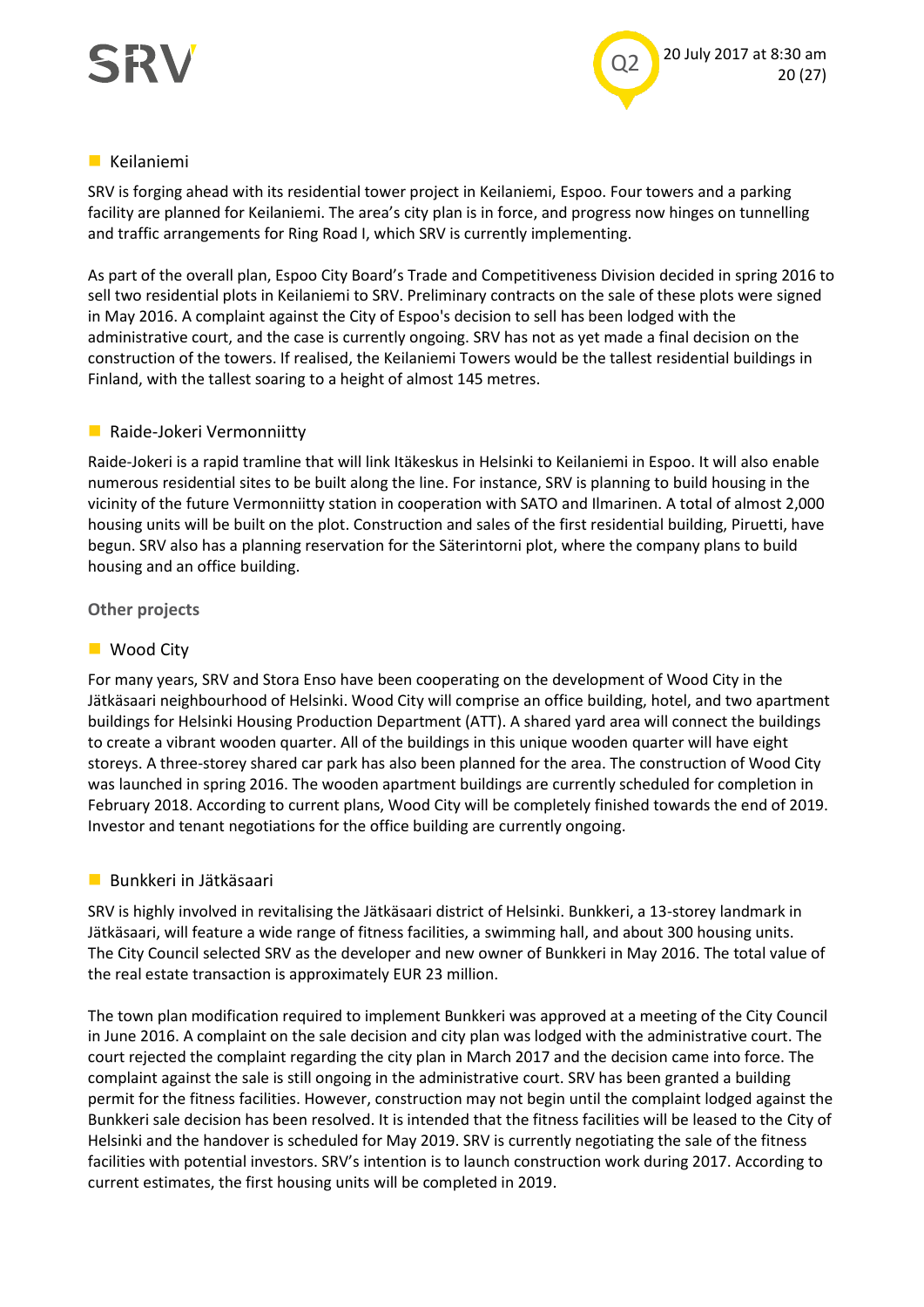



#### **Lapinmäentie**

SRV has taken an important step forward in the development of the Lapinmäentie project in Munkkivuori, Helsinki – in March, SRV acquired a parcel of land from Pohj Landlord (Finland) LLC at Lapinmäentie 1 from LLC. In connection with this transaction, SRV will also take out a long-term land lease from OP Tonttirahasto Ky for adjoining parcels of land at this same site. Together, the parcels of land acquired and leased by SRV will form a block as per the current city plan. SRV will continue to develop the Lapinmäentie area in accordance with the city plan approved in August 2016. Seven new residential towers are planned for the area in addition to the existing Tower A, which will remain. The new residential towers will contain over 700 apartments. Different concepts are currently being considered for Tower A, and it may contain shops, services and office space.

#### **Tampere Central Deck and Arena**

In summer 2016, the City of Tampere and SRV signed an implementation agreement for the Tampere Central Deck and Arena project. The project is designed to be built in the heart of Tampere on top of the railway station. It includes a multi-purpose arena, the deck's residential towers, office and business premises, a hotel and apartment buildings in Ranta-Tampella. The project is valued at a total of about EUR 500 million.

In May 2017, SRV and its investment partners, LocalTapiola Group and OP Financial Group's insurance and pension insurance companies, and the City of Tampere announced that they had reached a conditional agreement on the content of the shareholders' agreement for the multi-purpose arena. It requires both final approval from all parties and fulfilment of the agreement's implementation criteria, the EU Commission's approval for state subsidy, and guaranteed financing.

Major steps for the implementation of the project were also taken in June, when the Environment and Construction Division approved the building permit application for the deck structure. At the end of June, the Supreme Administrative Court dismissed appeals lodged against the project in early 2017. According to the current schedule, the entire project will be completed in 2023. Construction of the southern deck and arena is scheduled to begin during 2017. The final schedule will be updated when the investment decision is made. The final investment decision still requires the approval of the EU Commission for state subsidy and the final approval of the shareholder agreement. The aim is to secure a final decision on the investment in 2017.

| Land reserves                                        | <b>Business</b> | <b>Housing</b> | <b>International</b> |       |
|------------------------------------------------------|-----------------|----------------|----------------------|-------|
| 30 June 2017                                         | construction    | construction   | <b>Operations</b>    | Total |
| Unbuilt land areas and                               |                 |                |                      |       |
| land acquisition commitments                         |                 |                |                      |       |
| Building rights <sup>1)</sup> , 1,000 m <sup>2</sup> | 164             | 257            | 716                  | 1,136 |
| Land development                                     |                 |                |                      |       |
| agreements                                           |                 |                |                      |       |
| Building rights <sup>1)</sup> , 1,000 m <sup>2</sup> | 114             | 199            | 0                    | 314   |

 $1)$ Building rights also include the estimated building rights/construction volume of unzoned land reserves and land areas covered by agreements in projects that are wholly or partly owned by SRV.

Land reserves have declined by about 38,000  $m^2$  (-3%) compared to 31 December 2016.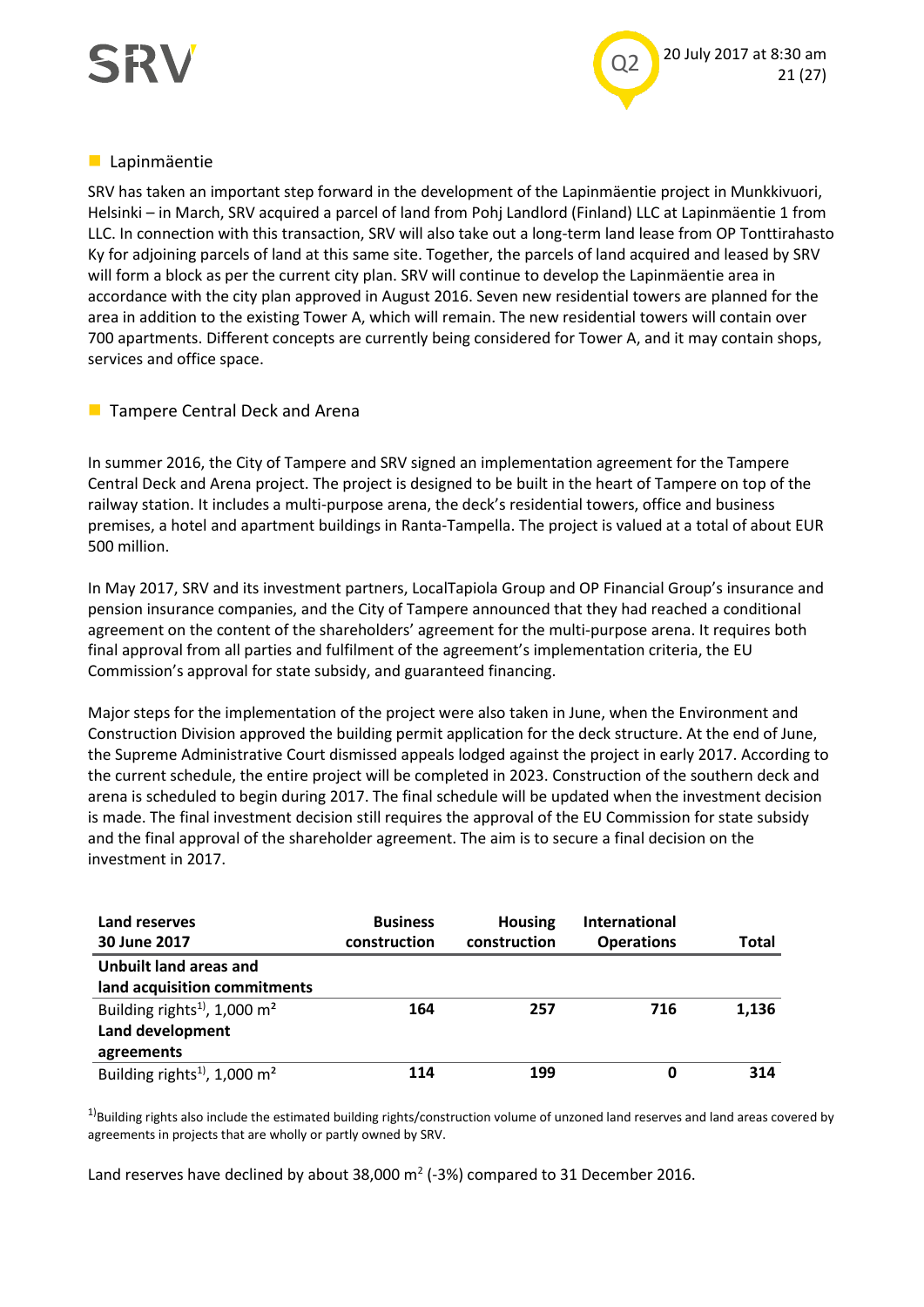

## **Financing and financial position**

| IFRS,<br><b>EUR million</b>                                           | 30 June<br>2017 | 30 June<br>2016 | Change, % | 31 December<br>2016 |
|-----------------------------------------------------------------------|-----------------|-----------------|-----------|---------------------|
| Equity ratio, %                                                       | 33.5            | 36.9            | $-9.2$    | 38.3                |
| Gearing ratio, %                                                      | 114.4           | 103.1           | 10.9      | 83.4                |
| Shareholders' equity                                                  | 271.3           | 282.5           | $-3.9$    | 295.3               |
| Invested capital                                                      | 617.0           | 627.7           | $-1.7$    | 596.2               |
| Net interest-bearing<br>debt                                          | 310.3           | 291.2           | 6.6       | 246.3               |
| Interest-bearing debt                                                 | 345.7           | 345.3           | 0.1       | 300.9               |
| - of which short-term                                                 | 75.9            | 100.5           | $-24.5$   | 73.7                |
| - of which long-term                                                  | 269.8           | 244.8           | 10.2      | 227.2               |
| Cash and cash<br>equivalents                                          | 35.4            | 54.1            |           | 54.6                |
| Unused binding<br>liquidity limits and<br>account limit<br>agreements | 122.0           | 122.0           | 0.0       | 122.0               |
| Unused project loans<br>that can be drawn<br>immediately              | 26.2            | 62.3            | $-57.9$   | 47.5                |

At the end of the review period, the Group's financing reserves totalled EUR 183.6 million with the Group's cash assets amounting to EUR 35.4 million, and open-ended account limits and committed undrawn financing reserves and loans to EUR 148.2 million. In addition, EUR 34.0 million of the EUR 100 million commercial paper programme remains unused.

In June, SRV signed a long-term, binding liquidity arrangement of EUR 100 million with a Nordic banking syndicate. This replaces the syndicated credit limit agreement of 2014, which was also granted by the same banking syndicate. The new loan arrangement matures on 16 June 2020.

SRV's financing agreements contain standard covenants. The financial covenants are equity ratio (also based on percentage of completion), gearing, liquidity, and the interest coverage ratio. The interest coverage ratio is the ratio of the Group's operating margin (EBITDA) to its net financial expenses. The interest cover ratio is tested only if and when new loan financing is withdrawn; the covenant does not prevent the refinancing of existing sources of financing.

Net interest-bearing debt totalled EUR 310.3 (291.2) million at the end of the review period. Net interestbearing debt grew by EUR 19.1 million year-on-year. Corporate loans accounted for EUR 71.1 (55.8) million of interest-bearing debt. Cash flow from operating activities was EUR -51.3 (-63.6) million and net cash flow from investing activities was EUR -2.3 (-6.7) million. In particular, plot acquisitions and an increase in incomplete housing in Finland had an unfavourable impact on net cash flow from operating activities. Net cash flow from investing activities mainly comprised investments in equipment. The cash flow from financing activities for the comparison period was impacted by the renewal of the hybrid loan in 2016 and the withdrawal of a new EUR 100 million bond.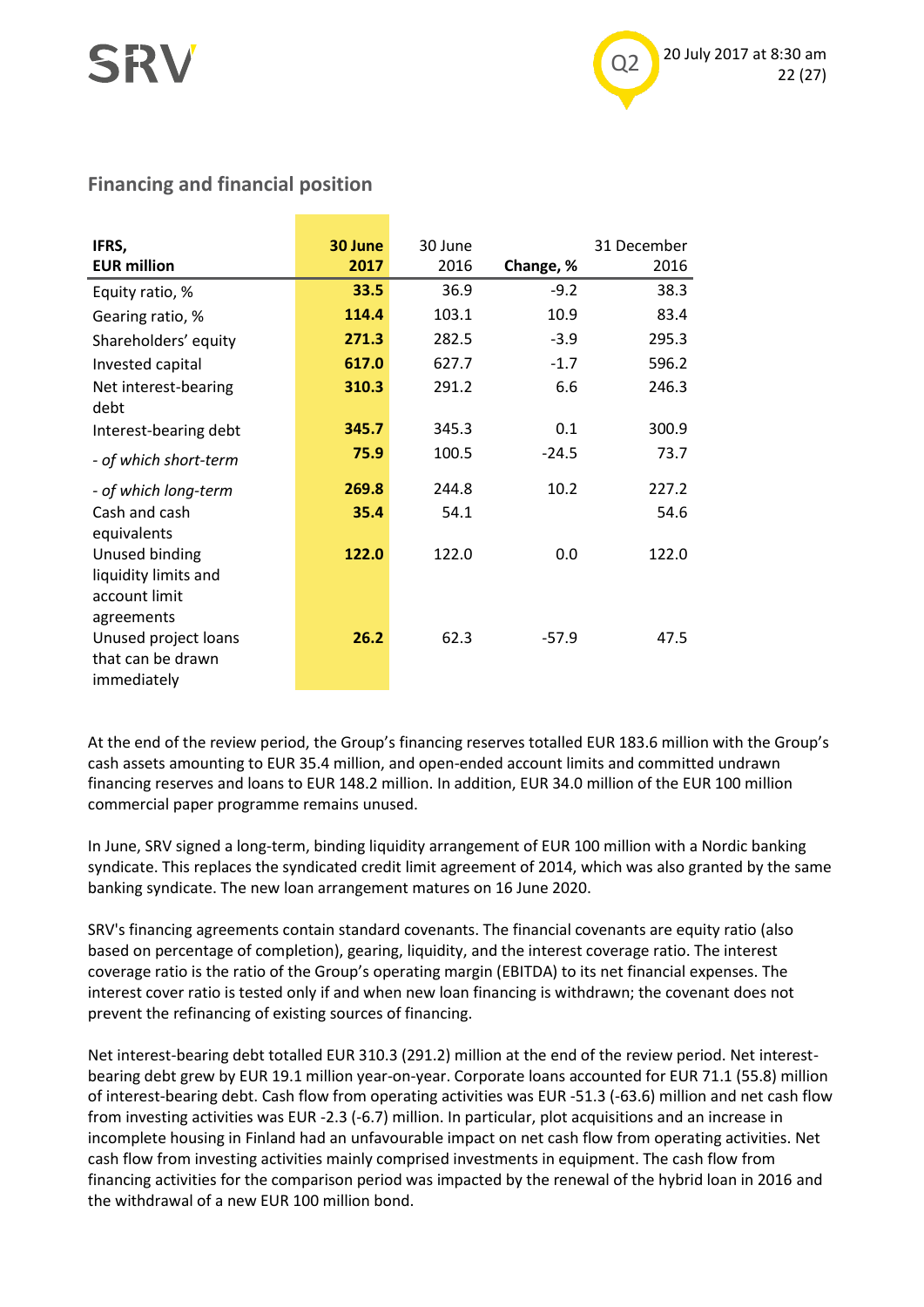

Net financial expenses since the beginning of year totalled EUR -6.0 (-11.1) million. Net financial expenses were greatly reduced by the fair value revaluation of a ten-year interest rate hedge from EUR -6.6 million to EUR 1 million and the capitalisation of interest on incomplete production. When the 10-year interest level rises from its current level, a positive change in fair value will be recognised in the income statement, and vice versa. EUR 1.1 (0.5) million in interest expenses have been capitalised in accordance with IAS 23 since the beginning of the year.

SRV's investment commitments totalled EUR 30.8 (56.9) million, and mainly consisted of investments in Fennovoima's Hanhikivi-1 project.

The operating currency for SRV's property companies in Russia was changed from the euro to the rouble during 2016. This means that subsidiaries and associated companies that operate in the Russian property business and have previously been using the euro will now use the rouble as their operating currency. This accounting change will make SRV more susceptible to fluctuations in the rouble exchange rate through translation differences. The weakening rouble led to translation differences of EUR -4.6 (1.9) million, which impacted both shareholders' equity and the comprehensive result for the period. In addition to currency exchange rate losses of EUR -1.7 (0.0) million in financial income and expenses, the Group also entered similarly derived currency exchange rate losses of EUR 6.9 (0.0) million with no cash flow impact under the profit accounted for by associated companies, which are due primarily to the conversion of currencydenominated loans to roubles. Currency exchange rate losses were increased by EUR 0.7 million in hedging expenses.

### **Personnel**

|                                 |       |                           | Percentage of<br>Group personnel, |
|---------------------------------|-------|---------------------------|-----------------------------------|
| Personnel by business area      |       | 30 June 2017 30 June 2016 | 30 June 2017, %                   |
| <b>Operations in Finland</b>    | 949   | 832                       | 78                                |
| <b>International Operations</b> | 168   | 212                       | 14                                |
| Other operations                | 103   | 94                        | 8                                 |
| Group, total                    | 1.220 | 1.138                     | 100                               |

SRV's payroll has increased steadily and at the end of June the company had 1,220 (1,138) employees, of whom 912 (834) on average were salaried employees. Growth has been robust in Operations in Finland thanks to progress in numerous large-scale projects, such as REDI, Hospital Nova in Central Finland, and TAYS front yard. The number of employees in International Operations has declined due to the completion of the Okhta Mall and 4Daily shopping centres.

The parent company had 69 (61) salaried employees at the end of the review period. At the end of June, SRV's Operations in Finland had 130 (107) summer employees, trainees and students working on a thesis or diploma.

#### **Risks, risk management and corporate governance**

SRV has published a separate Corporate Governance Statement in its 2016 Annual Report and on the company's website. Detailed information about the company's business risks and risk management has been provided in the 2016 Notes to the Financial Statements and Annual Report, and also on the company's website.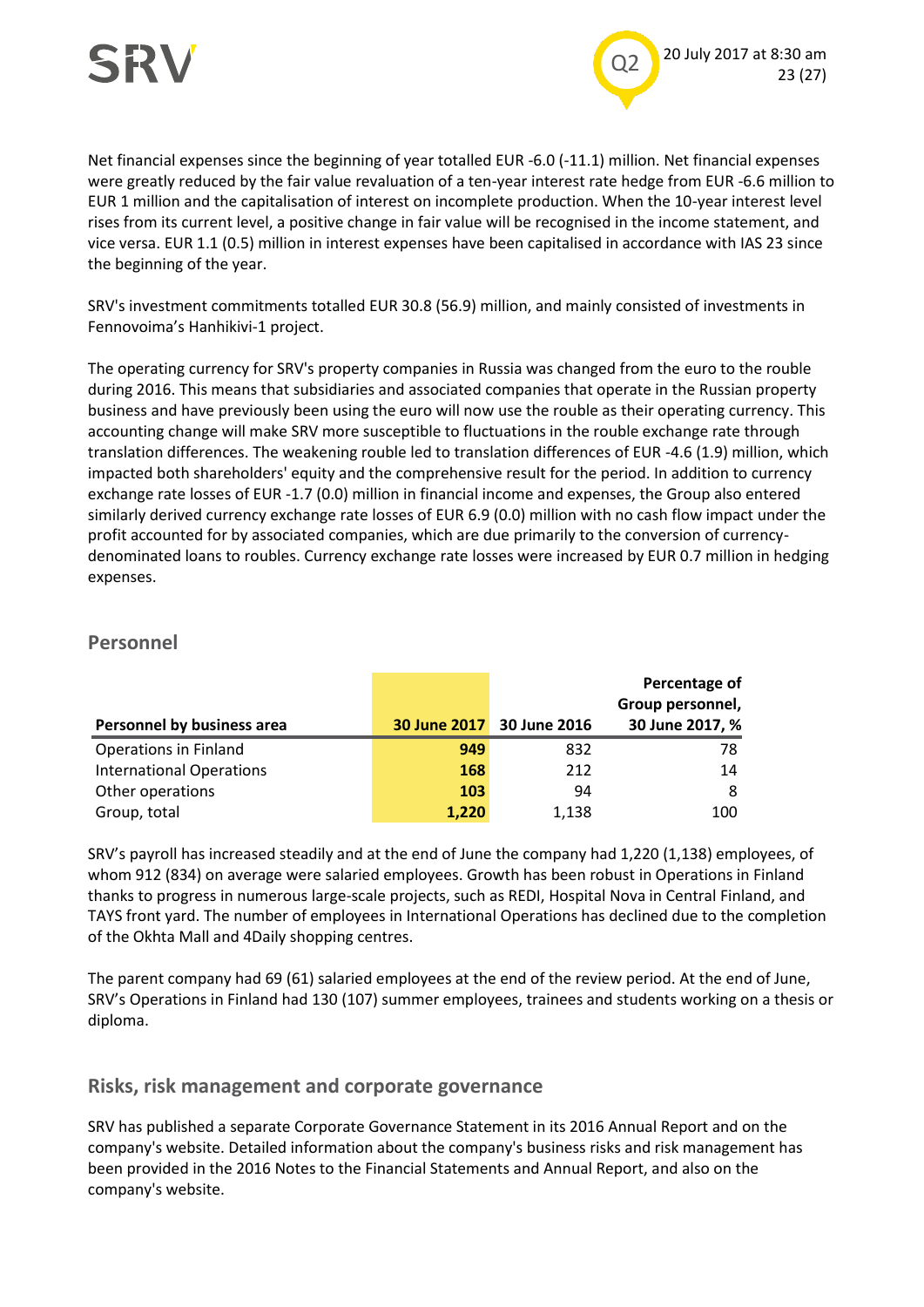

The most significant risks currently concern the REDI project, the Russian economy, and the rouble exchange rate.

Previously, SRV's operating currency in Russia has primarily been the euro. However, the company's rental operations have become increasingly rouble-based. In accordance with IAS 21, the operating currency of SRV's property-related subsidiaries and associated companies was therefore switched to the rouble during 2016. This accounting change will make SRV more susceptible to fluctuations in the rouble exchange rate. The companies affected by the change in operating currency include those that own the Okhta Mall and Pearl Plaza shopping centres. In its Russian business, fluctuations in the rouble exchange rate expose SRV to translation and transaction risks.

A ten per cent weakening or strengthening of the rouble against the euro at the closing date would have had an impact of about EUR 11 million on the Group's equity translation differences. SRV's transaction risk largely comprises the euro-denominated loans of associated companies that are partly owned by SRV. In order to reduce exchange rate risks, part of the loans of associated companies will be converted to roubles. A 10 per cent change in these would correspondingly have an impact of about EUR 13 million on SRV's earnings.

#### **Corporate governance and the decisions of the Annual General Meeting**

The Annual General Meeting (AGM) of SRV Group Plc was held on 23 March 2017. The AGM adopted the Financial Statements and granted release from liability to the members of the Board of Directors and the President & CEO for the financial year 1 January–31 December 2016.

#### **Dividends paid**

As proposed by the Board of Directors, a dividend of EUR 0.10 per share was approved. The record date was 27 March 2017 and the dividend was paid on 3 April 2017.

**The Members and Chair of the Board of Directors**

The AGM verified that the Board of Directors shall have six (6) members. **Minna Alitalo**, **Olli-Pekka Kallasvuo**, **Ilpo Kokkila** and **Timo Kokkila** were re-elected to the Board of Directors. **Juhani Elomaa** and **Juhani Hintikka** were elected as new members. Ilpo Kokkila was elected as Chair of the Board.

#### **Auditor**

The authorised firm of public accountants PricewaterhouseCoopers Oy was elected as the company's auditor for the next term of office, which ends at the conclusion of the 2018 Annual General Meeting. PricewaterhouseCoopers Oy has announced that **Samuli Perälä,** Authorised Public Accountant, will serve as chief auditor.

#### **Authorisation to decide on the acquisition of treasury shares**

The AGM authorised the Board of Directors to decide on the acquisition of the company's own shares, using the company's unrestricted equity. This share acquisition will reduce the company's distributable equity.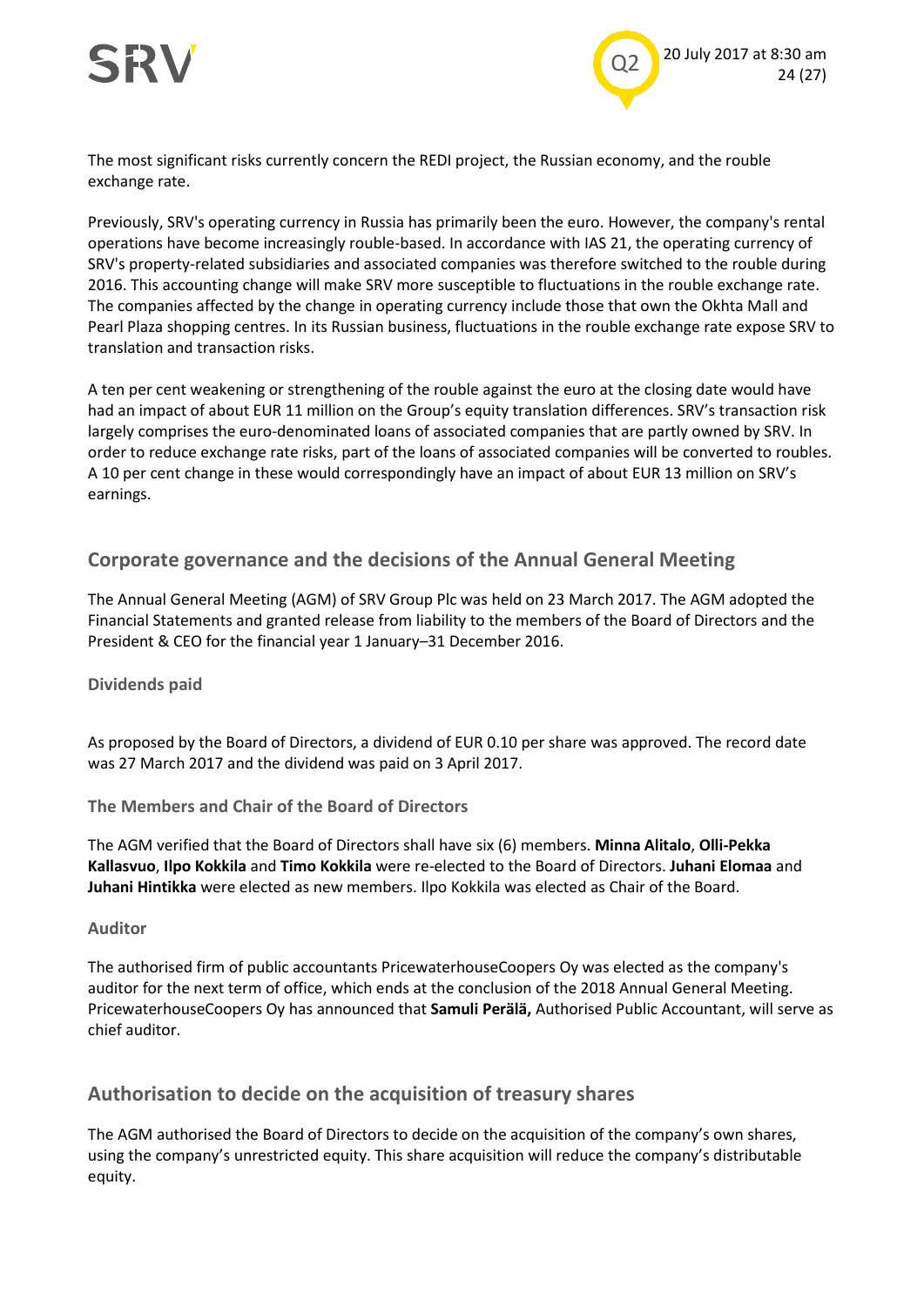

The Board was authorised to acquire a maximum of 6,049,957 treasury shares in such a manner that, when combined with the shares already owned by the company and its subsidiaries, the number of shares acquired on the basis of this authorisation will not at any given time exceed 6,049,957 shares, that is, 10 per cent of all shares of the company. Based on this authorisation, the Board may acquire a maximum of 6,049,957 shares in public trading arranged by Nasdaq OMX Helsinki Oy at a market price valid at the moment of acquisition, as well as a maximum of 500 000 SRV shares issued on the basis of incentive schemes to individuals employed by SRV Group, either without consideration or for no more than the price at which an individual within the sphere of an incentive scheme is obliged to convey a share, such that the maximum number of acquired shares nevertheless remains at 6,049,957.

The aforementioned authorisations include the right to acquire shares other than in proportion to the holdings of shareholders. Shares acquired on the basis of this authorisation may be acquired in one or several instalments.

Treasury shares can be acquired for use as payment in corporate acquisitions, when the company acquires assets relating to its business, as part of the company's incentive programmes, or to be otherwise conveyed, held or cancelled. The authorisations as described above shall be in force for 18 months from the AGM's decision and cancel the authorisation granted by the AGM to the Board of Directors on 22 March 2016. The Board of Directors shall decide on all other terms relating to the acquisition of shares.

**Amendment to the Articles of Association**

In accordance with the Board of Directors' proposal, Section 8 of the company's Articles of Association was amended as follows:

*Section 8 The company's auditor must be a firm of Authorised Public Accountants approved by the Finnish Patent and Registration Office, and the chief auditor must be an Authorised Public Accountant. The auditor's term of office runs until the end of the following Annual General Meeting.*

**The organisation of SRV Group Plc's Board of Directors and the composition of its Committees**

SRV Group Plc's Board of Directors held its organisational meeting on 23 March 2017. **Olli-Pekka Kallasvuo** was selected as Vice Chair of the Board of SRV Group Plc. **Minna Alitalo** was elected as Chair and **Juhani Elomaa** and **Timo Kokkila** as members of the Audit Committee. **Ilpo Kokkila** was elected Chair and **Juhani Hintikka** and **Olli-Pekka Kallasvuo** as members of the HR and Nomination Committee.

**SRV Group Plc allocated treasury shares as part of a multi-year incentive scheme.**

On 2 February 2017, SRV Group Plc decided to allocate a total of 206,476 of its treasury shares to members of its share-based incentive scheme without consideration and in accordance with the terms and conditions of the scheme. The earnings period for the scheme was the calendar years 2014–2016.

The allocation of shares using a directed share issue without payment was based on the authorisation given by the Annual General Meeting of SRV Group Plc on 22 March 2016. Further information about the sharebased incentive scheme can be found in a stock exchange release published on 20 February 2014.

**Shares and shareholders**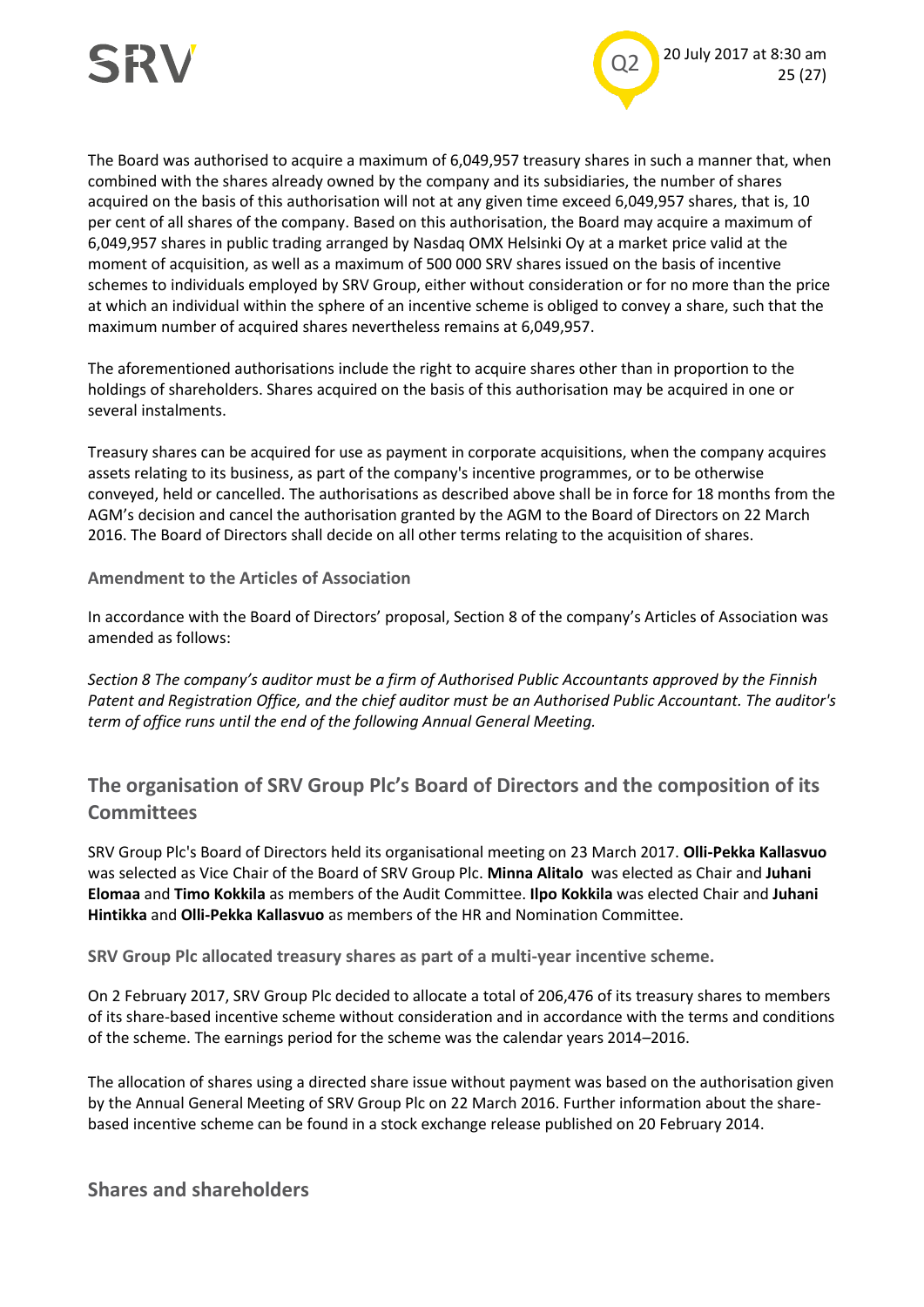



SRV Group Plc's share capital is EUR 3.1 million. The share has no nominal value and the number of shares outstanding is 60,499,575. The company has one class of shares. SRV had a total of 7,457 shareholders on 30 June 2017.

The closing price at OMX Helsinki on 30 June 2017 was EUR 4.99 (EUR 4.00 on 30 June 2016, change +24.8%). The highest share price during the review period was EUR 5.74 and the lowest EUR 4.17. At the end of the period, SRV's equity per share excluding the hybrid bond was EUR 3.84. On 30 June 2017, the company had a market capitalisation of EUR 297.3 million, excluding the Group's treasury shares. 3.7 million shares were traded during the review period with a trade volume of EUR 17.9 million.

At the end of March, SRV Group Plc held 918,599 treasury shares (1.5 per cent of the total number of shares and combined number of votes). During 2017, SRV Group Plc has surrendered 206,476 treasury shares to implement its share-based incentive scheme.

#### **Financial objectives**

SRV's strategy and all of its operations are guided by the 2017–2020 strategic financial objectives that were approved in February 2017:

- During the strategy period, the company will seek to outpace industry growth using large-scale projects
- The operating profit margin will rise to more than 8 per cent by the end of the strategy period
- Return on equity will be at least 15 per cent by the end of the strategy period
- Return on investment will rise to at least 12 per cent by the end of the strategy period
- Our equity ratio will remain above 35 per cent
- We are seeking to make a dividend payment equivalent to 30–50 per cent of the annual result, taking into account the capital needs of business operations.

The achievement of these strategic objectives will be based on weak but steady economic growth in Finland, and Russia's economy stabilising at a slightly stronger level. Substantial growth in SRV's developercontracted projects is also required. Our operations in Russia have now entered the shopping centre management phase. We will continue developing new projects that can be launched when the Group's capital structure allows and the sites' financial criteria are fulfilled.

Our profitability targets will be achieved by boosting the efficiency of our own operations and the more prudent selection of new projects with regard to profitability and capital commitment.

#### **Outlook for 2017**

In addition to general economic trends, SRV's revenue and result in 2017 will be affected by several factors, such as: the development of the rouble exchange rate, the recognition as income upon delivery of SRV's own projects; the part of the order backlog that is continuously recognised as income consisting mainly of low-margin contracting; trends in the order backlog's profit margins; the sales volume of developercontracted housing and the completion schedules of the properties; and the launch of new contracts and own-development projects. SRV's largest project is the REDI project in Kalasatama.

Although developer-contracted housing will be completed on a steadier schedule than in 2016, a significant part of operating profit will be made in the second half of the year. Based on current schedules, SRV estimates that a total of 816 developer-contracted housing units will be completed during 2017.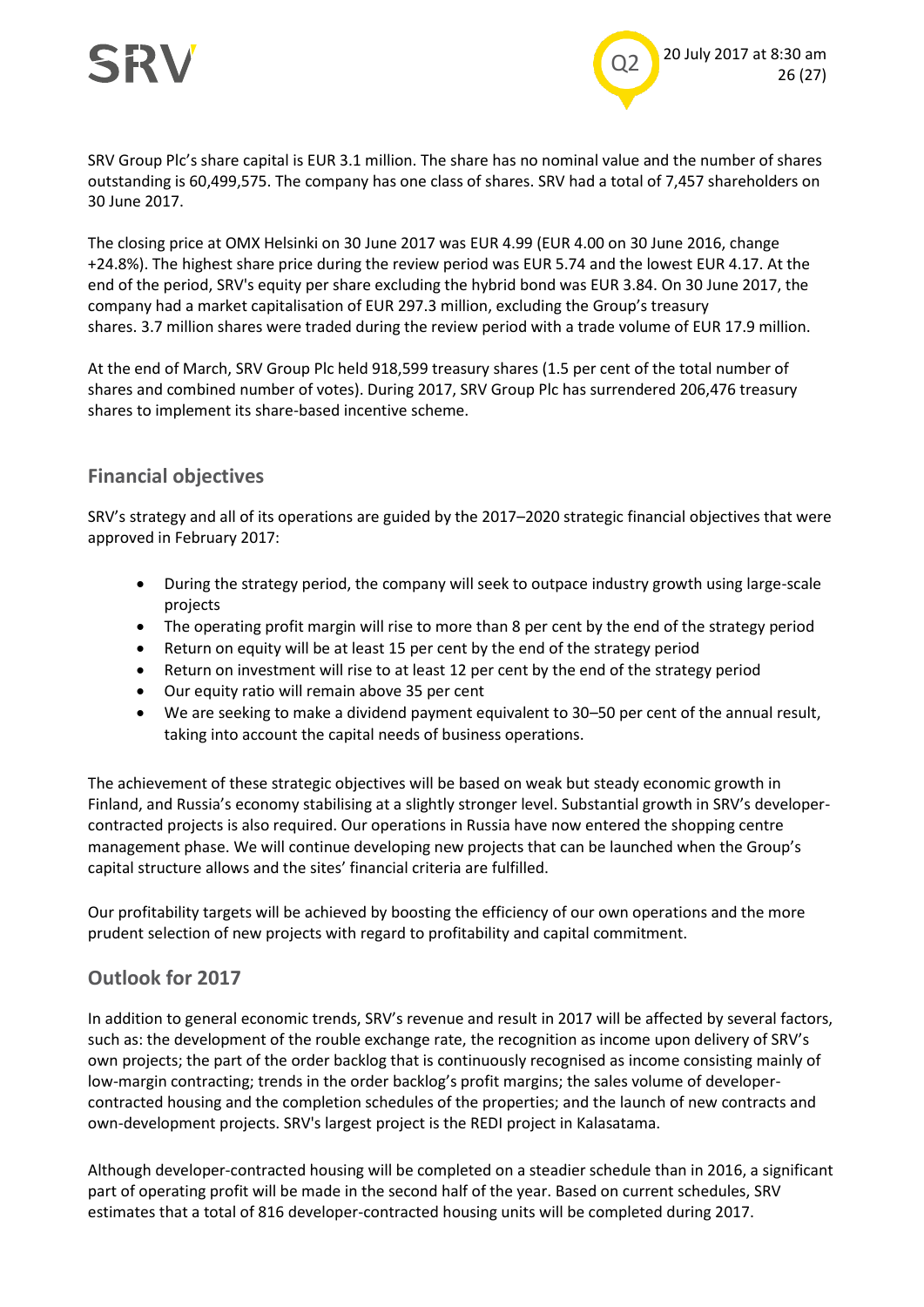



Full-year consolidated revenue for 2017 is expected to grow compared with 2016 (revenue EUR 884 million). If the rouble exchange rate remains at the level prevailing the end of the second quarter 2017, operating profit is expected to weaken, but operative operating profit to improve, compared with 2016 (operating profit EUR 27.7 million and operative operating profit EUR 26.3 million). A profitability level in accordance with strategy will not be attained, however, until the end of the strategy period 2019–2020.

The operating currency of all of SRV's subsidiaries and associated companies in Russia was changed to the rouble during 2016. This accounting change will make SRV more susceptible to fluctuations in the rouble exchange rate and may impact on full-year operating profit.

Espoo, 19 July 2017

Board of Directors

All forward-looking statements in this review are based on management's current expectations and beliefs about future events, and actual results may differ materially from the expectations and beliefs such statements contain.

**For further information, please contact**

Juha Pekka Ojala, CEO, +358 (0)40 733 4173, jp.ojala@srv.fi Ilkka Pitkänen, CFO, +358 (0)40 667 0906, ilkka.pitkanen@srv.fi Päivi Kauhanen, SVP, Communications, +358 (0)50 598 9560, paivi.kauhanen@srv.fi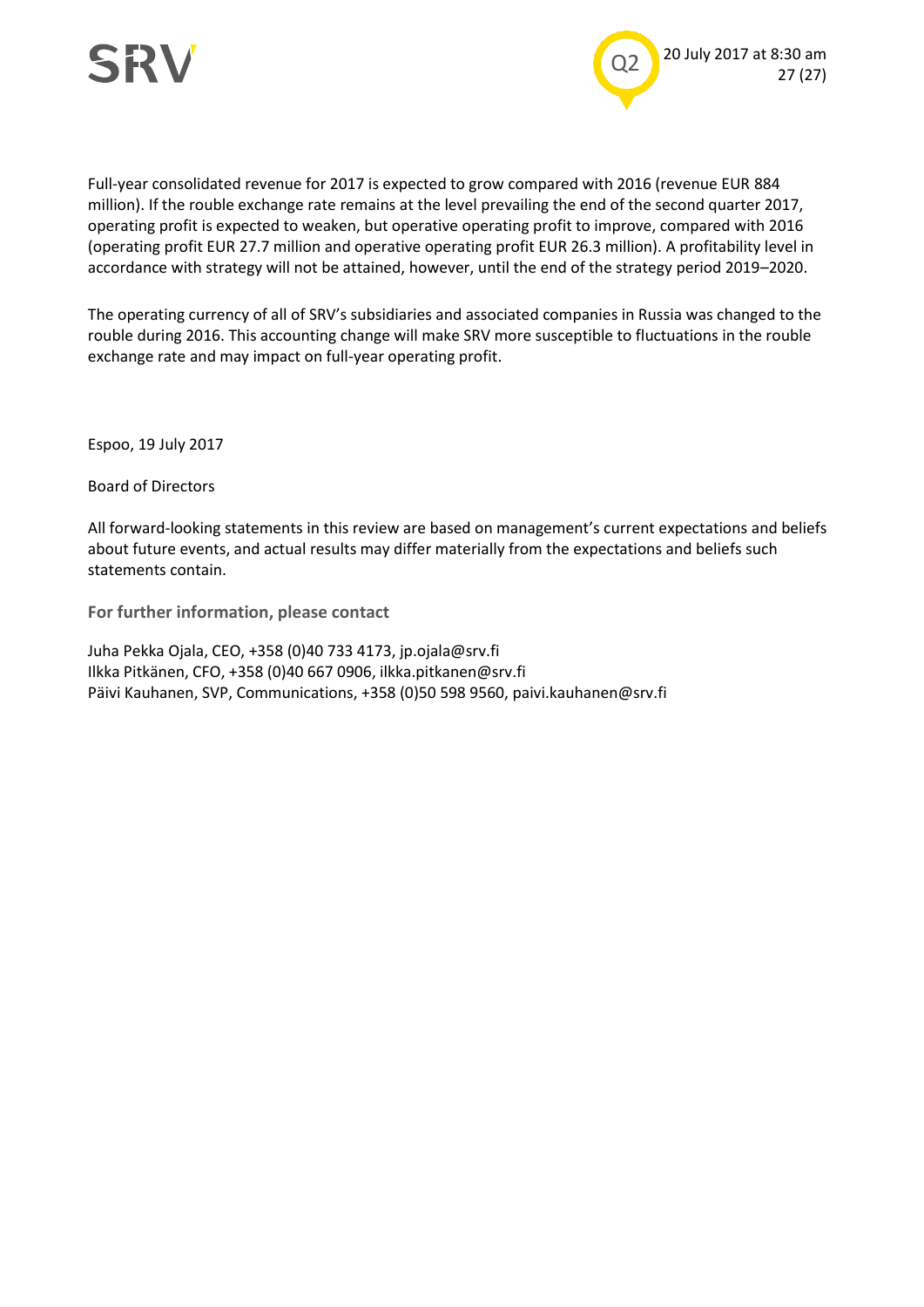| Key figures                                        |          |          |          |          |           |             |
|----------------------------------------------------|----------|----------|----------|----------|-----------|-------------|
| <b>EUR million</b>                                 | $1 - 6/$ | $1 - 6/$ | $4 - 6/$ | $4 - 6/$ | $1 - 12/$ | Last 12     |
|                                                    | 2017     | 2016     | 2017     | 2016     | 2016      | Months      |
| Revenue                                            | 508.5    | 362.4    | 284.8    | 218.5    | 884.1     | 1 0 3 0 . 3 |
| Operative operating profit 1 <sup>)</sup>          | 5.5      | 4.2      | 2.8      | 4.1      | 26.3      | 27.7        |
| Operative operating profit, % revenue $1^{\prime}$ | 1.1      | 1.1      | 1.0      | 1.9      | 3.0       | 2.7         |
| Operation profit                                   | $-2.0$   | 4.1      | $-9.3$   | 4.1      | 27.7      | 21.5        |
| Operation profit, % revenue                        | $-0.4$   | 1.1      | $-3.3$   | 1.9      | 3.1       | 2.1         |
| Profit before taxes                                | $-8.0$   | $-7.0$   | $-15.3$  | $-1.5$   | 16.4      | 15.3        |
| Profit before taxes, % of revenue                  | $-1.6$   | $-1.9$   | $-5.4$   | $-0.7$   | 1.8       | 1.5         |
| Net profit attributable to equity holders of the   |          |          |          |          |           |             |
| parent company                                     | $-8.4$   | $-5.8$   | $-14.8$  | $-1.2$   | 13.9      | 11.3        |
| Return on equity, % $2^{7}$                        | $-6.3$   | $-4.3$   |          |          | 5.0       |             |
| Return on investment, % $2^{7}$                    | $-0.5$   | 1.9      |          |          | 6.1       |             |
| Invested capital                                   | 617.0    | 627.7    |          |          | 596.2     |             |
| Equity ratio %                                     | 33.5     | 36.9     |          |          | 38.3      |             |
| Net interest-bearing debt                          | 310.3    | 291.2    |          |          | 246.3     |             |
| Gearing ratio, %                                   | 114.4    | 103.1    |          |          | 83.4      |             |
| Order backlog                                      | 1594.6   | 2021.6   |          |          | 1758.5    |             |
| New agreements                                     | 295.9    | 775.1    | 140.5    | 648.6    | 1013.1    | 534.0       |
| Personnel on average                               | 1 1 3 9  | 1068     |          |          | 1089      |             |
| Earnings per share                                 | $-0.17$  | $-0.15$  | $-0.26$  | $-0.04$  | 0.15      | 0.13        |
| Earnings per share (diluted)                       | $-0.17$  | $-0.15$  | $-0.26$  | $-0.04$  | 0.15      | 0.13        |
| Equity per share                                   | 4.59     | 4.75     |          |          | 5.00      |             |
| Equity per share (without hybrid bond), euros      | 3.84     | 3.71     |          |          | 4.25      |             |
| Dividend per share, euros                          | 0.10     | 0.10     |          |          | 0.10      |             |
| Dividend payout ratio, %                           | neg.     | neg.     |          |          | 67.6      |             |
| Dividend yield, %                                  | 2.0      | 2.5      |          |          | 1.8       |             |
| Price per earnings ratio                           | neg.     | neg.     |          |          | 36.7      |             |
| Share price development:                           |          |          |          |          |           |             |
| Share price at the end of the period, eur          | 4.99     | 4.00     |          |          | 5.43      |             |
| Average share price, eur                           | 4.88     | 3.41     |          |          | 4.07      |             |
| Lowest share price, eur                            | 4.17     | 2.60     |          |          | 2.60      |             |
| Highest share price, eur                           | 5.74     | 4.08     |          |          | 5.58      |             |
| Market capitalisation at the end of the period     | 297.3    | 237.3    |          |          | 322.4     |             |
| Trading volume, 1 000 units                        | 3 6 6 2  | 3 0 0 8  |          |          | 6 3 5 5   |             |
| Trading volume, %                                  | 6.2      | 5.1      |          |          | 10.7      |             |
| Weighted average number of shares outstanding      |          |          |          |          |           |             |
|                                                    |          |          |          |          |           |             |
| during the period, 1 000 units                     | 59 512   | 59 334   |          |          | 59 349    |             |
| Weighted average number of shares outstanding      |          |          |          |          |           |             |
| during the period (diluted) 1 000 units            |          |          |          |          |           |             |
|                                                    | 59 512   | 59 365   |          |          | 59 576    |             |
| Number of shares outstanding at the end of the     |          |          |          |          |           |             |
| period, 1000 units                                 | 59 581   | 59 337   |          |          | 59 375    |             |
|                                                    |          |          |          |          |           |             |
|                                                    |          |          |          |          |           |             |

 $1)$  Net FX-changes are eliminated

2) In calculation of the key ration, only the profit for the period has been annualized.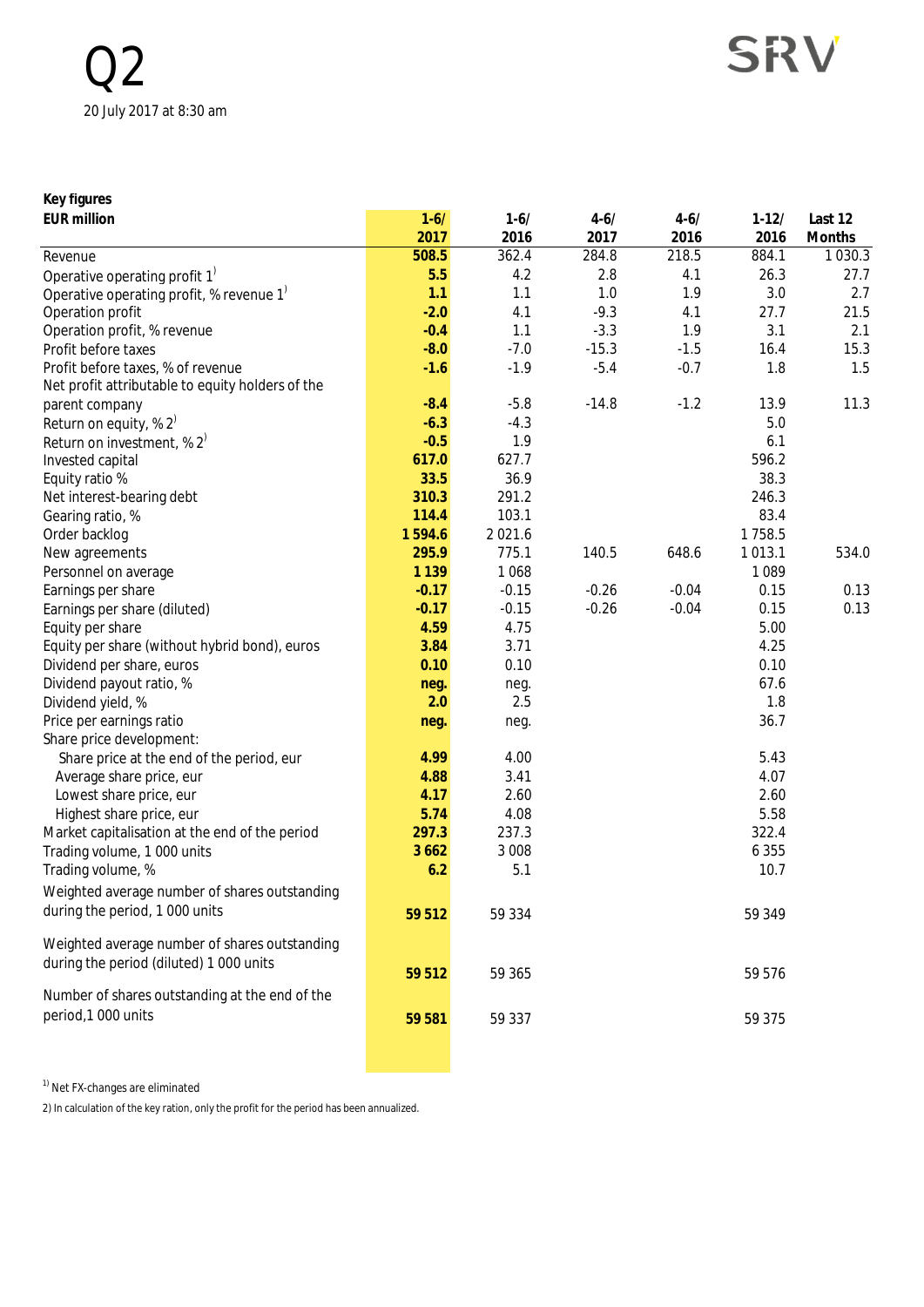## **Calculation of key figures**

| Gearing ratio, %                               |                   | 100 x Net interest-bearing debt                                          |
|------------------------------------------------|-------------------|--------------------------------------------------------------------------|
|                                                |                   |                                                                          |
|                                                |                   |                                                                          |
| Return on equity, %                            | $\equiv$          | 100 x Total comprehensive income for the period<br>Total equity, average |
|                                                |                   |                                                                          |
|                                                |                   | Result before taxes + interest and other financial expenses (without     |
| Return on investment, %                        | $=$               | 100 x exchange rate gains and losses)                                    |
|                                                |                   | Invested capital, average                                                |
|                                                |                   |                                                                          |
| Equity ratio, %                                | $\equiv$          | 100 x Total equity<br>Total assets - advances received                   |
|                                                |                   |                                                                          |
|                                                |                   | Total assets - non-interest bearing debt - deferred tax liabilities -    |
| Invested capital                               | $=$               | provisions                                                               |
|                                                |                   |                                                                          |
| Net interest-bearing debt                      | $\equiv$          | Interest bearing debt - cash and cash equivalents                        |
|                                                |                   | Result for the period - non-controlling interest - hybrid bond interest, |
| Earnings per share attributable to equity      | $=$               | tax adjusted                                                             |
| holders of the parent company                  |                   | Average number of shares                                                 |
|                                                |                   |                                                                          |
| Earnings per share attributable to equity      |                   | Result for the period - non-controlling interest - hybrid bond interest, |
| holders of the parent company (diluted)        | $\quad \, = \,$   | tax adjusted                                                             |
|                                                |                   | Average number of shares (diluted)                                       |
|                                                |                   | Shareholders' equity attributable to equity holders of the parent        |
| Equity per share                               | $=$               | company                                                                  |
|                                                |                   | Average number of shares at end of period                                |
|                                                |                   |                                                                          |
|                                                |                   | Shareholders' equity attributable to equity holders of the parent        |
| Equity per share (without hybrid bond)         | $\equiv$          | company - hybrid bond                                                    |
|                                                |                   | Average number of shares at end of period                                |
|                                                |                   | Share price at end of period                                             |
| Price per earnings ratio (P/E-ratio)           | $=$               | Earnings per share                                                       |
|                                                |                   |                                                                          |
| Dividend payout ratio, %                       | $\equiv$          |                                                                          |
|                                                |                   | 100 x Dividend per share<br>Earnings per share                           |
|                                                |                   |                                                                          |
| Dividend yield, %                              |                   | 100 x Dividend per share<br>Share price at end of period                 |
|                                                |                   |                                                                          |
| Average share price                            |                   | Number of shares traded in euros during the period                       |
|                                                | $\qquad \qquad =$ | Number of shares traded during the period                                |
|                                                |                   |                                                                          |
| Market capitalisation at the end of the period | $\equiv$          | Number of shares outstanding at the end of the period x share price at   |
|                                                |                   | the end of the period                                                    |
|                                                |                   |                                                                          |
| Trading volume                                 | $\equiv$          | Number of shares traded during the period and their percentage of the    |
|                                                |                   | weighted average number of shares outstanding                            |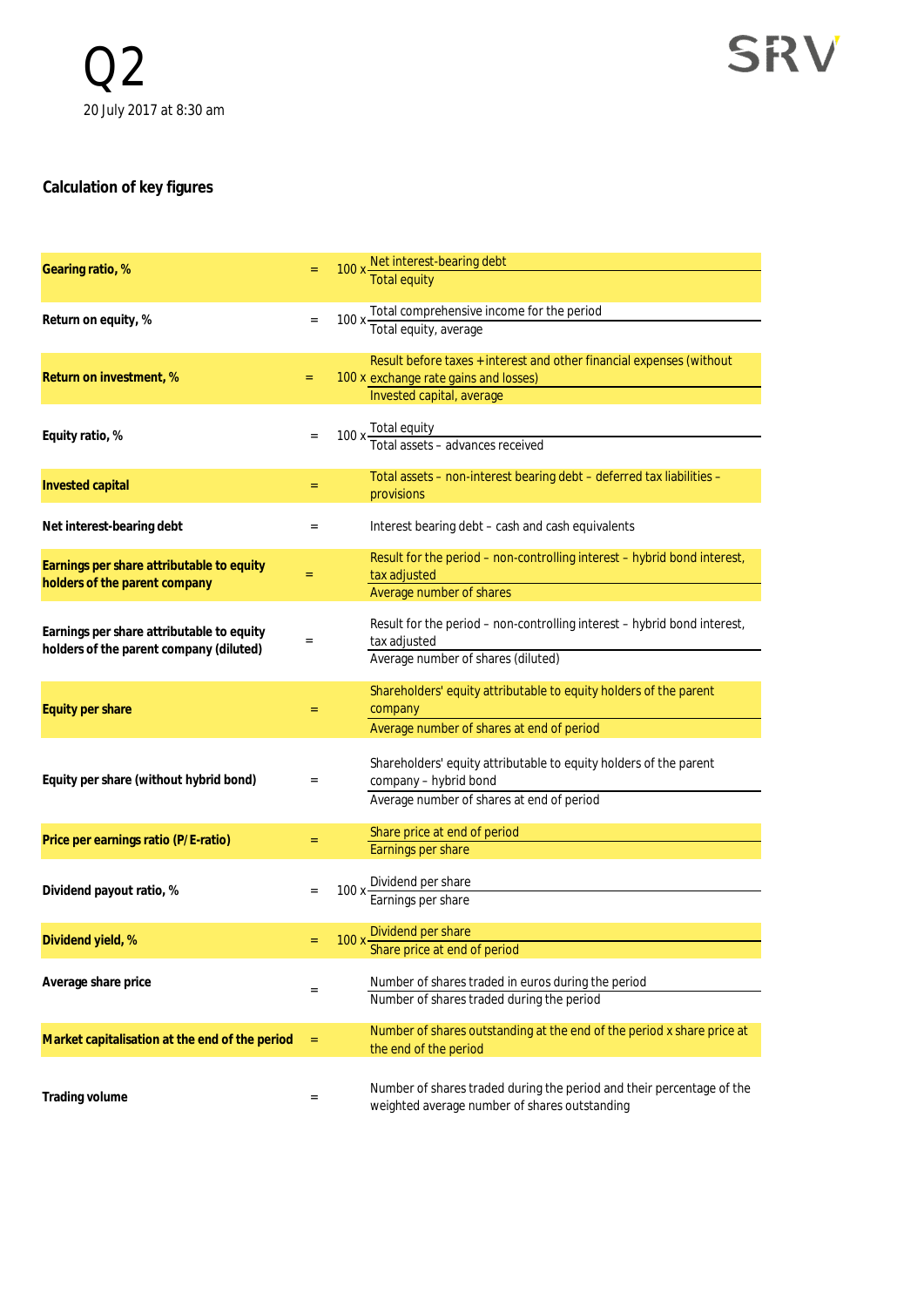#### **Group and Segment information by quarter**

| <b>SRV Group</b>                       | $4 - 6/$ | $1 - 3/$ | $10 - 12/$ | $7 - 9/$ | $4 - 6/$    | $1 - 3/$ |
|----------------------------------------|----------|----------|------------|----------|-------------|----------|
| <b>EUR million</b>                     | 2017     | 2017     | 2016       | 2016     | 2016        | 2016     |
| Revenue                                | 284.8    | 223.7    | 328.7      | 193.1    | 218.5       | 143.8    |
| Operation profit                       | $-9.3$   | 7.3      | 16.2       | 7.3      | 4.1         | 0.0      |
| Financial income and expenses, total   | $-6.0$   | 0.0      | 3.2        | $-3.4$   | $-5.6$      | $-5.6$   |
| Profit before taxes                    | $-15.3$  | 7.3      | 19.4       | 3.9      | $-1.5$      | $-5.5$   |
| Order backlog <sup>1)</sup>            | 1594.6   | 1722.0   | 1758.5     | 1888.1   | 2 0 2 1 . 6 | 1572.1   |
| New agreements                         | 140.5    | 155.4    | 183.2      | 54.9     | 648.6       | 126.5    |
| Earnings per share, eur                | $-0.26$  | 0.09     | 0.26       | 0.04     | $-0.04$     | $-0.11$  |
| Equity per share, eur $1$              | 3.84     | 4.32     | 4.25       | 3.81     | 3.71        | 3.71     |
| Share closing price, eur <sup>1)</sup> | 4.99     | 4.40     | 5.43       | 4.40     | 4.00        | 3.53     |
| Equity ratio, $%$ <sup>1)</sup>        | 33.5     | 36.4     | 38.3       | 37.8     | 36.9        | 36.7     |
| Net interest-bearing debt $1$          | 310.3    | 311.0    | 246.3      | 285.0    | 291.2       | 247.2    |
| Gearing, % <sup>1)</sup>               | 114.4    | 103.4    | 83.4       | 99.7     | 103.1       | 87.5     |

1) at the end of the period

| Revenue                         | $4 - 6/$ | $1 - 3/$ | $10-12/$ | $7 - 9/$ | $4 - 6/$ | $1 - 3/$ |
|---------------------------------|----------|----------|----------|----------|----------|----------|
| <b>EUR million</b>              | 2017     | 2017     | 2016     | 2016     | 2016     | 2016     |
| <b>Operations in Finland</b>    | 277.8    | 219.3    | 319.3    | 180.9    | 200.4    | 131.5    |
| - business construction         | 181.1    | 164.4    | 167.4    | 141.4    | 143.8    | 106.9    |
| - housing construction          | 96.8     | 54.8     | 151.9    | 39.5     | 56.6     | 24.6     |
| <b>International Operations</b> | 7.0      | 4.4      | 9.4      | 12.1     | 18.4     | 12.4     |
| Other operations                | 4.4      | 4.4      | 4.0      | 4.0      | 4.0      | 4.0      |
| Eliminations                    | $-4.5$   | $-4.5$   | $-4.1$   | $-3.9$   | $-4.3$   | $-4.0$   |
| Group, total                    | 284.8    | 223.7    | 328.7    | 193.1    | 218.5    | 143.8    |
| Operating profit                | $4 - 6/$ | $1 - 3/$ | $10-12/$ | $7 - 9/$ | $4 - 6/$ | $1 - 3/$ |
| <b>EUR</b> million              | 2017     | 2017     | 2016     | 2016     | 2016     | 2016     |
| <b>Operations in Finland</b>    | 6.7      | 5.0      | 21.8     | 6.6      | 7.6      | 2.2      |
| <b>International Operations</b> | $-14.0$  | 3.2      | $-2.8$   | 1.2      | $-1.5$   | $-1.1$   |
| Other operations                | $-2.1$   | $-0.8$   | $-2.8$   | $-0.4$   | $-2.0$   | $-1.1$   |
| Eliminations                    | 0.0      | 0.0      | 0.0      | 0.0      | 0.0      | 0.0      |
| Group, total                    | $-9.3$   | 7.3      | 16.2     | 7.3      | 4.1      | 0.0      |
|                                 | $4 - 6/$ | $1 - 3/$ | $10-12/$ | $7 - 9/$ | $4 - 6/$ | $1 - 3/$ |
| Operating profit (%)            | 2017     | 2017     | 2016     | 2016     | 2016     | 2016     |
| <b>Operations in Finland</b>    | 2.4      | 2.3      | 6.8      | 3.6      | 3.8      | 1.7      |
| International operations        | $-199.6$ | 71.3     | $-29.4$  | 9.5      | $-8.0$   | $-8.6$   |
| Group, total                    | $-3.3$   | 3.3      | 4.9      | 3.8      | 1.9      | 0.0      |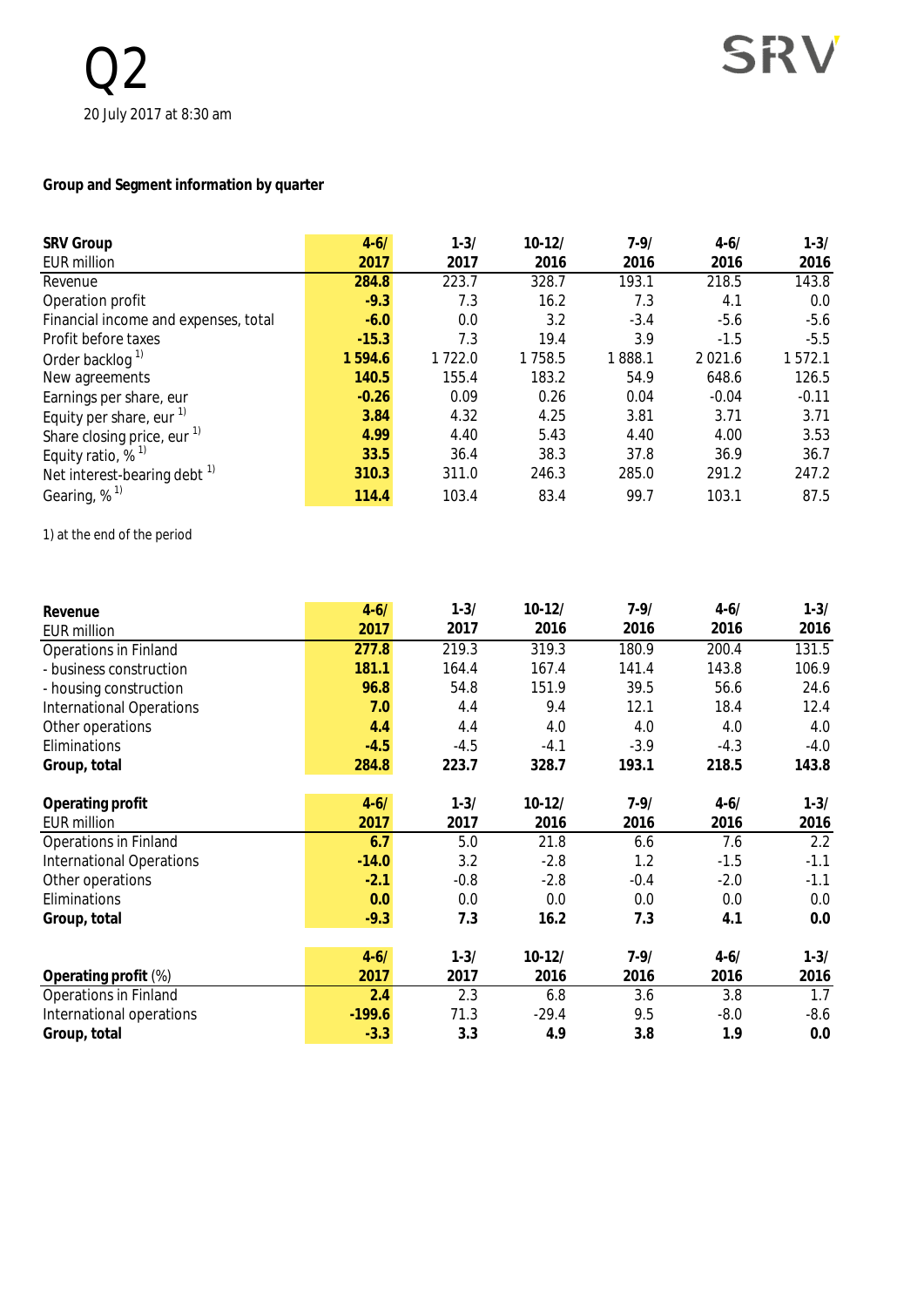| Order backlog EUR million                      | 30.6.17  | 31.3.17     | 31.12.16   | 30.9.16     | 30.6.16   | 31.3.16          |
|------------------------------------------------|----------|-------------|------------|-------------|-----------|------------------|
| <b>Operations in Finland</b>                   | 1570.7   | 1691.3      | 1726.1     | 1851.3      | 1972.6    | 1511.7           |
| - business construction                        | 950.0    | 1 0 5 7 . 7 | 1 1 6 3 .5 | 1 2 9 3 . 8 | 1 4 2 6.6 | 972.9            |
| - housing construction                         | 620.7    | 633.7       | 562.6      | 557.5       | 546.0     | 538.9            |
| International operations                       | 23.9     | 30.6        | 32.4       | 36.8        | 49.0      | 60.3             |
| Group, total                                   | 1594.6   | 1722.0      | 1758.5     | 1888.1      | 2021.6    | 1572.1           |
| - sold order backlog                           | 1 309.1  | 1 4 3 7     | 1 4 8 2    | 1623        | 1720      | 1 2 6 9          |
| - unsold order backlog                         | 286      | 285         | 276        | 265         | 301       | 303              |
|                                                |          |             |            |             |           |                  |
| Order backlog, housing construction in Finland |          |             |            |             |           |                  |
| <b>EUR million</b>                             | 30.6.17  | 31.3.17     | 31.12.16   | 30.9.16     | 30.6.16   | 31.3.16          |
| Negotiation and construction                   | 166      | 196         | 193        | 122         | 107       | 115              |
| contracts<br>Under construction, sold          | 180      | 164         | 105        | 181         | 150       | 134              |
|                                                |          |             |            |             |           |                  |
| Under construction, unsold                     | 232      | 243         | 222        | 227         | 251       | 249              |
| Completed and unsold                           | 43       | 30          | 43         | 28          | 37        | 40               |
| Housing construction, total                    | 621      | 634         | 563        | 557         | 546       | 539              |
|                                                |          |             |            |             |           |                  |
| Invested capital<br><b>EUR million</b>         | 30.6.17  | 31.3.17     | 31.12.16   | 30.9.16     | 30.6.16   |                  |
| <b>Operations in Finland</b>                   | 347.6    | 342.9       | 333.0      | 364.5       | 357.0     | 31.3.16<br>324.6 |
| International operations                       | 241.4    | 270.1       | 250.8      | 227.3       | 224.7     | 217.4            |
|                                                | 28.0     | 40.0        | 12.4       | 16.9        | 46.0      | 110.7            |
| Other operations and                           | 617.0    | 653.0       | 596.2      | 608.7       | 627.7     | 652.7            |
| Group, total                                   |          |             |            |             |           |                  |
| Housing production in Finland                  | $4 - 6/$ | $1 - 3/$    | $10-12/$   | $7 - 9/$    | $4 - 6/$  | $1 - 3/$         |
| (units)                                        | 2017     | 2017        | 2016       | 2016        | 2016      | 2016             |
| Housing sales, total                           | 475      | 356         | 681        | 335         | 151       | 93               |
| - sales, developer contracting                 | 260      | 266         | 151        | 165         | 100       | 93               |
| sales, negotiation contracts <sup>2)</sup>     | 215      | 90          | 530        | 170         | 51        | $\boldsymbol{0}$ |
| Developer contracting                          |          |             |            |             |           |                  |
| - start-ups                                    | 316      | 282         | 199        | 52          | 148       | 55               |
| - completed                                    | 221      | 42          | 420        | $\pmb{0}$   | 53        | 30               |
| -recognized in revenue                         | 174      | 76          | 389        | 26          | 58        | 26               |
| - completed and unsold <sup>1)</sup>           | 124      | 77          | 111        | 80          | 106       | 111              |
| Under construction, total <sup>1)</sup>        | 3098     | 2894        | 2696       | 2443        | 2082      | 1830             |
| - construction contracts <sup>1)</sup>         | 458      | 586         | 441        | 319         | 138       | 138              |
| - negotiation contracts $1$                    | 472      | 164         | 441        | 619         | 661       | 555              |
| - negotiated contracts <sup>1)2)</sup>         | 997      | 1068        | 978        | 448         | 278       | 227              |
| - developer contracting 1)                     | 1 1 7 1  | 1076        | 836        | 1057        | 1 0 0 5   | 910              |
| - of which sold $1$                            | 720      | 634         | 444        | 681         | 543       | 502              |
| - of which unsold 1)                           | 451      | 442         | 392        | 376         | 462       | 408              |

1) at the end of the period

2) investor sales, under negotiation contracts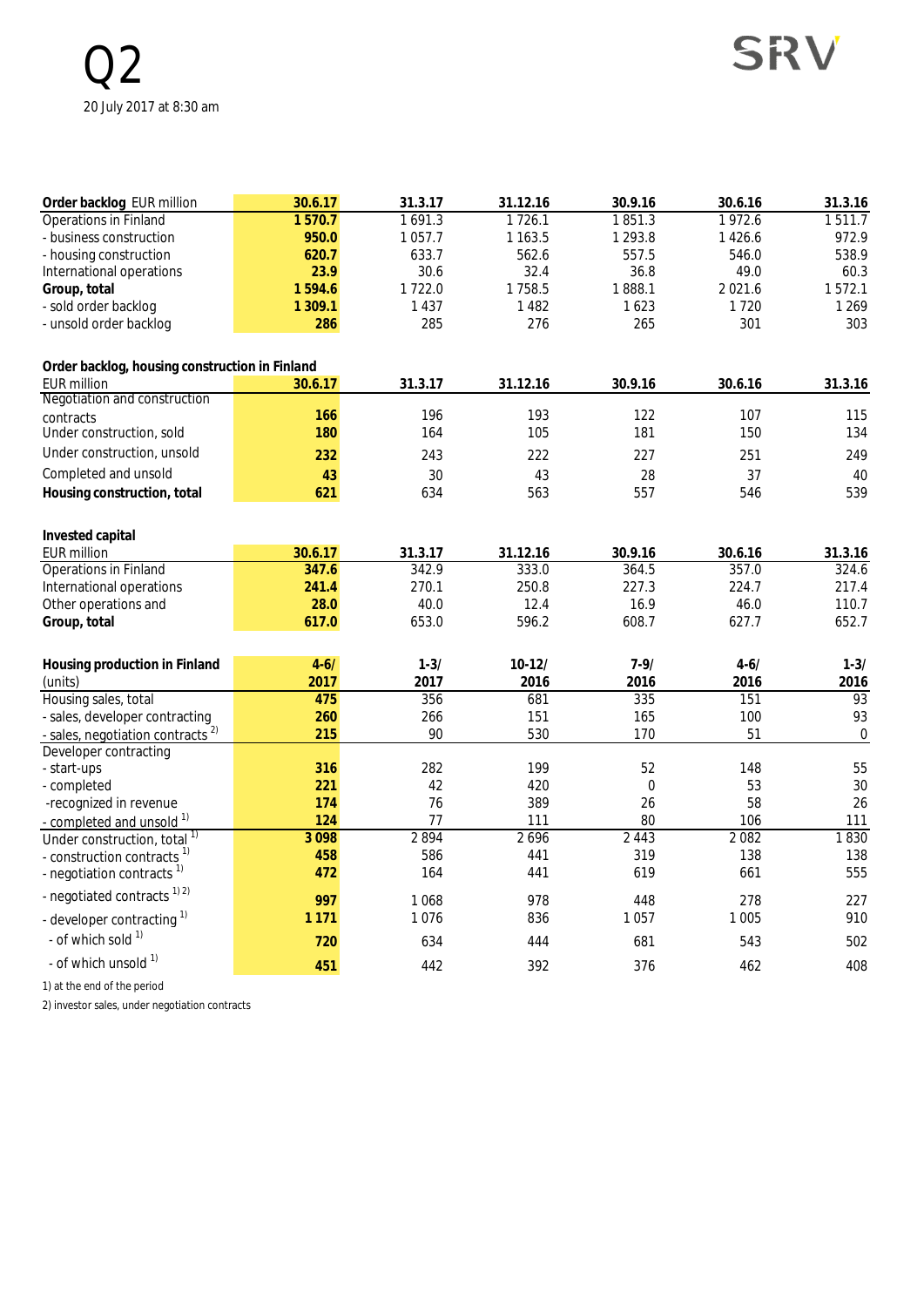#### **SRV GROUP PLC INTERIM REPORT, 1 JANUARY–30 JUN 2017: TABLES**

1) Accounting principles

- 2) Consolidated income statement and consolidated statement of comprehensive income
- 3) Consolidated balance sheet
- 4) Consolidated cash flow statement
- 5) Consolidated statement of changes in shareholder's equity
- 6) Group commitments and contingent liabilities 7) Segment information
- 8) Inventories
- 9) Insider events
- 

#### **1) Interim Report 1 January – 30 Jun 2017**

This interim report has been prepared in accordance with the IAS standard 34, Interim Financial Reporting. In preparing this interim report, SRV has applied the same accounting principles as in its year-end financial statements for 2016. However, as of 1 January 2017, the Group began to apply the new or revised IFRS standards and IFRIC interpretations published by IASB, specified in the accounting principles of SRV's year-end financial statements for 2016.

From the beginning of 2017, SRV revised its practice for capitalising expenses incurred by construction plans that are owned by SRV and classified as current assets.

According to the new practice, these expenses can be capitalised when they can be reliably considered to have a favourable impact on the value of the plot or project. Previously, the capitalisation of expenses required a decision to be made on the launch of construction. In the company's view, the revised practice would not have had a material impact on the comparison figures presented

in this interim report.

SRV changed the presentation method of its cash flow statement to the direct presentation method recommended by IAS 7 from the beginning of ther year 2017. In addition, interest paid on the hybrid bond will now be presented under cash flow from financing activities instead of cash flow from operating activities. The cash flow statements for the comparison period have been adjusted to reflect the new presentation method.

In SRV's developer-contracted housing projects, part of interest expenses on borrowing is capitalised during the construction period in current assets in accordance with the Group's capitalisation rate. During the reporting period,<br>SRV changed its capitalisation practice such that, with respect to developer-contracted housing pro on borrowing are capitalised primarily using the project-specific financing cost. If the proportion of project-specific financing is not significant, the Group's capitalisation rate is used in capitalising interest expenses.

The significance of project financing obtained for developer-contracted housing projects has grown during the reporting period and, in addition, the cost of borrowing is currently significantly lower than the Group's average interest rate, so the new practice will, in the company's view, result in a more correct capitalisation of interest expenses. In the comparison year, the Group's general financing was mainly used for developer-contracted housing projects, and as a result the revision of the capitalisation practice would not, in the company's view, have a substantia impact on the comparison periods presented in the interim report.

The preparation of an interim report in accordance with IFRS requires Group management to make estimates and assumptions that affect both the values of assets and liabilities on the balance sheet date, and income and expenditure for the financial period. Judgements also have to be made in applying the accounting principles. As these estimates and assumptions are based on current perceptions of the situation on the balance sheet date, they involve risks and uncertainties. Actual results may therefore differ from the estimates and assumptions. The key accounting estimates and judgement-based solutions are presented in greater detail in the accounting principles of the consolidated financial statements for 2016.

The information disclosed in this interim report is unaudited. The figures in this interim report have been rounded up to millions of euros, so the sum total of individual figures may deviate from the sum total presented.

#### Alternative performance measures used in financial reporting

The company discloses certain other widely used performance measures that can for the most part be derived from the income statement and balance sheet. The formulas for these performance measures are provided above. In the company's view, these measures clarify the result of operations and financial position based on the income statement and balance sheet.

SRV has added key figures for operative operating profit and operating profit margin to the interim report. The key figure for operative operating profit is considered to provide a better picture of the Group's operations when comparing the reported period to earlier periods. In accordance with IFRS, the currency exchange rate gains and losses of associated companies as well as income and expenses from hedging are eliminated from operating profit. The currency exchange rate gains and losses of associated companies are included above operating profit on the line "share of results of associated companies".

Income and expenses from currency hedging are included above operating profit on the line "other operating expenses".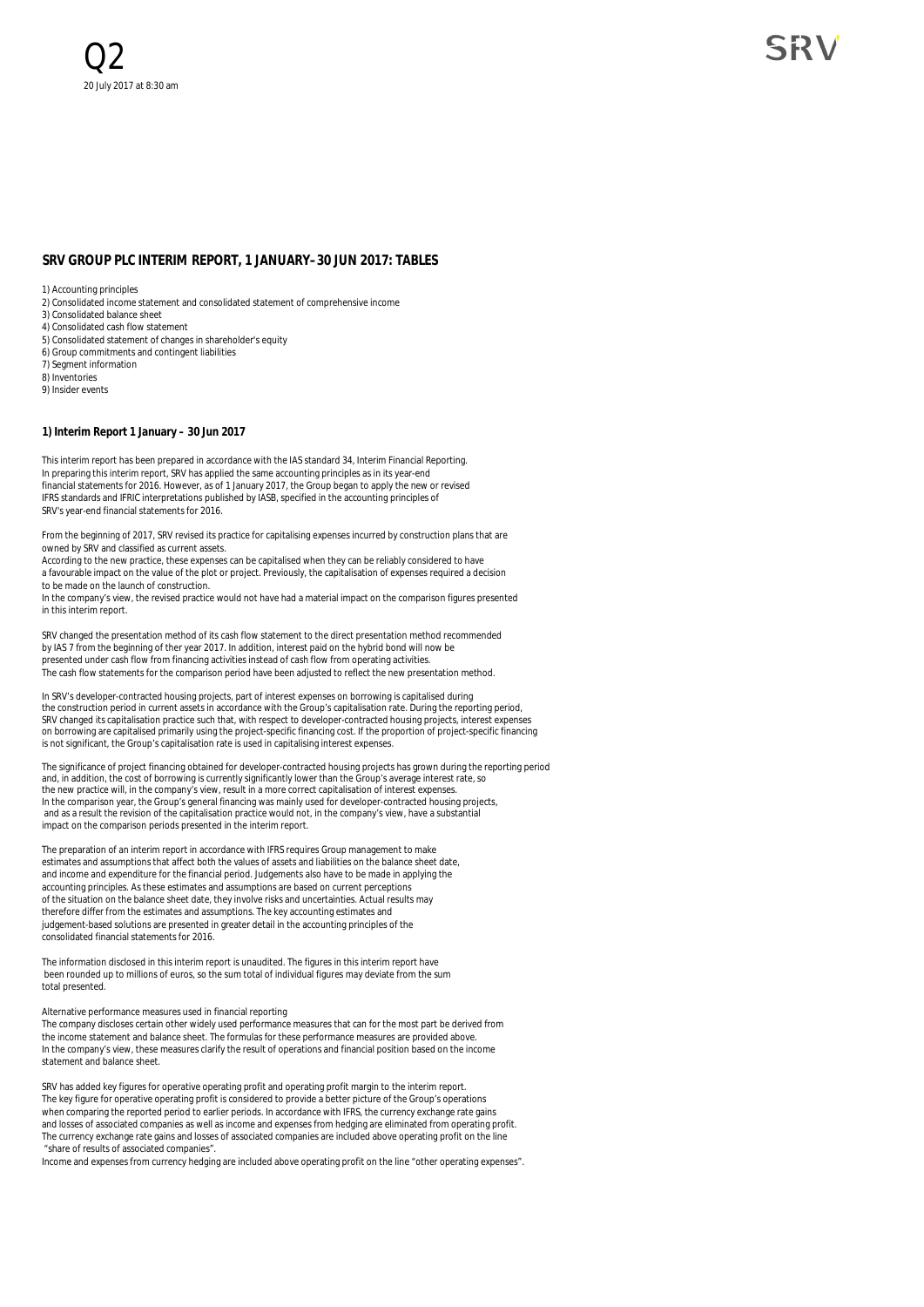#### **2) Consolidated income statement and statement of comprehensive income**

| Consolidated income statement                                         | $1 - 6/$     | $1 - 6/$     | change          | change          | $4 - 6/$     | $4 - 6/$     | change          | $1 - 12/$    | Last 12            |
|-----------------------------------------------------------------------|--------------|--------------|-----------------|-----------------|--------------|--------------|-----------------|--------------|--------------------|
| <b>EUR million</b>                                                    | 2017         | 2016         | <b>MEUR</b>     | %               | 2017         | 2016         | %               | 2016         | Months             |
| Revenue                                                               | 508.5<br>1.0 | 362.4<br>1.5 | 146.2<br>$-0.5$ | 40.3<br>$-34.5$ | 284.8<br>0.3 | 218.5<br>1.3 | 30.3<br>$-76.9$ | 884.1<br>2.1 | 1 0 3 0 . 3<br>1.6 |
| Other operating income<br>Change in inventories of finished goods and |              |              |                 |                 |              |              |                 |              |                    |
| work in progress                                                      | 16.7         | 39.5         | $-22.8$         |                 | $-3.9$       | 13.8         |                 | 37.8         | 15.0               |
| Use of materials and services                                         | $-466.2$     | $-349.3$     | $-116.8$        | 33.4            | $-249.7$     | $-203.5$     | 22.7            | $-797.8$     | $-914.6$           |
| Employee benefit expenses                                             | $-41.1$      | $-36.9$      | $-4.1$          | 11.1            | $-22.0$      | $-19.3$      | 14.3            | $-73.0$      | $-77.1$            |
| Share of results of associated companies                              | $-9.0$       | $-2.5$       | $-6.6$          |                 | $-13.6$      | $-1.2$       |                 | 7.4          | 0.9                |
| Depreciation and impairments                                          | $-1.8$       | $-1.9$       | 0.1             |                 | $-1.0$       | $-1.1$       |                 | $-6.6$       | $-6.6$             |
| Other operating expenses*                                             | $-10.1$      | $-8.5$       | $-1.6$          | 19.2            | $-4.4$       | $-4.4$       |                 | $-26.3$      | $-27.9$            |
| Operating profit                                                      | $-2.0$       | 4.1          | $-6.2$          |                 | $-9.3$       | 4.1          |                 | 27.7         | 21.5               |
| Financial income                                                      | 2.3          | 1.5          | 0.8             | 57.0            | $-0.5$       | 0.7          |                 | 7.0          | 7.9                |
| Financial expenses"                                                   | $-8.3$       | $-12.6$      | 4.3             | $-34.0$         | $-5.5$       | $-6.3$       |                 | $-18.4$      | $-14.1$            |
| Financial income and expenses, total                                  | $-6.0$       | $-11.1$      | 5.1             |                 | $-6.0$       | $-5.6$       |                 | $-11.3$      | $-6.2$             |
| Profit before taxes                                                   | $-8.0$       | $-7.0$       | $-1.0$          |                 | $-15.3$      | $-1.5$       |                 | 16.4         | 15.3               |
| Income taxes                                                          | $-0.9$       | 1.1          | $-1.9$          |                 | $-0.1$       | 0.2          |                 | $-2.0$       | $-3.9$             |
| Net profit for the period                                             | $-8.9$       | $-6.0$       | $-2.9$          |                 | $-15.5$      | $-1.2$       |                 | 14.4         | 11.4               |
| Attributable to                                                       |              |              |                 |                 |              |              |                 |              |                    |
| Equity holders of the parent company                                  | $-8.4$       | $-5.8$       |                 |                 | $-14.8$      | $-1.2$       |                 | 13.9         | 11.3               |
| Non-Controlling interests                                             | $-0.5$       | $-0.1$       |                 |                 | $-0.7$       | 0.0          |                 | 0.5          | 0.1                |
| Earnings per share attributable to equity                             |              |              |                 |                 |              |              |                 |              |                    |
| holders of the parent company                                         | $-0.17$      | $-0.15$      |                 |                 | $-0.26$      | $-0.04$      |                 | 0.15         | 0.13               |
| Earnings per share attributable to equity                             |              |              |                 |                 |              |              |                 |              |                    |
| holders of the parent company (diluted)                               |              |              |                 |                 |              | $-0.04$      |                 |              | 0.13               |
|                                                                       | $-0.17$      | $-0.15$      |                 |                 | $-0.26$      |              |                 | 0.15         |                    |
|                                                                       |              |              |                 |                 |              |              |                 |              |                    |
| *) of which derivative expenses fair value                            |              |              |                 |                 |              |              |                 |              |                    |
| revaluation                                                           | 1.0          | $-6.6$       |                 |                 | 0.6          | $-2.3$       |                 | $-4.7$       | 3.4                |
|                                                                       |              |              |                 |                 |              |              |                 |              |                    |
| Statement of comprehensive income                                     | $1-6/$       | $1 - 6/$     |                 |                 | $4 - 6/$     | $4 - 6/$     |                 | $1 - 12/$    | Last 12            |
| <b>EUR million</b>                                                    | 2017         | 2016         |                 |                 | 2017         | 2016         |                 | 2016         | Months             |
| Net profit for the period                                             | $-8.9$       | $-6.0$       |                 |                 | $-15.5$      | $-1.2$       |                 | 14.4         | 11.4               |
|                                                                       |              |              |                 |                 |              |              |                 |              |                    |
| Other comprehensive income                                            |              |              |                 |                 |              |              |                 |              |                    |
|                                                                       |              |              |                 |                 |              |              |                 |              |                    |
| Other comprehensive income to be reclassified                         |              |              |                 |                 |              |              |                 |              |                    |
| to profit or loss in subsequent periods:                              |              |              |                 |                 |              |              |                 |              |                    |
| Financial assets available for sale                                   | 0.0          | $-0.2$       |                 |                 | 0.0          | $-0.2$       |                 | 0.3          | 0.6                |
| Income tax relaed to components of other                              |              |              |                 |                 |              |              |                 |              |                    |
| comprehensive income                                                  | 0.0          | 0.0          |                 |                 | 0.0          | 0.0          |                 | $-0.1$       | $-0.1$             |
|                                                                       |              |              |                 |                 |              |              |                 |              |                    |
| Gains and losses arising from translating the                         |              |              |                 |                 |              |              |                 |              |                    |
| financial statements of a foreign operation                           | $-0.5$       | 2.0          |                 |                 | $-1.8$       | 0.9          |                 | 3.8          | 1.3                |
| Share of other comprehensive income of                                |              |              |                 |                 |              |              |                 |              |                    |
| associated companies                                                  |              |              |                 |                 |              |              |                 |              |                    |
| and joint ventures                                                    | $-4.1$       | $-0.1$       |                 |                 | $-11.7$      | 0.1          |                 | 11.4         | 7.4                |
| Other comprehensive income for the period,                            |              |              |                 |                 |              |              |                 |              |                    |
| net of tax                                                            | $-4.6$       | 1.7          |                 |                 | $-13.5$      | 0.8          |                 | 15.5         | 9.1                |
|                                                                       |              |              |                 |                 |              |              |                 |              |                    |
| Total comprehensive income for the period                             | $-13.5$      | $-4.2$       |                 |                 | $-28.9$      | $-0.4$       |                 | 29.9         | 20.6               |
| Attributable to                                                       |              |              |                 |                 |              |              |                 |              |                    |
| Equity holders of the parent company                                  | $-13.0$      | $-4.1$       |                 |                 | $-28.2$      | $-0.3$       |                 | 29.4         | 20.5               |
| Non-Controlling interests                                             | $-0.5$       | $-0.1$       |                 |                 | $-0.7$       | 0.0          |                 | 0.5          | 0.1                |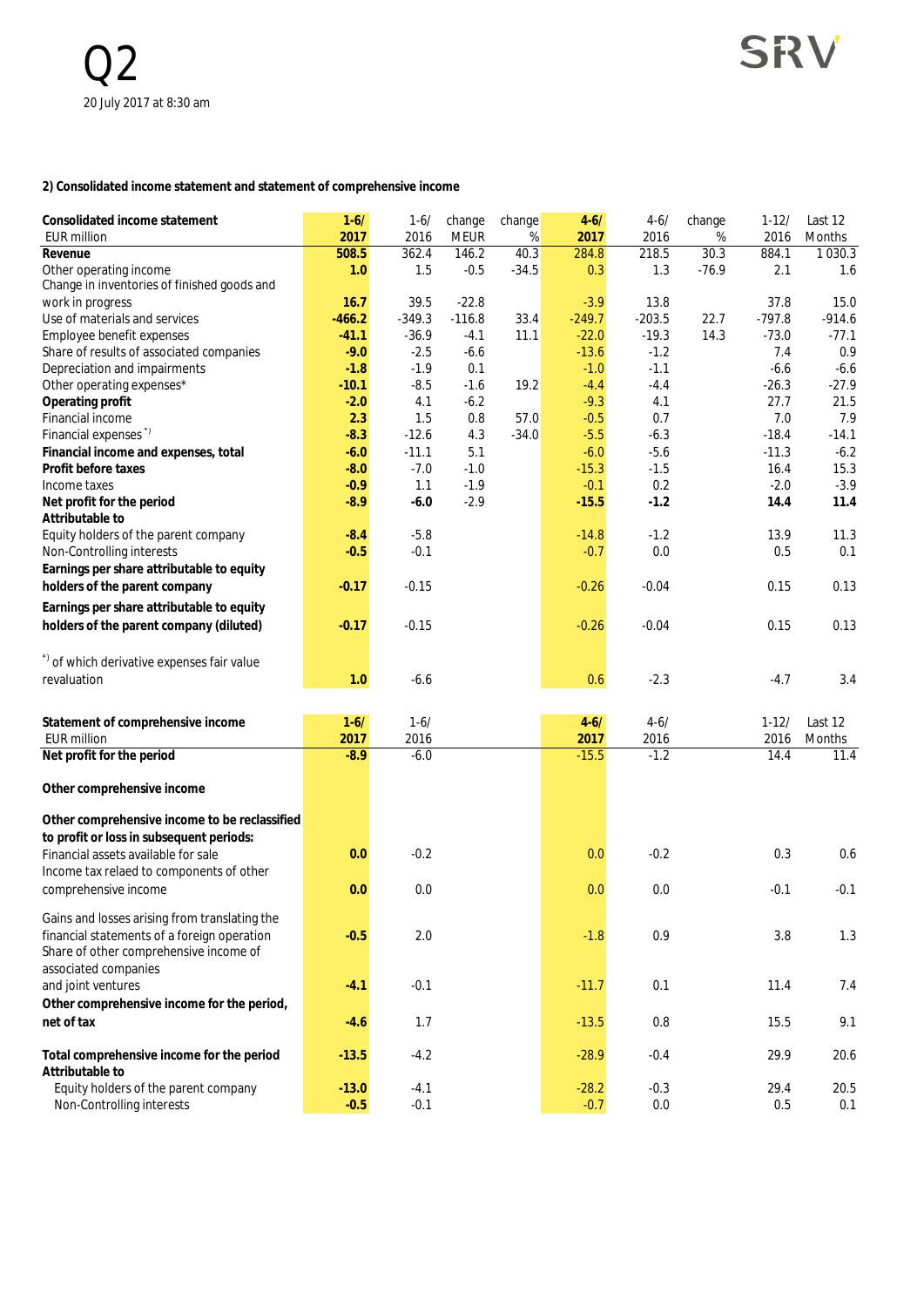#### **3) Consolidated balance sheet**

| Consolidated balance sheet EUR million                             | 30.6.17 |         | 30.6.16 change % |          |
|--------------------------------------------------------------------|---------|---------|------------------|----------|
| <b>ASSETS</b>                                                      |         |         |                  |          |
| Non-current assets                                                 |         |         |                  |          |
| Property, plant and equipment                                      | 11.8    | 12.7    | $-7.3$           | 12.0     |
| Goodwill                                                           | 1.7     | 1.7     | 0.0              | 1.7      |
| Other intangible assets                                            | 1.9     | 1.8     | 4.3              | 1.9      |
| Shares in associated companies and joint ventures                  | 198.4   | 205.1   | $-3.3$           | 211.5    |
| Other financial assets                                             | 14.6    | 12.2    | 19.9             | 13.9     |
| Receivables                                                        | 0.5     | 2.7     | $-79.9$          | 0.0      |
| Loan receivables from associated companies and joint ventures      | 57.3    | 35.6    | 60.7             | 55.9     |
| Deferred tax assets                                                | 11.0    | 9.4     | 16.6             | 9.2      |
| Non-current assets, total                                          | 297.2   | 281.3   | 5.6              | 306.1    |
| Current assets                                                     |         |         |                  |          |
| Inventories                                                        | 444.0   | 379.7   | 16.9             | 400.3    |
| Trade and other receivables                                        | 156.2   | 172.9   | $-9.7$           | 116.6    |
| Loan receivables from associated companies and joint ventures      | 0.0     | 1.1     |                  | 1.1      |
| Current tax receivables (based on profit for the review period)    | 3.0     | 5.2     | $-43.5$          | 3.9      |
| Cash and cash equivalents                                          | 35.4    | 54.1    | $-34.5$          | 54.6     |
| Current assets, total                                              | 638.5   | 613.0   | 4.2              | 576.4    |
| ASSETS, TOTAL                                                      | 935.7   | 894.3   | 4.6              | 882.5    |
| Consolidated balance sheet EUR million                             | 30.6.17 | 30.6.16 | change,%         | 31.12.16 |
| <b>EQUITY AND LIABILITIES</b>                                      |         |         |                  |          |
| Equity attributable to equity holders of the parent company        |         |         |                  |          |
| Share capital                                                      | 3.1     | 3.1     | 0.0              | 3.1      |
| Invested free equity fund                                          | 141.5   | 141.5   | 0.0              | 141.5    |
| <b>Translation differences</b>                                     | 3.3     | $-5.3$  |                  | 8.0      |
| Fair value reserve                                                 | $-1.1$  | $-1.5$  | $-30.2$          | $-1.1$   |
| Hybrid bond                                                        | 45.0    | 61.7    | $-27.1$          | 45.0     |
| Retained earnings                                                  | 81.8    | 82.4    | $-0.7$           | 100.6    |
| Equity attributable to equity holders of the parent company, total | 273.6   | 281.8   | $-2.9$           | 297.1    |
| Non-controlling interests                                          | $-2.3$  | 0.7     |                  | $-1.8$   |
| Total equity                                                       | 271.3   | 282.5   | $-3.9$           | 295.3    |
| Non-current liabilities                                            |         |         |                  |          |
| Deferred tax liabilities                                           | 4.7     | 2.1     | 121.0            | 4.2      |
| Provisions                                                         | 10.9    | 7.5     | 46.8             | 7.8      |
| Interest-bearing liabilities                                       | 269.8   | 244.8   | 10.2             | 227.2    |
| Other liabilities                                                  | 15.0    | 10.1    | 48.3             | 14.0     |
| Non-current liabilities, total                                     | 300.4   | 264.4   | 13.6             | 253.2    |
| <b>Current liabilities</b>                                         |         |         |                  |          |
| Trade and other payables                                           | 278.8   | 239.3   | 16.5             | 253.4    |
| Current tax payables (based on profit for the review period)       | 1.3     | 3.0     | $-55.3$          | 0.0      |
| Provisions                                                         | 7.9     | 4.7     | 68.8             | 6.8      |
| Interest-bearing liabilities                                       | 75.9    | 100.5   | $-24.5$          | 73.7     |
| Current liabilities, total                                         | 364.0   | 347.5   | 4.8              | 334.0    |
| Liabilities, total                                                 | 664.4   | 611.9   | 8.6              | 587.2    |
| EQUITY AND LIABILITIES, total                                      | 935.7   | 894.3   | 4.6              | 882.5    |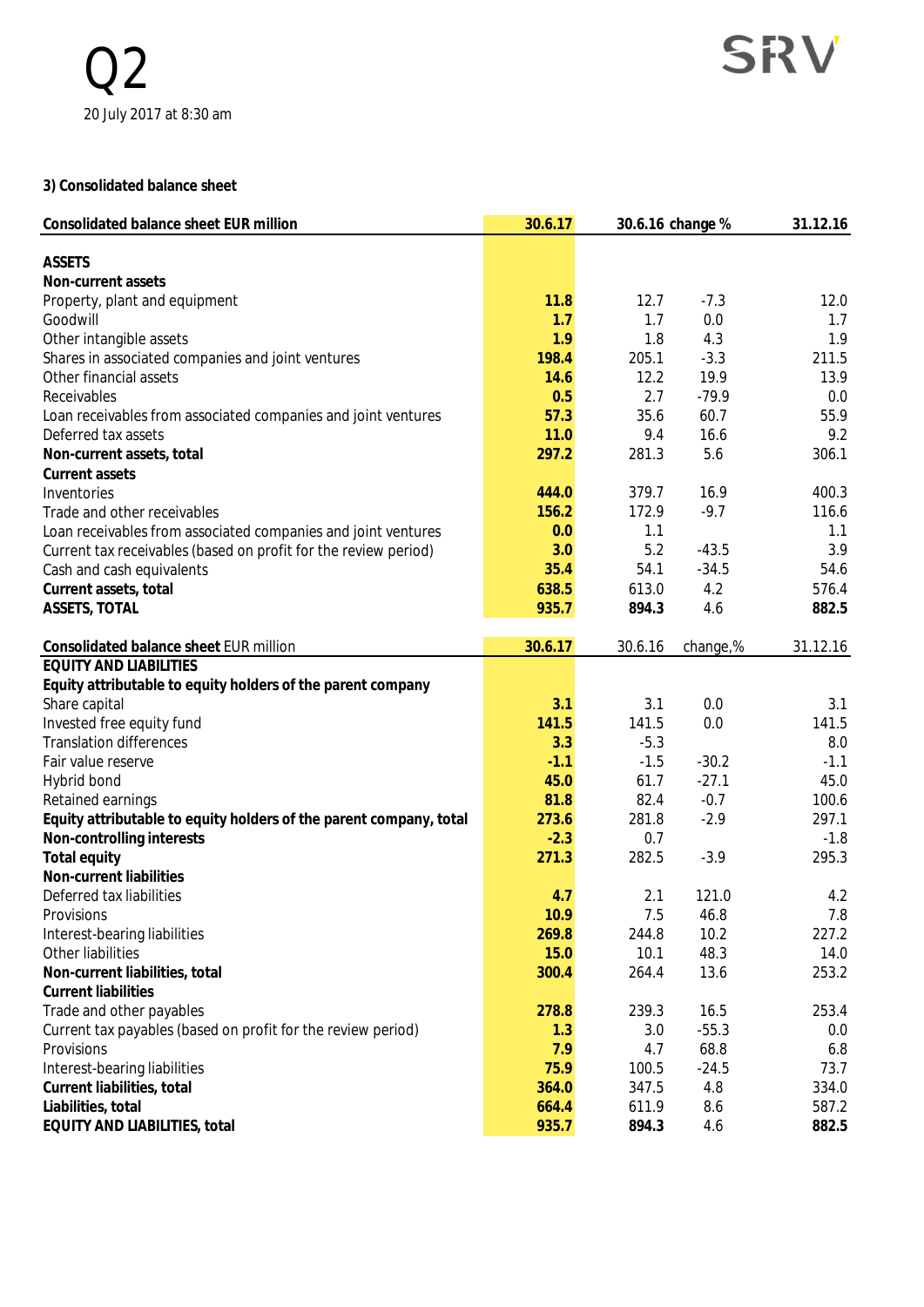$\binom{1}{2}$ 20 July 2017 at 8:30 am

# SRV

| 4) Consolidated cash flow statement                                      | $1 - 6/$ | $1 - 6/$ | $1-12/$  | Last 12   |
|--------------------------------------------------------------------------|----------|----------|----------|-----------|
| <b>EUR million</b>                                                       | 2017     | 2016     | 2016     | Months    |
|                                                                          |          |          |          |           |
| Cash flows from operating activities                                     |          |          |          |           |
| Cash receipts from customers                                             | 470.0    | 305.2    | 881.6    | 1 0 4 6.4 |
| Cash receipts from other operating income                                | 1.0      | 1.5      | 2.1      | 1.6       |
| Cash generated from operations <sup>1)</sup>                             | $-512.2$ | $-364.5$ | $-838.9$ | $-986.6$  |
| Net cash before interests and taxes                                      | $-41.3$  | $-57.8$  | 44.8     | 61.4      |
| Interests received and other financial income                            | 0.3      | 0.1      | 0.2      | 0.4       |
| Interests paid and other expenses from financial costs <sup>1)</sup>     | $-10.8$  | $-4.2$   | $-9.9$   | $-16.5$   |
| Income taxes paid                                                        | 0.5      | $-1.7$   | $-4.0$   | $-1.8$    |
| Cash flows from operating activities                                     | $-51.3$  | $-63.6$  | 31.1     | 43.4      |
| Cash flow from investing activities                                      |          |          |          |           |
| Purchase of tangible and intangible assets                               | $-1.7$   | $-3.7$   | $-5.4$   | $-3.4$    |
| Sale of tangible and intangible assets                                   | 0.0      | $-0.1$   | 0.0      | 0.1       |
| Purchase of investments                                                  | $-0.6$   | $-0.8$   | $-7.8$   | $-7.6$    |
| Investments in associated companies and joint ventures                   | $-0.1$   | 0.0      | 0.0      | $-0.1$    |
| Increase in loan receivable from associated companies and joint ventures | 0.1      | $-2.1$   | $-30.7$  | $-28.5$   |
| Decrease in loan receivable from associated companies and joint ventures | 0.0      | 0.0      | 4.5      | 4.5       |
| Net cash used in investing activities                                    | $-2.3$   | $-6.7$   | $-39.4$  | $-34.9$   |
| Cash flow from financing activities                                      |          |          |          |           |
| Proceeds from loans                                                      | 17.1     | 100.0    | 171.4    | 88.5      |
| Repayment of loans                                                       | $-16.2$  | $-1.3$   | $-116.2$ | $-131.1$  |
| Proceeds from Hybrid bond                                                | 0.0      | 45.0     | 45.0     | 0.0       |
| Repayment of hybrid bond                                                 | 0.0      | $-28.3$  | $-45.0$  | $-16.7$   |
| Hybrid bond costs                                                        | 0.0      | $-1.6$   | $-1.6$   | 0.0       |
| Hybrid bond intrests                                                     | $-3.9$   | 0.0      | $-3.3$   | $-7.2$    |
| Change in housing corporation loans                                      | 29.0     | $-3.1$   | $-16.8$  | 15.3      |
| Net change in short-term loans                                           | 14.5     | $-15.4$  | 0.1      | 30.0      |
| Dividends paid                                                           | $-6.0$   | $-6.0$   | $-5.9$   | $-5.9$    |
| Net cash flow from financing activities                                  | 34.5     | 89.3     | 27.7     | $-27.1$   |
| Net change in cash and cash equivalents                                  | $-19.1$  | 19.0     | 19.5     | $-18.6$   |
| Effect of exchange rate changes in cash and cash equivalents             | $-0.1$   | 0.1      | 0.1      | $-0.1$    |
| Cash and cash equivalents at the beginning of period                     | 54.6     | 35.0     | 35.0     | 54.6      |
| Cash and cash equivalents at the end of period                           | 35.4     | 54.1     | 54.6     | 35.9      |

 $1)$  Due to the new classification in consolidated cash flow statement presentation in cash flows from operating activities is changed between two rows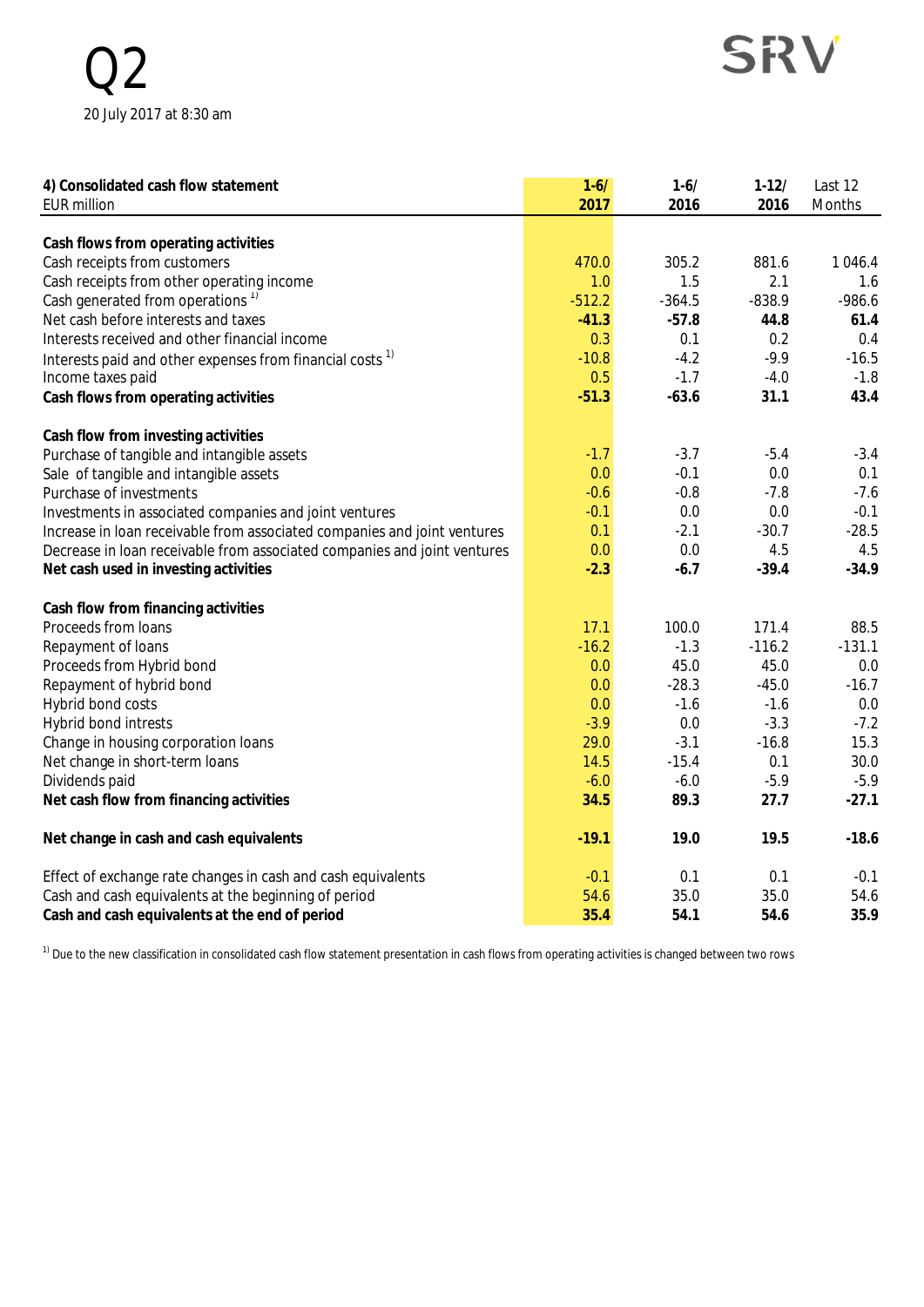## **5) Statement of changes in Group equity, EUR million**

|                                            | Equity attributable to the equity holders<br>of the parent company |                                           |      |                                     |                          |                                    |         |                                              |                 |
|--------------------------------------------|--------------------------------------------------------------------|-------------------------------------------|------|-------------------------------------|--------------------------|------------------------------------|---------|----------------------------------------------|-----------------|
|                                            | Share<br>Capital                                                   | Invested Hybrid<br>Free<br>Equity<br>Fund | Bond | Trans-<br>lation<br>diffe<br>rences | Fair<br>value<br>reserve | <b>Reitained Total</b><br>earnings |         | Non-<br>cont-<br>rolling<br><i>interests</i> | Total<br>equity |
| 1 January- 30 June 2017 (EUR million)      |                                                                    |                                           |      |                                     |                          |                                    |         |                                              |                 |
| Equity 1 January 2017                      | 3.1                                                                | 141.5                                     | 45.0 | 8.0                                 | $-1.1$                   | 100.6                              | 297.1   | $-1.8$                                       | 295.3           |
| Comprehensive income for the review period | 0.0                                                                | 0.0                                       | 0.0  | $-4.7$                              | 0.0                      | $-8.4$                             | $-13.0$ | $-0.5$                                       | $-13.5$         |
| Dividends paid                             | 0.0                                                                | 0.0                                       | 0.0  | 0.0                                 | 0.0                      | $-6.0$                             | $-6.0$  | 0.0                                          | $-6.0$          |
| Share-based incentive plan                 | 0.0                                                                | 0.0                                       | 0.0  | 0.0                                 | 0.0                      | $-1.3$                             | $-1.3$  | 0.0                                          | $-1.3$          |
| Purchase of treasury shares                | 0.0                                                                | 0.0                                       | 0.0  | 0.0                                 | 0.0                      | 0.0                                | 0.0     | 0.0                                          | 0.0             |
| Sale of treasury shares                    | 0.0                                                                | 0.0                                       | 0.0  | 0.0                                 | 0.0                      | 0.0                                | 0.0     | 0.0                                          | 0.0             |
| Share issue                                | 0.0                                                                | 0.0                                       | 0.0  | 0.0                                 | 0.0                      | 0.0                                | 0.0     | 0.0                                          | 0.0             |
| Costs related to share issue, tax          | 0.0                                                                | 0.0                                       | 0.0  | 0.0                                 | 0.0                      | 0.0                                | 0.0     | 0.0                                          | 0.0             |
| Hybrid bond                                | 0.0                                                                | 0.0                                       | 0.0  | 0.0                                 | 0.0                      | $-3.2$                             | $-3.2$  | 0.0                                          | $-3.2$          |
| Other changes                              | 0.0                                                                | 0.0                                       | 0.0  | 0.0                                 | 0.0                      | 0.0                                | 0.0     | 0.0                                          | 0.0             |
| Equity on 30 June 2017                     | 3.1                                                                | 141.5                                     | 45.0 | 3.3                                 | $-1.1$                   | 81.8                               | 273.6   | $-2.3$                                       | 271.3           |
|                                            |                                                                    |                                           |      |                                     |                          |                                    |         |                                              |                 |
| 1 January- 30 June 2016 (EUR million)      |                                                                    |                                           |      |                                     |                          |                                    |         |                                              |                 |
| Equity 1 January 2016                      | 3.1                                                                | 141.2                                     | 45.0 | $-7.2$                              | $-1.4$                   | 95.7                               | 276.4   | 0.8                                          | 277.2           |
| Comprehensive income for the review period | 0.0                                                                | 0.0                                       | 0.0  | 1.9                                 | $-0.2$                   | $-5.8$                             | $-4.1$  | $-0.1$                                       | $-4.2$          |
| Dividends paid                             | 0.0                                                                | 0.0                                       | 0.0  | 0.0                                 | 0.0                      | $-6.0$                             | $-6.0$  | 0.0                                          | $-6.0$          |
| Share-based incentive plan                 | 0.0                                                                | 0.0                                       | 0.0  | 0.0                                 | 0.0                      | 0.3                                | 0.3     | 0.0                                          | 0.3             |
| Purchase of treasury shares                | 0.0                                                                | 0.0                                       | 0.0  | 0.0                                 | 0.0                      | 0.0                                | 0.0     | 0.0                                          | 0.0             |
| Sale of treasury shares                    | 0.0                                                                | 0.0                                       | 0.0  | 0.0                                 | 0.0                      | 0.0                                | 0.0     | 0.0                                          | 0.0             |
| Share issue                                | 0.0                                                                | 0.0                                       | 0.0  | 0.0                                 | 0.0                      | 0.0                                | 0.0     | 0.0                                          | 0.0             |
| Costs related to share issue, tax          | 0.0                                                                | 0.3                                       | 0.0  | 0.0                                 | 0.0                      | 0.0                                | 0.3     | 0.0                                          | 0.3             |
| Hybrid bond                                | 0.0                                                                | 0.0                                       | 16.7 | 0.0                                 | 0.0                      | $-1.8$                             | 14.9    | 0.0                                          | 14.9            |
| Other changes                              | 0.0                                                                | 0.0                                       | 0.0  | 0.0                                 | 0.0                      | 0.0                                | 0.0     | 0.0                                          | 0.0             |
| Equity on 30 June 2016                     | 3.1                                                                | 141.5                                     | 61.7 | $-5.3$                              | $-1.5$                   | 82.4                               | 281.8   | 0.7                                          | 282.5           |
| 1 January- 31 December 2016 (EUR million)  |                                                                    |                                           |      |                                     |                          |                                    |         |                                              |                 |
| Equity 1 January 2016                      | 3.1                                                                | 141.2                                     | 45.0 | $-7.2$                              | $-1.4$                   | 95.7                               | 276.4   | 0.8                                          | 277.2           |
| Comprehensive income for the review period | 0.0                                                                | 0.0                                       | 0.0  | 15.2                                | 0.3                      | 13.9                               | 29.4    | 0.5                                          | 29.9            |
| Dividends paid                             | 0.0                                                                | 0.0                                       | 0.0  | 0.0                                 | 0.0                      | $-6.0$                             | $-6.0$  | 0.0                                          | $-6.0$          |
| Share-based incentive plan                 | 0.0                                                                | 0.0                                       | 0.0  | 0.0                                 | 0.0                      | 0.0                                | 0.0     | 0.0                                          | 0.0             |
| Purchase of treasury shares                | 0.0                                                                | 0.0                                       | 0.0  | 0.0                                 | 0.0                      | 0.0                                | 0.0     | 0.0                                          | 0.0             |
| Sale of treasury shares                    | 0.0                                                                | 0.0                                       | 0.0  | 0.0                                 | 0.0                      | 0.0                                | 0.0     | 0.0                                          | 0.0             |
| Share issue                                | 0.0                                                                | 0.0                                       | 0.0  | 0.0                                 | 0.0                      | 0.0                                | 0.0     | 0.0                                          | 0.0             |
| Costs related to share issue, tax          | 0.0                                                                | 0.3                                       | 0.0  | 0.0                                 | 0.0                      | 0.0                                | 0.3     | 0.0                                          | 0.3             |
|                                            | 0.0                                                                | 0.0                                       | 0.0  | 0.0                                 | 0.0                      | $-3.1$                             |         | 0.0                                          | $-3.1$          |
| Hybrid bond                                |                                                                    |                                           |      |                                     |                          | 0.0                                | $-3.1$  |                                              |                 |
| Other changes                              | 0.0                                                                | 0.0                                       | 0.0  | 0.0                                 | 0.0                      |                                    | 0.0     | $-3.1$                                       | $-3.1$          |
| Equity on 31 December 2016                 | 3.1                                                                | 141.5                                     | 45.0 | 8.0                                 | $-1.1$                   | 100.6                              | 297.1   | $-1.8$                                       | 295.3           |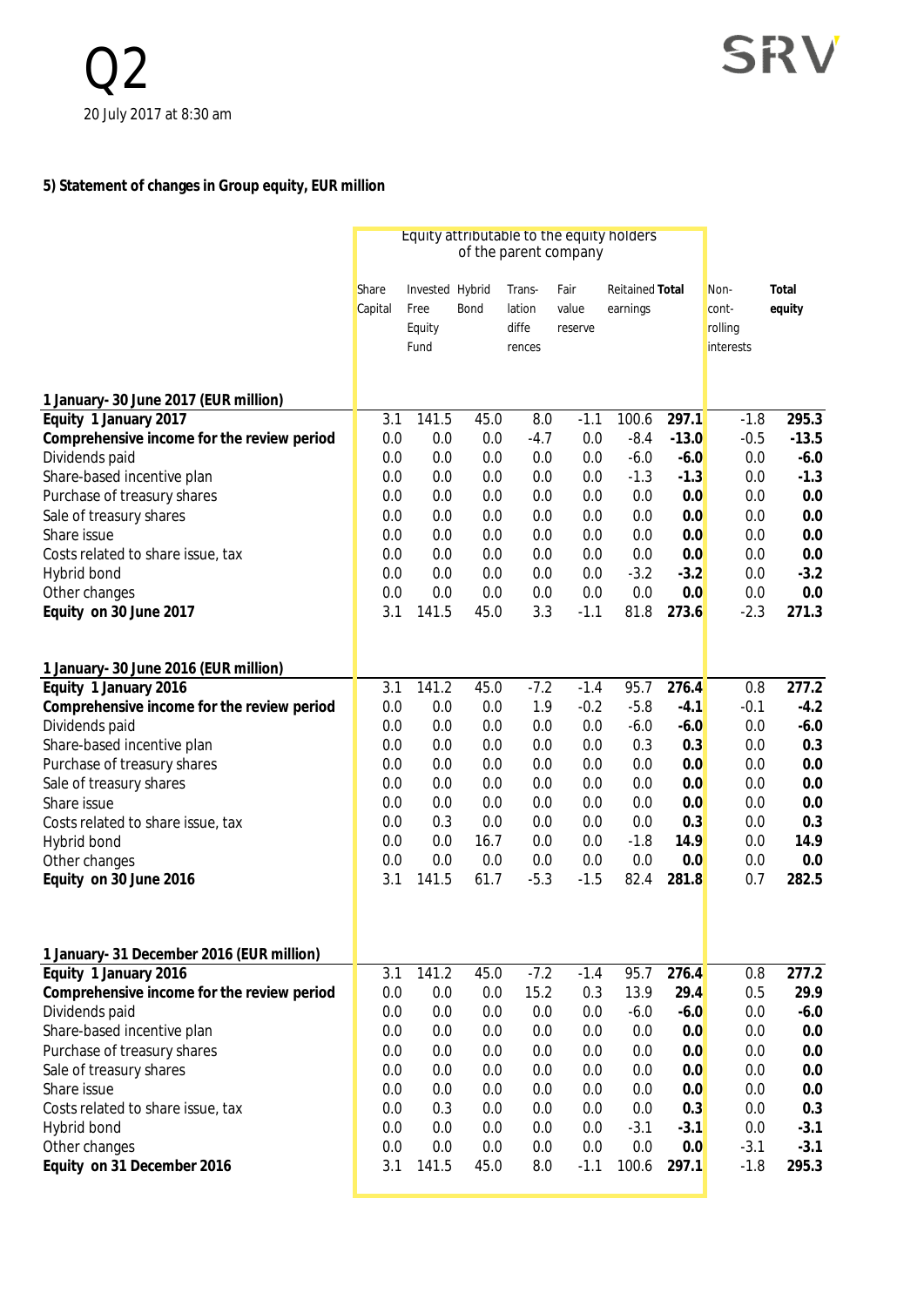|                                           |         |         | change  |          |
|-------------------------------------------|---------|---------|---------|----------|
| 6) Group commitments and contingent       |         |         |         |          |
| liabilities (EUR million)                 | 30.6.17 | 30.6.16 | %       | 31.12.16 |
| Collateral given for own liabilities      |         |         |         |          |
| Real estate mortgages given <sup>1)</sup> | 99.5    | 88.1    | 12.9    | 70.8     |
| Other commitments                         |         |         |         |          |
| Investment commitments given              | 30.8    | 56.9    | $-45.9$ | 31.2     |
| Plots purchase commitments                | 30.5    | 44.3    | $-31.1$ | 37.9     |
| Contingent liabilities (rented plots)     | 81.1    | 52.8    | 53.5    | 59.8     |

1) Real estate mortgages include the total amount of mortgages given as collateral for developer contracting housing production against the housing corporation loans of uncompleted and unsold completed projects.

| Liability of derivative<br>instruments (EUR million) | 6/2017<br><b>Fair value</b> |        | 6/2016<br>Fair value |        | 12/2016<br>Fair value |         |
|------------------------------------------------------|-----------------------------|--------|----------------------|--------|-----------------------|---------|
|                                                      | Posit.                      | Negat. | Posit.               | Negat. | Posit.                | Negat.  |
| Hedge accounting not applied                         |                             |        |                      |        |                       |         |
| Foreign exchange forward contracts                   | 0.0                         | 0.0    | 0.0                  | 0.0    | 0.0                   | 4.4     |
| Currency option                                      | 0.2                         | 0.0    | 0.0                  | 0.0    | 0.0                   | 0.0     |
| Interest rate swaps                                  | 0.0                         | 6.6    | 0.0                  | 9.9    | 0.0                   | 8.0     |
|                                                      |                             | 6/2017 |                      | 6/2016 |                       | 12/2016 |
| Nominal values of derivative instruments             |                             |        |                      |        |                       |         |
| Foreign exchange forward contracts                   |                             | 0.0    |                      | 0.0    |                       | 37.0    |
| Currency option                                      |                             | 40.0   |                      | 0.0    |                       | 0.0     |
| Interest rate swaps                                  |                             | 100.0  |                      | 100.0  |                       | 100.0   |

#### **7) Group and Segment Information**

SRV Group's segments are Operations in Finland, International Operations and Other operations.

#### **Group and Segment information**

| Revenue                  | $1 - 6/$ | 1-6/   | change,     | change  | $4 - 6/$ | $4 - 6/$ | $1 - 12/$ | Last 12       |
|--------------------------|----------|--------|-------------|---------|----------|----------|-----------|---------------|
| EUR million              | 2017     | 2016   | <b>MEUR</b> | %       | 2017     | 2016     | 2016      | <b>Months</b> |
| Operations in Finland    | 497.1    | 331.9  | 165.2       | 49.8    | 277.8    | 200.4    | 832.2     | 997.4         |
| International operations | 11.4     | 30.8   | $-19.3$     | $-62.9$ | 7.0      | 18.4     | 52.4      | 33.0          |
| Other operations         | 8.9      | 7.9    | 1.0         | 12.1    | 4.4      | 4.0      | 15.9      | 16.9          |
| <b>Eliminations</b>      | $-8.9$   | $-8.3$ | $-0.6$      |         | $-4.5$   | $-4.3$   | $-16.3$   | $-17.0$       |
| Group, total             | 508.5    | 362.4  | 146.2       | 40.3    | 284.8    | 218.5    | 884.1     | 030.3         |

| Operation profit                | $1 - 6/$ | $1 - 6/$ | change, | change | $4 - 6/$  | $4 - 6/$ | $1 - 12/$ | Last 12       |
|---------------------------------|----------|----------|---------|--------|-----------|----------|-----------|---------------|
| EUR million                     | 2017     | 2016     | MEUR    | %      | 2017      | 2016     | 2016      | <b>Months</b> |
| <b>Operations in Finland</b>    | 11.7     | 9.8      | 1.8     | 18.6   | 6.7       | 7.6      | 38.3      | 40.1          |
| International operations        | $-10.8$  | $-2.5$   | $-8.3$  |        | $-14.0$   | $-1.5$   | $-4.2$    | $-12.4$       |
| Other operations                | $-2.9$   | $-3.2$   | 0.3     |        | $-2.1$    | $-2.0$   | $-6.4$    | $-6.2$        |
| Eliminations                    | 0.0      | 0.0      | 0.0     |        | 0.0       | 0.0      | 0.0       | 0.0           |
| Group, total                    | $-2.0$   | 4.1      | $-6.2$  |        | $-9.3$    | 4.1      | 27.7      | 21.5          |
|                                 |          |          |         |        |           |          |           |               |
| Operating profit,               | $1 - 6/$ | $1 - 6/$ |         |        | $4 - 6/$  | $4 - 6/$ | $1 - 12/$ | Last 12       |
| %                               | 2017     | 2016     |         |        | 2017      | 2016     | 2016      | <b>Months</b> |
| Operations in Finland           | 2.3      | 3.0      |         |        | $2.4^{2}$ | 3.8      | 4.6       | 4.0           |
| <b>International Operations</b> | $-94.5$  | $-8.2$   |         |        | $-199.6$  | $-8.0$   | $-7.9$    | $-37.6$       |
| Group, total                    | $-0.4$   | 1.1      |         |        | $-3.3$    | 1.9      | 3.1       | 2.1           |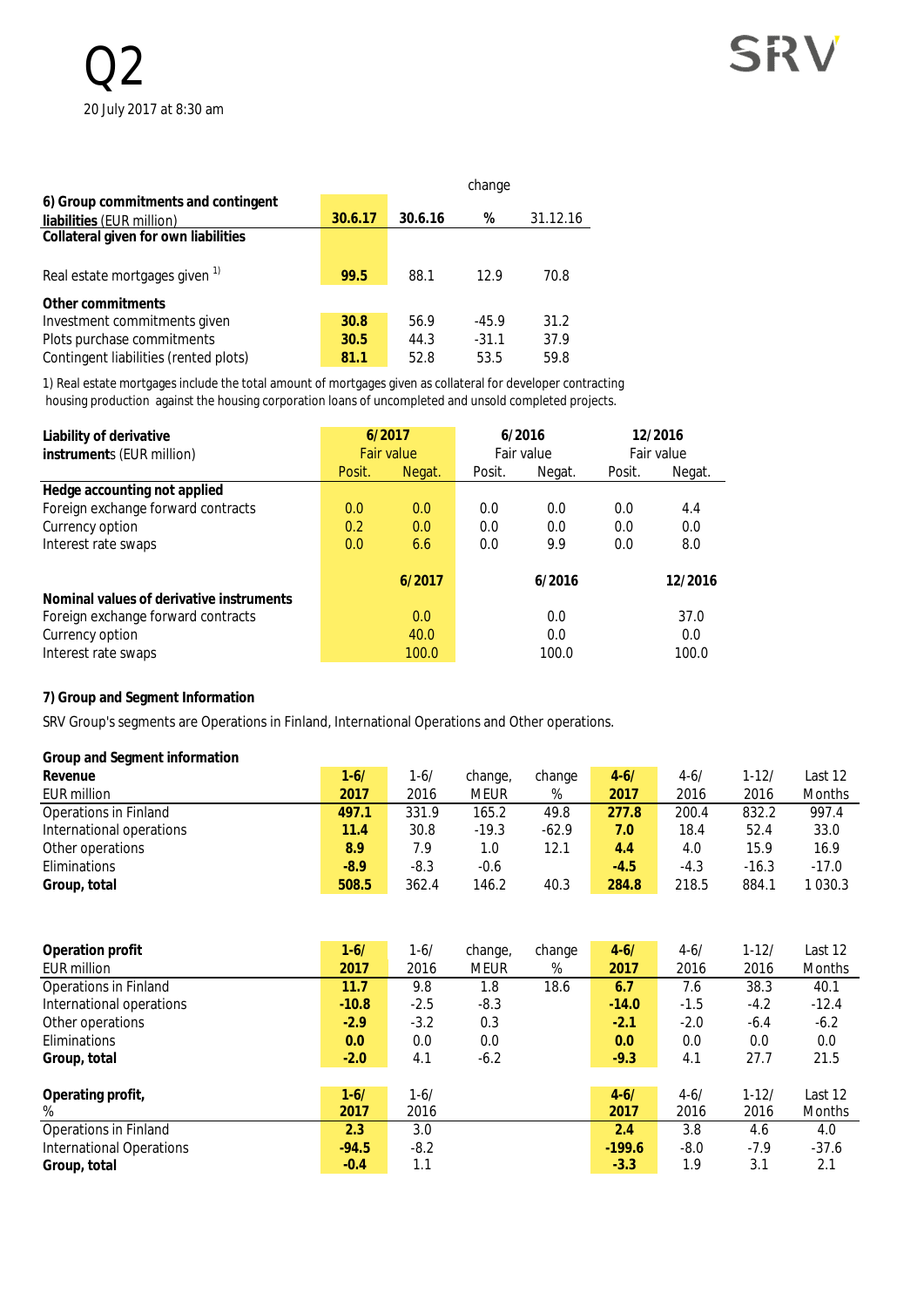## Q2 20 July 2017 at 8:30 am



| Assets                             |           |           | change                | change,         |            |
|------------------------------------|-----------|-----------|-----------------------|-----------------|------------|
| <b>EUR million</b>                 | 30.6.2017 | 30.6.2016 | <b>MEUR</b>           | $\%$            | 31.12.2016 |
| <b>Operations in Finland</b>       | 622.5     | 579.9     | 42.6                  | 7.3             | 569.2      |
| International operations           | 271.8     | 253.9     | 17.8                  | 7.0             | 288.0      |
| <b>Other Operations</b>            | 470.4     | 498.6     | $-28.2$               | $-5.7$          | 502.7      |
| Eliminations and other adjustments | $-429.0$  | $-438.1$  | 9.1                   |                 | $-477.4$   |
| Group, total                       | 935.7     | 894.3     | 41.4                  | 4.6             | 882.5      |
|                                    |           |           |                       |                 |            |
| Liabilities                        |           |           | change                | change,         |            |
| <b>EUR million</b>                 | 30.6.2017 | 30.6.2016 | <b>MEUR</b>           | %               | 31.12.2016 |
| <b>Operations in Finland</b>       | 399.5     | 424.1     | $-24.6$               | $-5.8$          | 353.9      |
| International operations           | 172.5     | 183.5     | $-11.0$               | $-6.0$          | 175.9      |
| <b>Other Operations</b>            | 266.2     | 272.3     | $-6.1$                | $-2.2$          | 279.8      |
| Eliminations and other adjustments | $-173.9$  | $-268.1$  | 94.2                  |                 | $-222.4$   |
| Group, total                       | 664.4     | 611.9     | 52.5                  | 8.6             | 587.2      |
|                                    |           |           |                       |                 |            |
|                                    |           |           |                       |                 |            |
| Invested capital                   |           |           | change                | change,         |            |
| <b>EUR million</b>                 | 30.6.2017 | 30.6.2016 | <b>MEUR</b>           | $\%$            | 31.12.2016 |
| <b>Operations in Finland</b>       | 347.6     | 357.0     | $-9.4$                | $-2.6$          | 333.0      |
| International operations           | 241.4     | 224.7     | 16.7                  | 7.4             | 250.8      |
| <b>Other Operations</b>            | 28.0      | 46.0      | $-18.0$               | $-39.1$         | 12.4       |
| Group, total                       | 617.0     | 627.7     | $-10.7$               | $-1.7$          | 596.2      |
|                                    |           |           |                       |                 |            |
|                                    |           |           |                       |                 |            |
| Return on investment %             | 30.6.2017 | 30.6.2016 | change<br><b>MEUR</b> | change,<br>$\%$ | 31.12.2016 |
| Operations in Finland              | 7.3       | 6.0       | 1.3                   | 22.4            | 12.0       |
| International operations           | $-8.8$    | $-1.2$    | $-7.7$                |                 | 0.9        |
| Group, total                       | $-0.5$    | 1.9       | $-2.4$                |                 | 6.1        |
|                                    |           |           |                       |                 |            |
| 8) Inventories                     |           |           | change                |                 |            |

| OT ILIVELITUL IES                        |           |           | cridrige    |            |
|------------------------------------------|-----------|-----------|-------------|------------|
| <b>EUR million</b>                       | 30.6.2017 | 30.6.2016 | <b>MEUR</b> | 31.12.2016 |
| Land areas and plot-owning companies     | 199.2     | 176.9     | 22.3        | 183.7      |
| <b>Operations in Finland</b>             | 112.0     | 105.2     | 6.8         | 95.2       |
| International operations                 | 87.2      | 71.7      | 15.5        | 88.5       |
| Work in progress                         | 192.9     | 159.8     | 33.1        | 170.3      |
| <b>Operations in Finland</b>             | 192.9     | 155.7     | 37.1        | 162.2      |
| International operations                 | 0.0       | 4.0       | $-4.0$      | 8.2        |
| Shares in completed housing corporations |           |           |             |            |
| and real estate companies                | 45.3      | 35.3      | 9.9         | 38.3       |
| <b>Operations in Finland</b>             | 38.7      | 35.0      | 3.7         | 38.1       |
| International operations                 | 6.6       | 0.3       | 6.2         | 0.2        |
| Other inventories                        | 6.7       | 7.7       | $-1.0$      | 7.9        |
| <b>Operations in Finland</b>             | 6.6       | 7.0       | $-0.3$      | 7.8        |
| International operations                 | 0.1       | 0.7       | $-0.6$      | 0.2        |
| Inventories, total                       | 444.0     | 379.7     | 64.3        | 400.3      |
| <b>Operations in Finland</b>             | 350.2     | 303.0     | 47.2        | 303.3      |
| International operations                 | 93.8      | 76.8      | 17.1        | 97.0       |
|                                          |           |           |             |            |